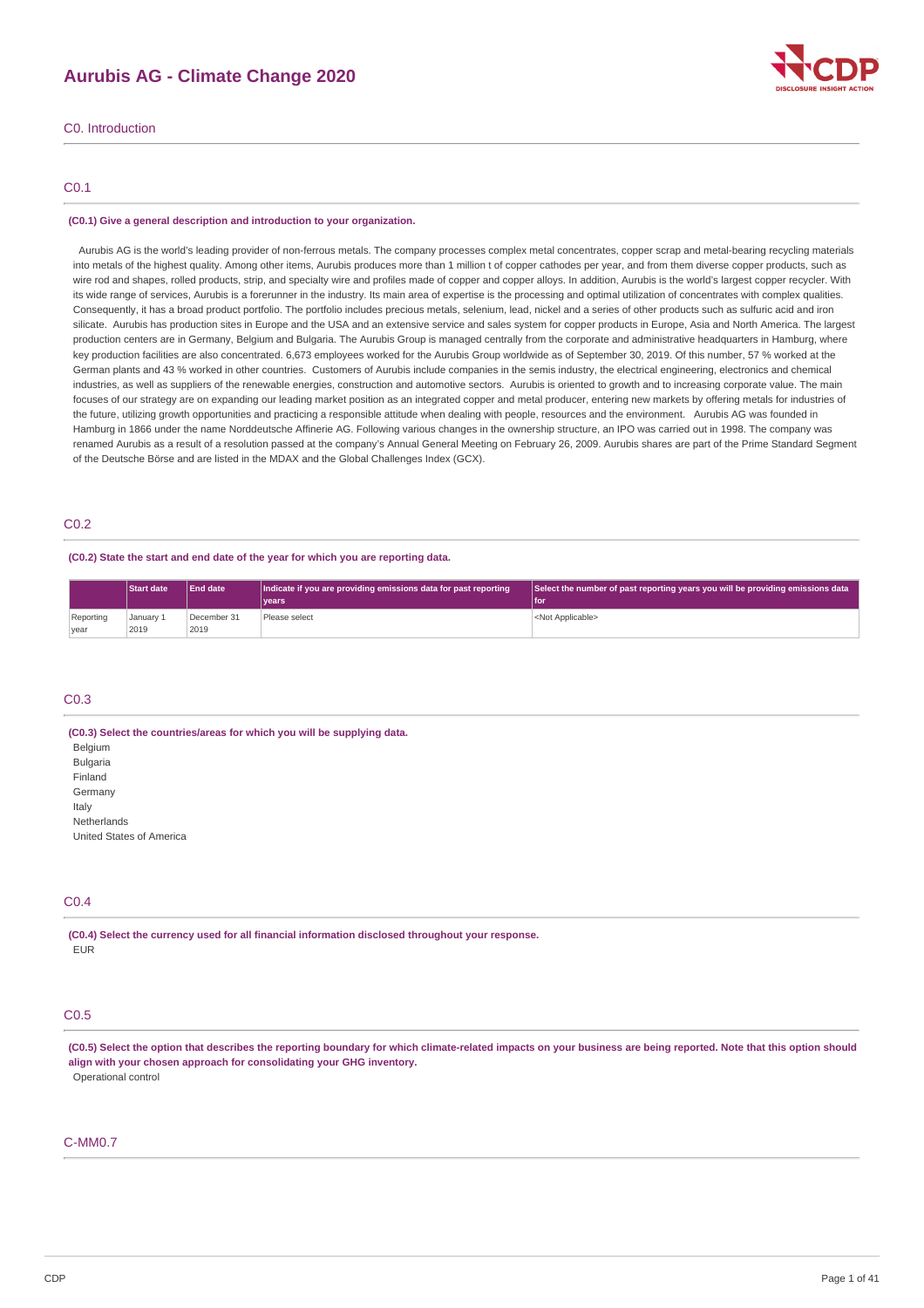# **(C-MM0.7) Which part of the metals and mining value chain does your organization operate in?**

## **Row 1**

**Mining**

Please select

## **Processing metals**

| Copper                                                            |
|-------------------------------------------------------------------|
| Gold                                                              |
| Platinum group metals                                             |
| Silver                                                            |
| Nickel                                                            |
| Zinc.                                                             |
| Lead                                                              |
| Other non-ferrous metals, please specify (Selenium Tellurium Tin) |
|                                                                   |

# C1. Governance

# C1.1

**(C1.1) Is there board-level oversight of climate-related issues within your organization?** Yes

# C1.1a

(C1.1a) Identify the position(s) (do not include any names) of the individual(s) on the board with responsibility for climate-related issues.

**Position of individual(s) Please explain Chief** Executive Officer (CEO) questionnaire. Energy and climate related targets are part of the sustainability strategy. The sustainability strategy is reviewed and has to be approved by the CEO. The CEO oversees major capital expenditures for energy investments, e.g. the 21,7 Mio. € for the district heating project in Hamburg. There are several reports on energy and climate targets that require approval by the CEO, e.g. the CDP

# C1.1b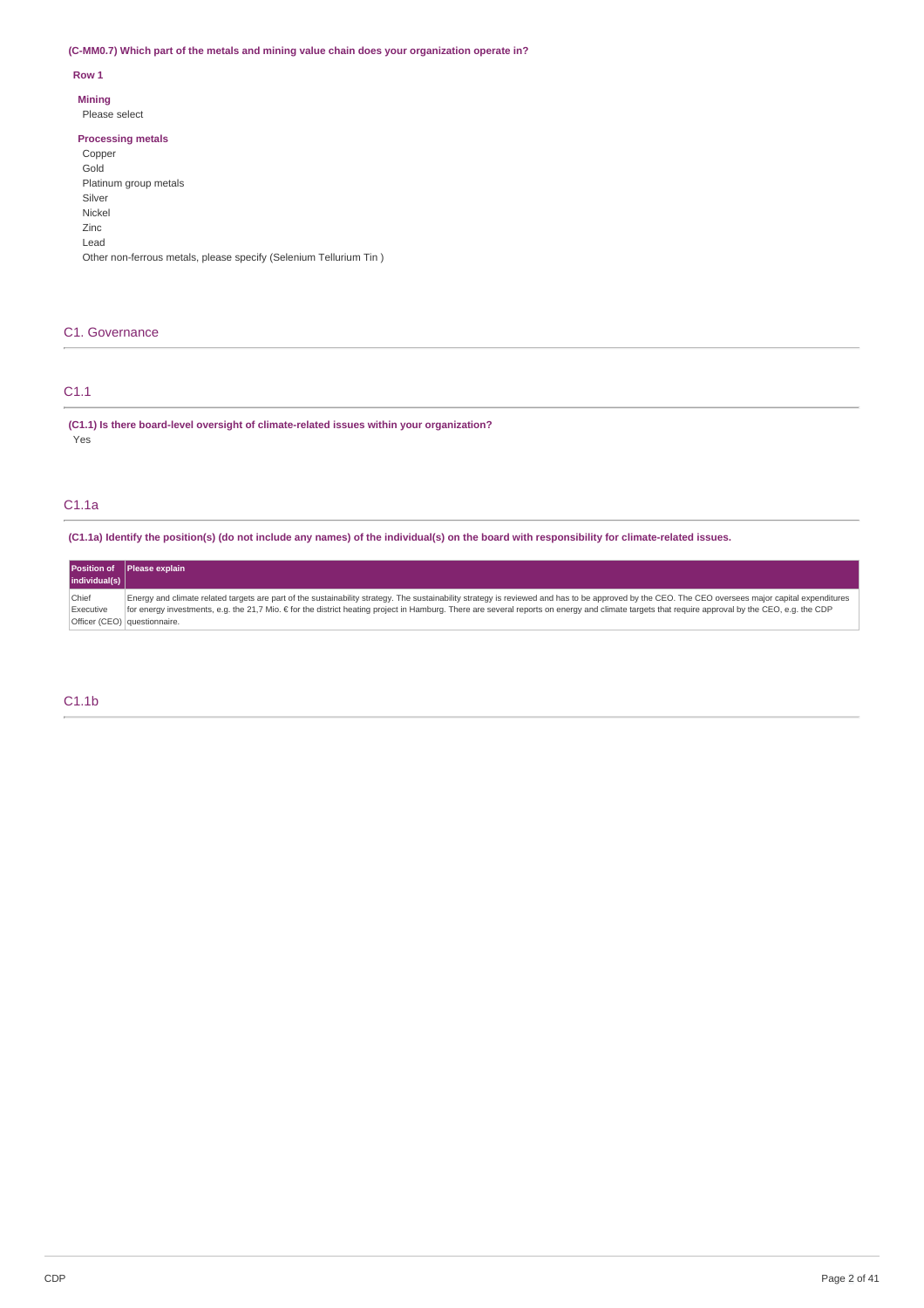# **(C1.1b) Provide further details on the board's oversight of climate-related issues.**

| Frequency<br>with which<br>climate-related which climate-<br>issues are a<br>scheduled<br>agenda item | <b>Governance</b><br>mechanisms into<br>related issues are<br>integrated                                                                                                                                                                                                                                                                                                                                                                                                                                                                                              | board-<br>level<br>oversight | Scope of Please explain                                                                                                                                                                                                                                                                                                                                                                                                                                                                                                                                                                                                                                                                                                                                                                                                         |
|-------------------------------------------------------------------------------------------------------|-----------------------------------------------------------------------------------------------------------------------------------------------------------------------------------------------------------------------------------------------------------------------------------------------------------------------------------------------------------------------------------------------------------------------------------------------------------------------------------------------------------------------------------------------------------------------|------------------------------|---------------------------------------------------------------------------------------------------------------------------------------------------------------------------------------------------------------------------------------------------------------------------------------------------------------------------------------------------------------------------------------------------------------------------------------------------------------------------------------------------------------------------------------------------------------------------------------------------------------------------------------------------------------------------------------------------------------------------------------------------------------------------------------------------------------------------------|
| Scheduled-<br>some meetings                                                                           | Reviewing and<br>guiding strategy<br>Reviewing and<br>quiding major plans<br>of action<br>Reviewing and<br>guiding risk<br>management<br>policies<br>Reviewing and<br>guiding annual<br>budgets<br>Reviewing and<br>guiding business<br>plans<br>Setting<br>performance<br>objectives<br>Monitoring<br>implementation and<br>performance of<br>objectives<br>Overseeing major<br>capital<br>expenditures,<br>acquisitions and<br>divestitures<br>Monitoring and<br>overseeing<br>progress against<br>goals and targets<br>for addressing<br>climate-related<br>issues | $<$ Not<br>Applicabl<br>e    | Energy and climate related targets are part of the sustainability strategy. The sustainability strategy is reviewed and has to be approved by the CEO. The<br>sustainability strategy is part of the groups business strategy. An example of how a governance mechanism selected contributes to the boards oversight is that the<br>CEO oversees major capital expenditures for energy investments, e.g. the 3,5 Mio. € for the district heating project in Hamburg. There are several reports on<br>energy and climate targets that require approval by the CEO, e.g. the CDP questionnaire. Furthermore, climate related risks are monitored and reported quarterly<br>to the board. Weekly discussions are held (among other core activities) on exposure to climate related costs, with a discussion of mitigation actions. |

# C1.2

**(C1.2) Provide the highest management-level position(s) or committee(s) with responsibility for climate-related issues.**

| Name of the position(s) and/or<br>committee(s) |                                 | <b>Reporting line Responsibility</b>                                   | Coverage of<br>responsibility | Frequency of reporting to the board on climate-related<br>lissues |
|------------------------------------------------|---------------------------------|------------------------------------------------------------------------|-------------------------------|-------------------------------------------------------------------|
| President                                      | <not<br>Applicable&gt;</not<br> | Both assessing and managing climate-related risks and<br>opportunities | <not applicable=""></not>     | More frequently than quarterly                                    |
| Environment/ Sustainability manager            | $<$ Not<br>Applicable>          | Assessing climate-related risks and opportunities                      | <not applicable=""></not>     | More frequently than quarterly                                    |

# C1.2a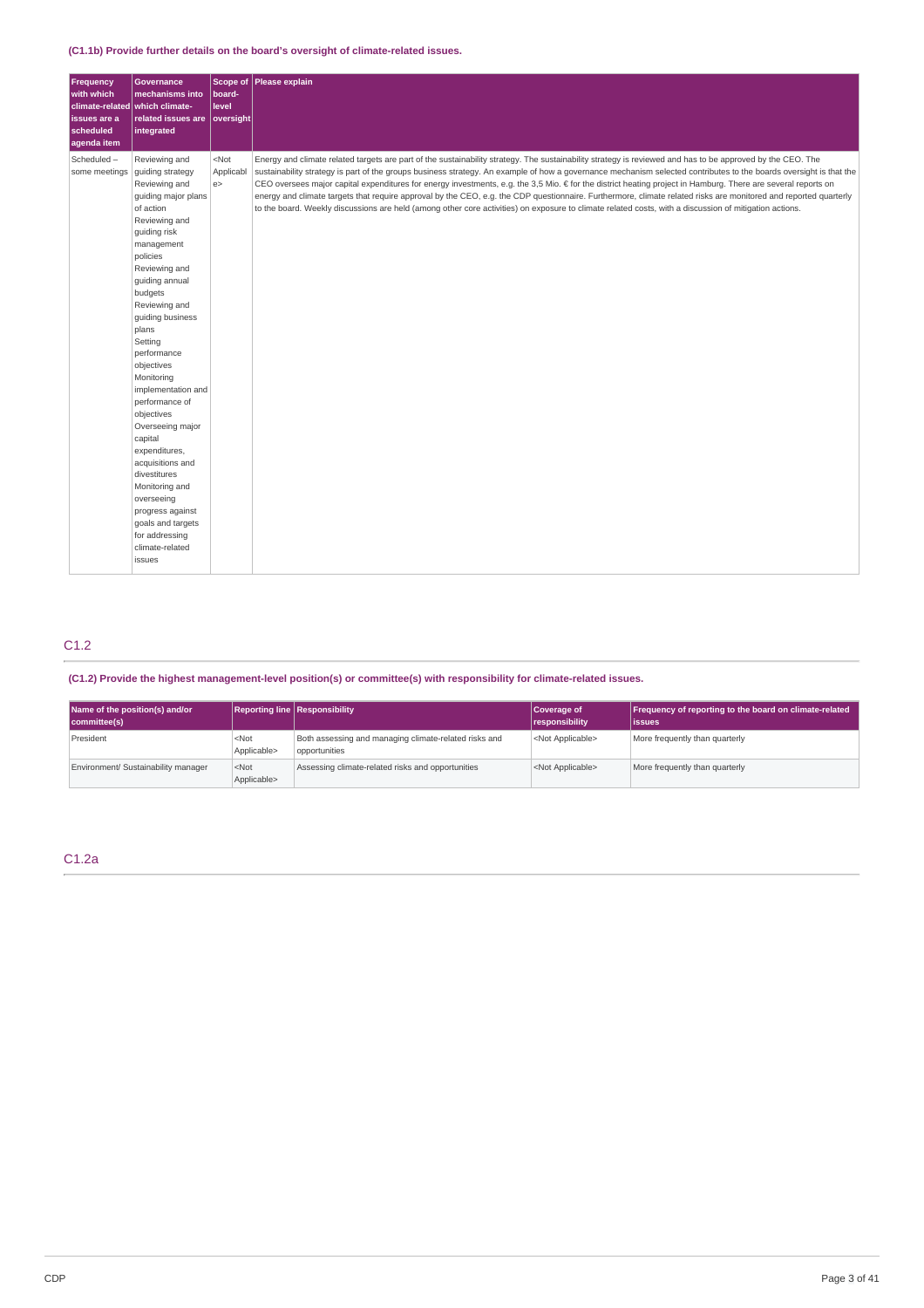(C1.2a) Describe where in the organizational structure this/these position(s) and/or committees lie, what their associated responsibilities are, and how climate**related issues are monitored (do not include the names of individuals).**

Senior Vice President Corporate Energy & Climate Affairs and Energy Managers: The development and implementation of the group-wide energy strategy is the central responsibility of the head of Corporate Energy & Climate Affairs, who reports directly to the CEO. This includes the local energy supply and purchasing strategy, CO2 management and the coordination of the local energy management systems and the energy efficiency network. Such composition ensures an appropriate overview for the CEO related to important and emerging climate topics and enables short decision paths. In weekly Jour Fixes status of measures are reported, for example progress in energy efficiency projects, by the team of six Energy Managers. Planned local investments with effects on energy consumption, energy efficiency and CO2 emissions are coordinated together with the plant managers and/or energy officers.

**Vice President Environmental Protection and Environment Managers:** The Senior Vice President Operations and the Vice President of Corporate Environmental Protection are responsible for the strategic positioning of environmental protection in the Group. Corporate Environmental Protection reports directly to the Senior Vice President Operations. Such composition ensures that the Senior Vice President Operations has appropriate overview of relevant standards and can ensure adherence to legal environmental requirements. Standards are implemented by the head of Corporate Environmental Protection together with the plant managers at the sites. Together with the sites' environmental officers, Corporate Environmental Protection supervises adherence to the legal environmental requirements, regulatory provisions, standards and business demands. Environment Managers request environmental KPI (including carbon emissions and energy consumption)on a yearly basis from all plants for reporting and monitoring.

Important current issues and developments are reported more frequently to the Executive Board.

**Sustainability managers:** Sustainability is organized within the company in Investor Relations & Corporate Communications. The Vice President Investor Relations & Corporate Communications reports directly to the Executive Board. Sustainability Management serves as the interface between the headquarters and the sites and coordinates all of the processes related to this topic. It is also responsible for continuously reviewing and developing the Sustainability Strategy at the same time. The Sustainability Management cooperates with the respective divisions and departments in the Aurubis Group and assists with the operative implementation of sustainability measures. The targets and measures are monitored and reviewed in close coordination with the involved departments and the Executive Board. Climate Change targets are part of the Sustainability Strategy. The Supervisory Board is informed monthly about current sustainability developments.

**Executive Director Corporate Risk Management:** The Executive Director Corporate Risk Management is responsible for managing the corporate risk management, which naturally includes risk reporting as well. Standard risk reporting, takes place bottom-up each quarter using a uniform, group-wide reporting format. Climate-related risks are also recorded in this way in order to obtain a comprehensive picture of the risks and possible interdependencies and connections with other types of risk. Within this reporting format, the identified risks and especially risks beyond a defined threshold are explained and evaluated on the basis of their probability of occurrence and their business significance. Measures to manage them are then individually outlined.

# C1.3

(C1.3) Do you provide incentives for the management of climate-related issues, including the attainment of targets?

|       | Provide incentives for the management of climate-related issues | <b>Comment</b> |
|-------|-----------------------------------------------------------------|----------------|
| Row 1 | Yes<br>__                                                       |                |

## C1.3a

(C1.3a) Provide further details on the incentives provided for the management of climate-related issues (do not include the names of individuals).

| <b>Entitled to incentive</b>               | Type of                     | Activity<br>l incentive l inventivized                                                                                                                                   | <b>Comment</b>                                                                                                                                                                                                                                                                                                                                                                                                                                                                            |
|--------------------------------------------|-----------------------------|--------------------------------------------------------------------------------------------------------------------------------------------------------------------------|-------------------------------------------------------------------------------------------------------------------------------------------------------------------------------------------------------------------------------------------------------------------------------------------------------------------------------------------------------------------------------------------------------------------------------------------------------------------------------------------|
| President                                  | Monetary<br>reward          | Efficiency project                                                                                                                                                       | The Senior Vice President Corporate Energy and Climate Affairs has yearly target agreements, which form the basis for the additional rewards. Energy<br>efficiency is included in these targets due to its great importance for Aurubis. This also covers the emission reduction targets, projects and initiatives.                                                                                                                                                                       |
| President                                  | reward                      | Monetary Emissions<br>reduction target                                                                                                                                   | The Vice President Corporate Environmental Protection has yearly target agreements, which form the basis for additional rewards. In these targets for<br>environmental managers, Environmental Key Performance Indicators are of great importance and are therefore included.                                                                                                                                                                                                             |
| Energy manager                             | reward                      | Monetary Efficiency target                                                                                                                                               | Managers have yearly target agreements, which form the basis for additional rewards. Energy efficiency is included in these targets due to its great<br>importance. This covers the project management of the initiatives mentioned in CC 4.3a                                                                                                                                                                                                                                            |
| Environment/Sustainability Non-<br>manager | monetary specify)<br>reward | Other (please<br>(Compliance with<br>sustainability<br>strategy)                                                                                                         | Managers have yearly target agreements, which form the basis for additional recognition. In these targets for sustainability managers, compliance with<br>the Sustainability Strategy is of great importance.                                                                                                                                                                                                                                                                             |
| All employees                              | reward                      | Monetary Emissions<br>reduction project<br>Energy reduction<br>target<br><b>Efficiency project</b><br>Behavior change<br>related indicator<br>Supply chain<br>engagement | At Aurubis AG, there is a company suggestion scheme (Betriebliches Vorschlagswesen, BVW). This allows employees to submit their suggestions and<br>ideas. If the ideas are successfully implemented, employees receive monetary compensation. These suggestions include any ideas that contribute to<br>improvements, for example in the area of occupational health and safety, health and environmental protection, resource efficiency or the effectiveness of<br>social institutions. |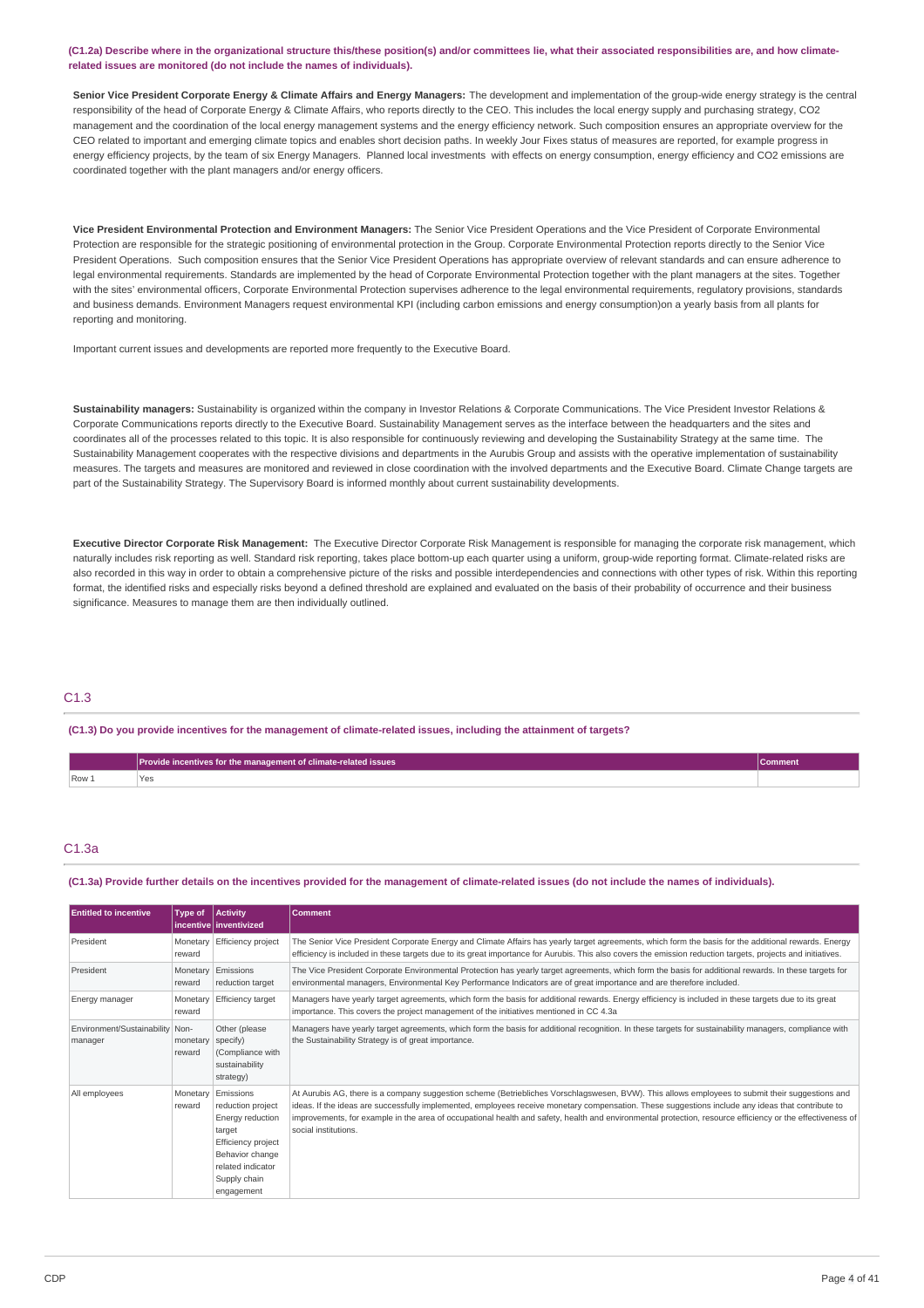# C2.1

(C2.1) Does your organization have a process for identifying, assessing, and responding to climate-related risks and opportunities? Yes

## C2.1a

#### **(C2.1a) How does your organization define short-, medium- and long-term time horizons?**

|             | From (years) | To (years) | Comment |
|-------------|--------------|------------|---------|
| Short-term  |              |            |         |
| Medium-term |              |            |         |
| Long-term   |              | 10         |         |

# C2.1b

#### **(C2.1b) How does your organization define substantive financial or strategic impact on your business?**

A risk that is clustered with a high probability of occurrence and will have a financial impact exceeding 50 million € is classified as a high risk (substantive financial impact).

In case such a risk appears on the risk portfolio and would be conflicting with existing strategic targets, we would counter this risk and redefine strategic targets, if necessary. If a new risk is identified that could have a significant impact on earnings or bears reputational risks, it must be immediately reported to the Board of Executive Directors.

In general, Aurubis Group defines strategic impact as an impact which limits or extends future possibilities for strategic actions and therefore may require strategy adjustments

# C2.2

**(C2.2) Describe your process(es) for identifying, assessing and responding to climate-related risks and opportunities.**

#### **Value chain stage(s) covered** Direct operations

#### **Risk management process**

Integrated into multi-disciplinary company-wide risk management process

**Frequency of assessment** More than once a year

## **Time horizon(s) covered**

Short-term Medium-term Long-term

# **Description of process**

Risk management officers have been appointed for all sites, business sectors and central functions, and they form a network within the Group. The Group headquarters in Hamburg manages the network. The RMS is documented in a corporate policy. Standard risk reporting takes place bottom-up each quarter using a uniform, group-wide reporting format. Within this format the identified risks and risks beyond a defined threshold are explained and evaluated on the basis of their probability of occurrence and their business significance, and measures to manage them are outlined. The risks registered with Group headquarters are qualitatively aggregated into significant risk clusters by Corporate Risk Management and reported to the entire Executive Board. The report also establishes the basis for the report to the Audit Committee of the Supervisory Board ("Audit Committee") as well as external risk reporting. In the report to the Executive Board and the Audit Committee, the qualitatively aggregated risk clusters are assessed with due regard to risk management measures (net perspective) based on their probability of occurrence and the potential effect on earnings pursuant to the spreads included in the table, and are classified as low, medium or high. Risks are clustered according to their potential effect on earnings, determined by the probability of occurrence and financial impact of occurrence. A risk that is clustered with a high probability of occurrence and will have a financial impact exceeding 50 million € is classified as a high risk (substantive financial impact). One relevant risk issue is energy that amongst others identifies the risk of increasing carbon costs due to politics' goal to comply with the Paris Agreement to combat climate change. Also, customer's demand for transparent goals and strategies regarding effective production processes, energy and carbon efficiency is incorporated in the risk management and countered by reporting to CDP. On top of this exercise a strategic risk portfolio is set up and updated once a year in close cooperation with Corporate Development / Strategy. The focus of this strategic risk portfolio is on long-term risks. All risks that are somehow connected to climate change are clearly indicated in this portfolio.

C2.2a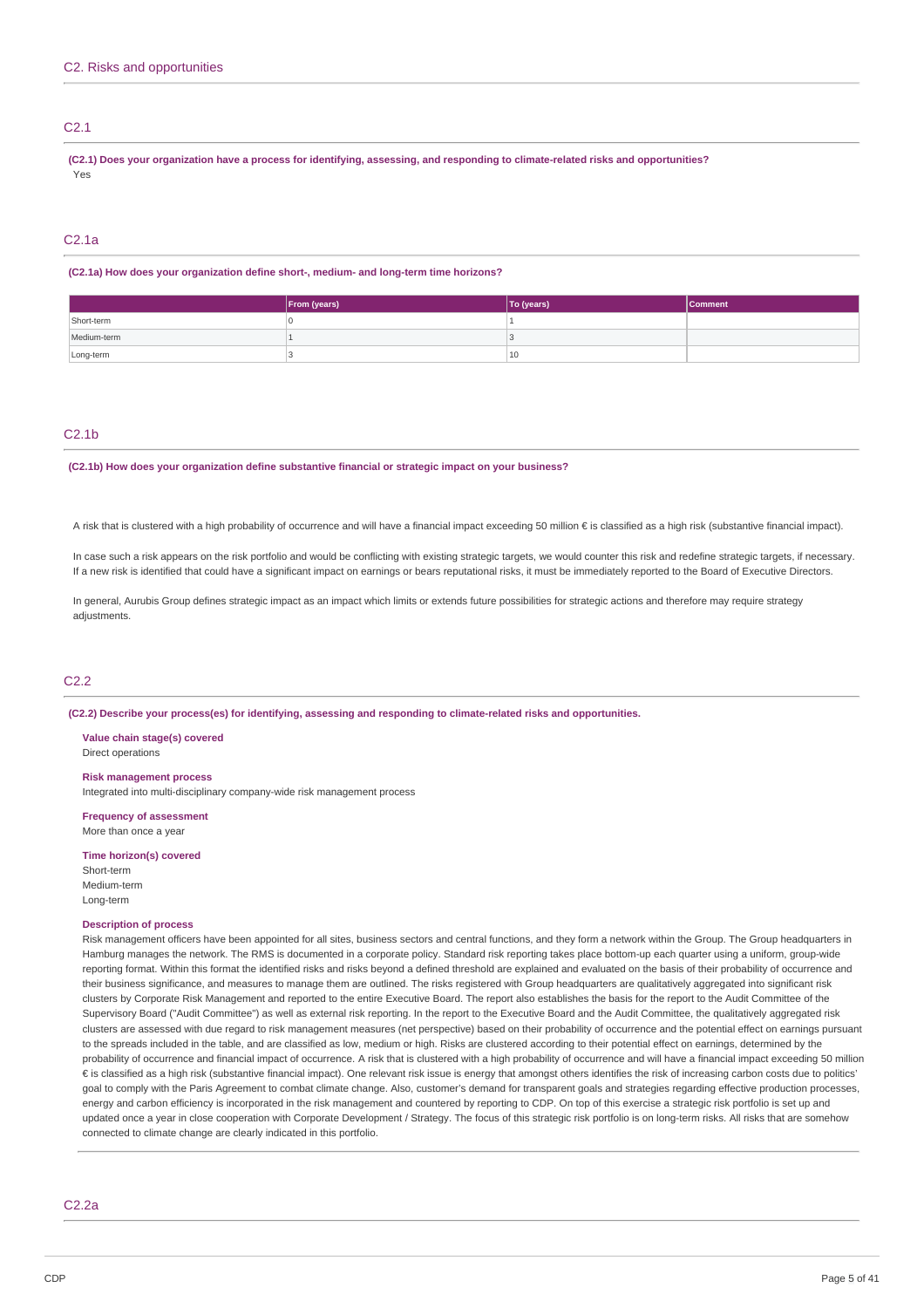# **(C2.2a) Which risk types are considered in your organization's climate-related risk assessments?**

|                        | $\pmb{\&}$                                  | Relevance Please explain                                                                                                                                                                                                                                                                                                                                                                                                                                                                                                                                                                                                                                                                                                                                                                                                                                                                                                                                                                                                                                                                                                                                                                                                                                                                                                                                                                                                                                                                                                                     |
|------------------------|---------------------------------------------|----------------------------------------------------------------------------------------------------------------------------------------------------------------------------------------------------------------------------------------------------------------------------------------------------------------------------------------------------------------------------------------------------------------------------------------------------------------------------------------------------------------------------------------------------------------------------------------------------------------------------------------------------------------------------------------------------------------------------------------------------------------------------------------------------------------------------------------------------------------------------------------------------------------------------------------------------------------------------------------------------------------------------------------------------------------------------------------------------------------------------------------------------------------------------------------------------------------------------------------------------------------------------------------------------------------------------------------------------------------------------------------------------------------------------------------------------------------------------------------------------------------------------------------------|
|                        | inclusion                                   |                                                                                                                                                                                                                                                                                                                                                                                                                                                                                                                                                                                                                                                                                                                                                                                                                                                                                                                                                                                                                                                                                                                                                                                                                                                                                                                                                                                                                                                                                                                                              |
| Current<br>requlation  | Relevant,<br>always<br>included             | Inclusion in risk assessment: Aurubis systematically includes regulation risks into the risk assessment process. Aurubis actively takes part in the political dialogue to counter the challenges<br>that regularly arise from changes to regulatory reguirements. Corporate Energy and Climate Affairs and Corporate External Affairs monitor the regulatory situation and create regular<br>updates in exchange with trade associations. Based on this is a quarterly risk assessment done to quantify the impacts and estimate the likelihood. Example: One example are financial<br>burdens resulting from changes in potential cost drivers such as the EU Emission Trading Scheme (ETS). Aurubis is covered by the EU ETS for six installations throughout the EU, with<br>total direct emissions amount of ~ 460.000 t CO2e in 2019. Other Burdens resulting from changes in potential cost drivers such as the German Renewable Energys Act (EEG), the<br>emissions trade, grid charges and the eco-tax are quantified in the climate-related risk assessments in order to the possible loss of exemptions due to not qualifying or drastic changes in<br>regulation. However we have climate-related risk assessments that analyze the maximal magnitude of risks, if total exemption cases are lost.                                                                                                                                                                                                                                |
| Emerging<br>regulation | Relevant,<br>always<br>included             | Inclusion in risk assessment: Aurubis assesses and values the risk quarterly and actively takes part in the political dialoque to counter the challenges that reqularly arise from changes to<br>regulatory requirements. Corporate Energy and Climate Affairs and Corporate External Affairs monitor the regulatory situation and create regular updates in exchange with trade<br>associations. Aurubis is covered by the EU ETS for six installations throughout the EU, with total direct emissions amount of ~ 440.000 t CO2e in 2019. Example: The fundamental<br>retention of the special Carbon Leakage status for certain sectors starting in 2021 with regard to the allocation of free Emission Trading allowances and CO2 electricity price compensation<br>stands out politically. The completion of the decision-making for the CO2 electricity price compensation is still pending. However, we expect to see a rise in CO2 costs due to increases in<br>CO2 prices resulting from the supply shortage of available CO2 certificates in the coming trading period as well policy actions like the market stabilization reserve.                                                                                                                                                                                                                                                                                                                                                                                               |
| Technology             | Relevant,<br>sometimes<br>included          | Inclusion in risk assessment: Aurubis assesses and values the risk quarterly. However, it has to be stated that Aurubis currently cannot offset its own CO2 emissions against the amount of<br>CO2 reduction resulting from projects like "Industrial heat". Due to rising burdens by CO2, Aurubis evaluates alternative low or zero carbon technologies as alternatives. Example: Aurubis<br>started initiatives for decarbonization (e.g. industrial heat utilization or power to steam) that normally do not fulfil the financial requirements for project approval of Aurubis. But due to the<br>assessment of future demands in a low carbon future, decisions are made to approve these projects, by taking into account these climate related risks (higher CO2 costs, fluctuating<br>electricity supply by renewables).                                                                                                                                                                                                                                                                                                                                                                                                                                                                                                                                                                                                                                                                                                              |
| Legal                  | Relevant,<br>always<br>included             | Inclusion in risk assessment: The violation of laws can have serious consequences for Aurubis as a Group and also for its employees and business partners. Therefore, we consistently<br>follow all legal requirements. Significant compliance risks are identified, analyzed and communicated by Compliance Management. We counter legal and tax risks with organizational<br>procedures and clear management structures. There is always a risk that environmental or regulatory provisions could become more stringent, leading to added costs or limitations in<br>product fabrication and marketing. Example: For the climate-related risks, assessments are conducted by using scenario analysis of changing legislations and resulting increased burdens.<br>These Burdens resulting from changes in potential cost drivers such as the German Renewable Energys Act (EEG), the emissions trade, grid charges and the eco-tax are quantified in the<br>climate-related risk assessments in order to the possible loss of exemptions due to not qualifying or drastic changes in regulation.                                                                                                                                                                                                                                                                                                                                                                                                                                           |
| Market                 | Not<br>relevant,<br>explanation<br>provided | Reason for non-inclusion: As copper is a commodity with worldwide equal prices, at the moment, customers do not pay more for premium products like "green copper". However,<br>increasing demands for transparent goals and strategies with regard to effective production processes, energy and CO2 efficiency could represent an influence on future copper product<br>sales, particularly in terms of customer acquisition and retention. In addition, due to megatrends like e-mobility, renewable energy production, digitization a rising demand for copper is<br>expected for the future. We monitor customer expectations through close contact and exchange with customers and general market surveys. Several customers ask us to answer CDP<br>Climate Change questionnaire. As counter steps we do the annual climate reporting and the evaluation of this reporting by means of the CDP.                                                                                                                                                                                                                                                                                                                                                                                                                                                                                                                                                                                                                                        |
| Reputation             | Relevant,<br>always<br>included             | Inclusion in risk assessment: Aurubis systematically includes reputation risks into the risk assessment process. The growing interest and increasing requirements from the surrounding<br>environment validate our actions, as Aurubis is an energy intensive company emitting more than 1,44 Mio. t CO2 (direct and indirect) in 2019. Our responsible departments monitor the<br>expectations of different stakeholders closely and engage in dialogues. Our external affairs, sustainability, communication and environmental departments monitor the reputation especially<br>in the local surrounding of the plants and reports the risk assessment to the risk management. We work for a good relation to the local authorities. Therefore we work together with the local<br>authorities in initiatives (like Hamburger Klimabündnis) and monitor emissions more than legally required. Additionally, we engage in projects like low carbon industrial heat for municipal<br>heat supply. For example, meanwhile our customers are attaching more value to topics such as environmentally sound products, climate protection, modern production processes and a<br>responsible and reliable supply of raw materials. In addition to investors, our customers are also paying heightened attention to whether Aurubis participates in climate reportings such as<br>the "CDP" (formerly Carbon Disclosure Project).                                                                                                                    |
| Acute<br>physical      | Relevant,<br>always<br>included             | Inclusion in risk assessment: Aurubis systematically includes acute physical risks into the risk assessment process. At certain times, today's climate and weather conditions have an<br>economic impact on companies such as Aurubis. During every winter season, when acute extreme weather conditions could occur at our site in Hamburg, a special seasonal team "Ice<br>Age Team" assesses weather risks by analyzing weather reports and develop alternative solutions with potential service providers for the case that the sea routes are not usable because<br>of certain weather conditions. Furthermore, we are monitoring for some sites the water levels and temperatures of nearby rivers (e.g. Rhine in Emmerich or Elbe in Hamburg) due to the<br>availability of sufficient cooling water. In cases of warm water or low tides we are going to start up alternative cooling concepts. Example: Occasionally, weather and climate disrupt the<br>smooth operation of the supply chain in raw material procurement, such as when shipping lines carrying vital supplies of anodes and cathodes have to keep their vessels tied up because<br>of hurricanes in the Atlantic. Another scenario is when storms and rain make it impossible to unload copper concentrate at Brunsbüttel, the port of discharge at the mouth of the Elbe River<br>used by Aurubis Hamburg. These settings can result in delays and shortfalls in supply, and Logistics has to come up with an answer so that production does not grind to a halt. |
| Chronic<br>physical    | Relevant,<br>always<br>included             | Inclusion in risk assessment: Aurubis systematically includes chronic physical risks into the risk assessment process. As we purchase concentrates from all over the world, climate change<br>related impacts on transportation routes (rise of sea level, extreme weather conditions, etc.) can be one of several risks for securing our raw materials supply. We deal with logistics risks<br>by implementing a thorough, multi-step acceptance process for service providers, by avoiding single sourcing as far as possible, and by preventively developing back-up solutions. We<br>have an international network of qualified service providers at our disposal and, for instance, prevent weather-related risks in the transport chain by minimizing contingency risks through<br>contractual arrangements that provide for appropriate alternatives. Example: Water related risks are also substantial for mines and one of the reasons for negative impacts on production.<br>Our diversified supplier base regarding different countries and region reduces this risk. Environmental impact is one of our criteria in our business partner screening to minimize<br>sustainability risks in our supply chain.                                                                                                                                                                                                                                                                                                                      |

# C2.3

(C2.3) Have you identified any inherent climate-related risks with the potential to have a substantive financial or strategic impact on your business? Yes

# C2.3a

(C2.3a) Provide details of risks identified with the potential to have a substantive financial or strategic impact on your business.

# **Identifier**

Risk 1

# **Where in the value chain does the risk driver occur?** Direct operations

# **Risk type & Primary climate-related risk driver**

Current regulation **Carbon pricing mechanisms** carbon pricing mechanisms

# **Primary potential financial impact**

Increased indirect (operating) costs

**Climate risk type mapped to traditional financial services industry risk classification** <Not Applicable>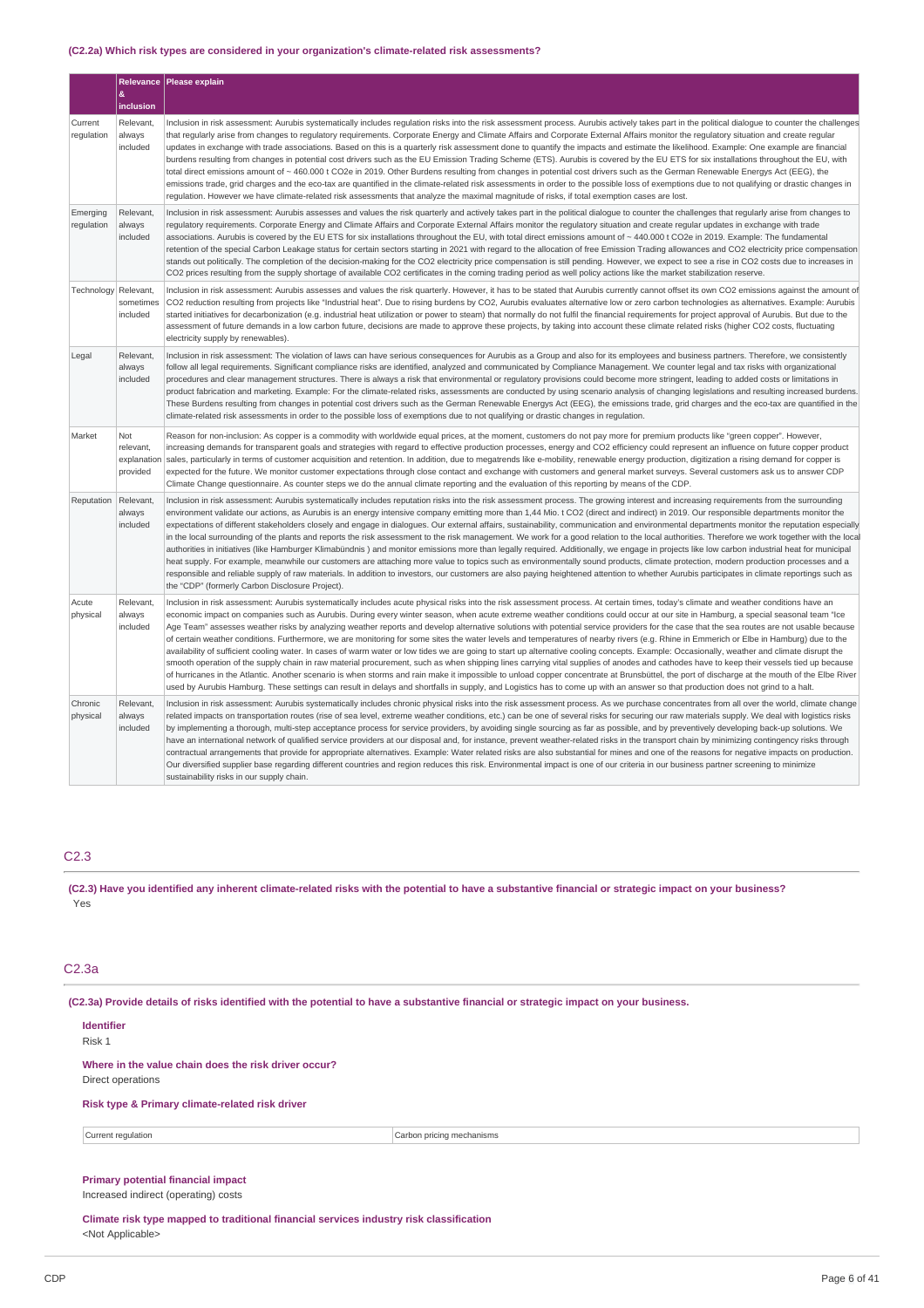#### **Company-specific description**

All companies that emit carbon dioxide must have the corresponding rights for this. Six of our European sites are in the scope of the EU-ETS, covering 86% of total Scope 1 emissions. These local additional CO costs reduce the competitiveness of European industry in an international comparison. To balance these effects, so-called carbon leakage sectors were established, including the copper industry. This status currently softens the effect of the general reduction of allocated CO2 certificates to a great extent. In order to protect the copper industry from disadvantages in international competition, the European Union (EU) has already authorized limited compensation for electricity price increases stemming from CO2 emissions trading. Some EU member states, including Germany, have adopted corresponding funding guidelines. Due to EU regulations for the copper industry, however, the compensation approved in Germany, where about 60% of our production facilities are located, is only 50 % effective. This leads to a significant remaining load due to indirect CO2costs, despite our existing carbon leakage protection. The copper production and processing industry is expected to continue receiving free allocations of emission trading allowances for direct CO2 emissions between 2021 and 2030 due to its carbon leakage status. However, taking into account the political goals of the Paris Agreement, we expect a decline in the free allocation of allowances. The CO2 price increased substantially again in the past year. The supply of CO2 certificates is set to be significantly reduced in the coming trading period, which should raise prices considerably. The political decision-making process regarding the form and amount of compensation for indirect CO2 costs in electricity as of 2021 has started. The copper sector needs to remain eligible for compensation as a matter of principle. The completion of the decision-making for indirect compensation process is still pending. However, we expect to see a rise in CO2costs due to increases in CO2prices resulting from the supply shortage of available CO2certificates in the coming trading period (2021–2030). This circumstance was envisaged by politicians with the goal of complying with the Paris climate accord. In addition to the European regulations, an increase in the CO2 price is also being discussed in Germany. We expect costs to increase in the medium term overall, which could lead to significant strains.

**Time horizon** Short-term

**Likelihood** Likely

**Magnitude of impact**

High

#### **Are you able to provide a potential financial impact figure?** Yes, an estimated range

#### **Potential financial impact figure (currency)** <Not Applicable>

**Potential financial impact figure – minimum (currency)** 1000000

# **Potential financial impact figure – maximum (currency)** 50000000

#### **Explanation of financial impact figure**

The potential financial impact of critical developments due to changes in ETS legislation is registered by our risk management in a risk cluster as "medium". According to our risk cluster stated in the Annual Report 2018/19 page 96, a medium risk means the additional operational costs will exceed € 1 million and could even reach levels of over € 50 million, depending on probability and underlying context. Carbon price forecasts and a prognosis of Aurubis' emission balance have been taken into account.

# **Cost of response to risk**

2200000

## **Description of response and explanation of cost calculation**

Our objective is to help shape the legal conditions for environmentally sound copper production in Europe with our knowledge and many years of experience. The areas of raw materials, energy and environmental protection and the reduction of trade restrictions are at the forefront of our dialogue with policymakers. Our partners are members of the European Parliament, the German Bundestag, representatives of the European Commission (EC), federal and state ministries and civil society groups. As in previous years, in 2019 Aurubis continued to regularly participate in public consultations, either directly or indirectly through associations. During the reporting period, this took place via the German Federal Ministry for Economic Affairs and Energy on the electricity market law, on the EC's Circular Economy Package and on the planned reform of the EU ETS. Aurubis also actively takes part in the political dialogue to counter the challenges that regularly arise from changes to regulatory requirements. For example, in Germany we participate in the Energy Efficiency Platform led and initiated by the BMWi in 2014. Working groups meet regularly on topics like energy management. The development of joint solutions is discussed together with the relevant stakeholders from business, civil society, science, public departments and the federal states. Situation: The EU ETS leads to significant additional indirect CO costs, despite the trading allowances for direct CO2 emissions provided to the copper industry. However, considering the political goals of the Paris Agreement, we expect a decline in the free allocation of allowances. The supply of CO2 certificates is set to be significantly reduced in the coming trading period, which should raise prices considerably. Task: Although the European Commission is striving to reduce the number of sectors with carbon leakage status, the copper sector must still be eligible for compensation. Action: In 2019 Aurubis continued to participate in public consultations, e.g. via the German Federal Ministry for Economic Affairs and Energy on the planned reform of the EU ETS. Result: The political decision-making process regarding the compensation for indirect CO2 costs in electricity as of 2021 has started and we see ourselves in a good position to help ensure that the copper industry stays eligible for compensation/trading allowances. How the figure was calculated: Cost of Energy and Climate Department, that manages these issues.

## **Comment**

# **Identifier**

Risk 2

**Where in the value chain does the risk driver occur?** Downstream

## **Risk type & Primary climate-related risk driver**

| Increased stakeholder concern<br>Reputation<br>stakeholder<br>r toodhaal<br>or negative stakel<br><b>ICCUDALN</b> |  |
|-------------------------------------------------------------------------------------------------------------------|--|
|-------------------------------------------------------------------------------------------------------------------|--|

## **Primary potential financial impact**

Decreased revenues due to reduced demand for products and services

**Climate risk type mapped to traditional financial services industry risk classification** <Not Applicable>

#### **Company-specific description**

The public is more aware now than ever as to whether a company engages in responsible business practices. When compared within the global industry, our efforts have been successful and we hold a leading position in energy efficiency. However, as we increase productivity and efficiency, we also reach our technical limits. Efficiency enhancements that have already been achieved don't serve as a blueprint for future development because the more steps that have already been taken in energy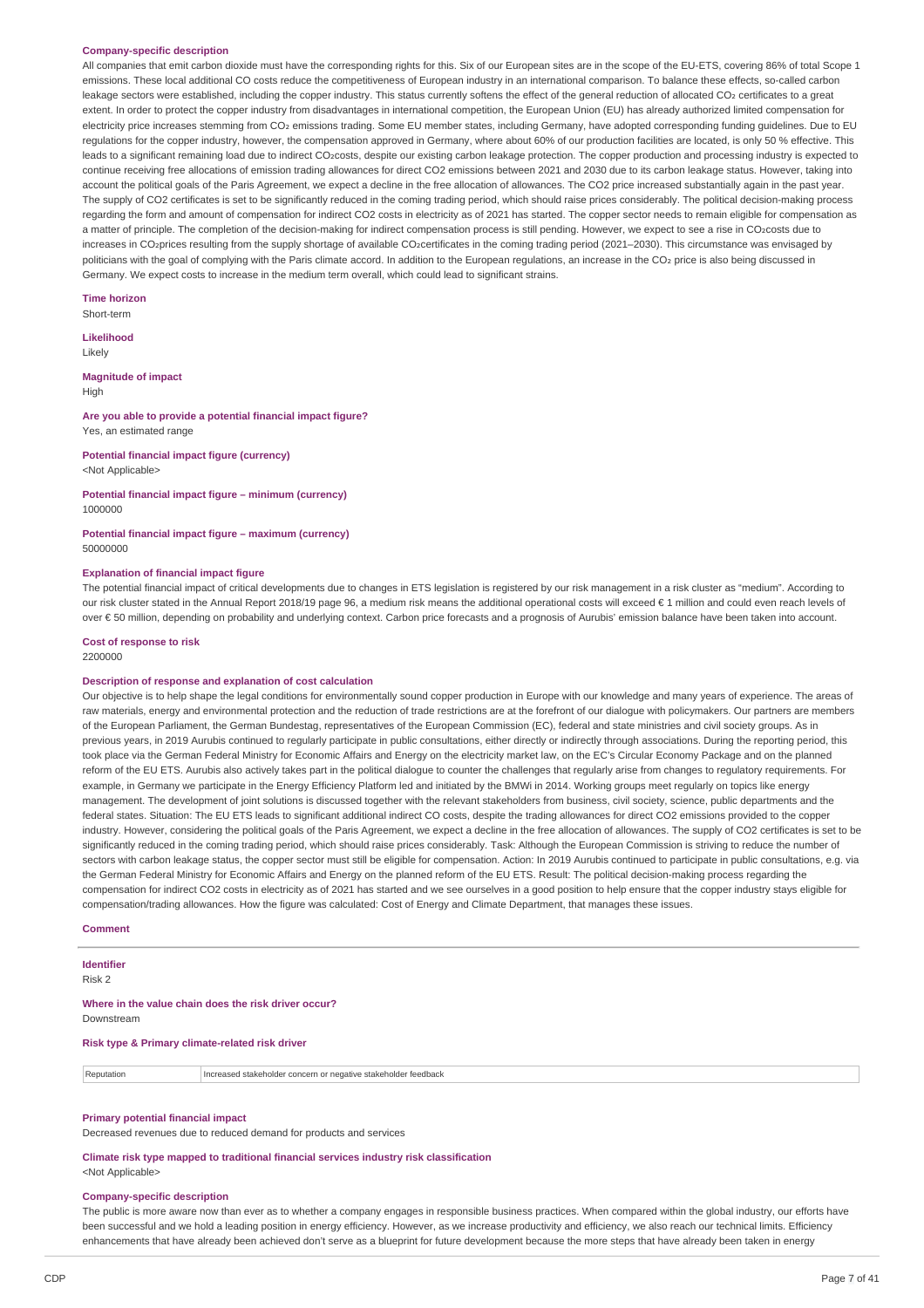efficiency, the more difficult it is to optimize energy demand further. Because there are technological limits to reducing energy consumption and emissions, a continued high level of investment leads to only marginal improvements compared to past years. Environmental protection already accounts for a large proportion of energy consumption at Aurubis, as the rising use of complex recycling raw materials with comparatively low copper content requires a higher amount of energy. At out plant in Lünen 30% of our electricity consumption is caused by environmental protection measures. This target conflict is not apparent at first sight, but states a big challenge for Aurubis.

# **Time horizon**

Long-term

#### **Likelihood** Unlikely

#### **Magnitude of impact** Medium-low

# **Are you able to provide a potential financial impact figure?**

Yes, an estimated range

#### **Potential financial impact figure (currency)** <Not Applicable>

#### **Potential financial impact figure – minimum (currency)** 1000000

#### **Potential financial impact figure – maximum (currency)** 5000000

## **Explanation of financial impact figure**

Reputation loss can result from various risk drivers and thus financial implications could reach 1 Mio € or more. The impact is estimated because the risk is substantial and we observe risks with a financial impact of more than 1 Mio. €. The actual impact is not predictable because of many variable components.

## **Cost of response to risk**

10000

#### **Description of response and explanation of cost calculation**

Aurubis regularly participates in public consultations, either directly or indirectly through associations. One example is the participation in the CDP, without this participation the reputation and transparency would drop down. Transparency underpins our aim to successfully manage Aurubis as a company that lives by its sustainability credentials and communicates this stance appropriately. This includes the diverse aspects of our supply chains, our strategy with regard to the environment, resources, the people at the heart of our daily work at Aurubis and our partners. Transparency helps us both in terms of our business and our sustainability targets. Transparent communication makes this possible – for customers, suppliers, investors, the people living near our facilities and, last but not least, for us – the people at Aurubis. (Nachhaltigkeitsbericht S.10) One example of how Aurubis engages in matters of transparency is the participation in CDP reporting since 2014. Additionally on customer's request we take part in the EcoVadis Supplier's Platform and are rated on our environmental, social and governance performance. For our performance in 2018 we got the Gold Status (like only 5% of all participants of EcoVadis). How figure in "Cost of management" was calculated: Situation: The public is more aware now than ever as to whether a company engages in sustainable business practices, that consider among other things climate activities. Misconduct or negligence can lead to a loss of trust and thus customers Task: Aurubis has to determine in exchange with its stakeholders which sustainability initiatives are important and then decide which initiatives to participate in and to what extent and with what objectives the participation should take place. Action: Aurubis has been participating in CDP since 2014 and at a later stage also joined EcoVadis. Result: In 2019 Aurubis managed to participate in CDP and EcoVadis, both times achieving a rating that was well above the average. This further solidified the company's image as an outperformer in terms of sustainability and climate reduction. No additional costs for management, as they are already part of organization. However, participating in the annual CDP report costs the participation fee, which doesn't exceed € 10,000.

# **Comment**

#### **Identifier**

Risk 3

#### **Where in the value chain does the risk driver occur?** Direct operations

**Risk type & Primary climate-related risk driver**

# Acute physical Increased severity and frequency of extreme weather events such as cyclones and floods

#### **Primary potential financial impact**

Other, please specify (Delays in delivery or failure to deliver)

# **Climate risk type mapped to traditional financial services industry risk classification**

<Not Applicable>

# **Company-specific description**

At certain times, today's climate and weather conditions have an economic impact on companies such as Aurubis. Occasionally, weather and climate disrupt the smooth operation of the supply chain in raw material procurement, such as when shipping lines carrying vital supplies of anodes and cathodes have to keep their vessels tied up because of hurricanes in the Atlantic. Another scenario is when storms and rain make it impossible to unload copper concentrate at Brunsbüttel, the port of discharge at the mouth of the Elbe River used by Aurubis Hamburg. The yearly shipped amount of copper concentrate is 1 .1 Mio. tons. Therefore, each day of supply disruption 3,000 tons of copper concentrate could not be processed. Furthermore, each day supply disruption leads therefore to a loss of ca. 1,100 tons of copper production. These settings can result in delays and shortfalls in supply, and Logistics has to come up with an answer so that production does not grind to a halt.

#### **Time horizon**

Long-term

**Likelihood** About as likely as not

**Magnitude of impact** Medium-low

**Are you able to provide a potential financial impact figure?** Yes, an estimated range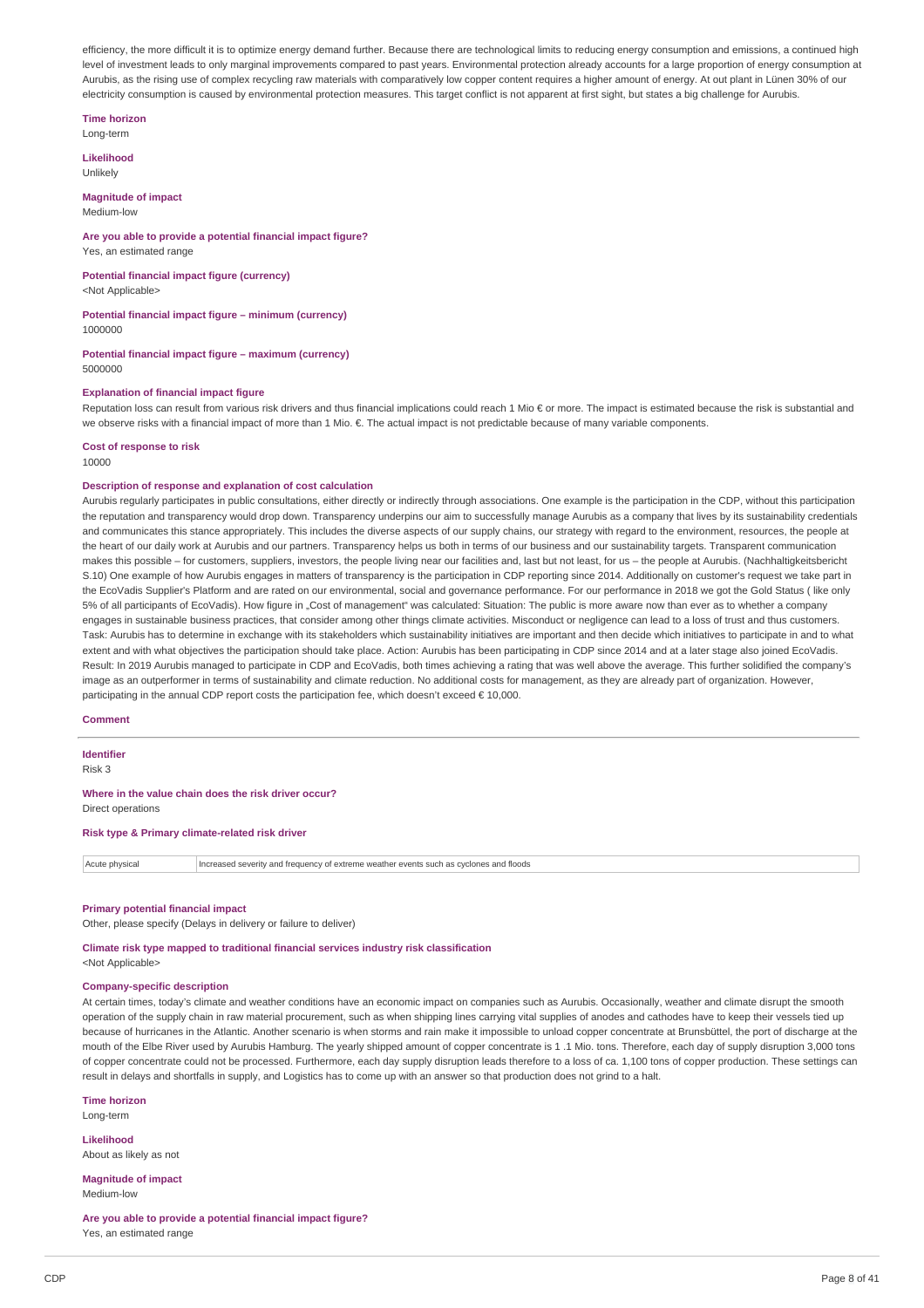<Not Applicable>

# **Potential financial impact figure – minimum (currency)** 1000000

#### **Potential financial impact figure – maximum (currency)** 50000000

#### **Explanation of financial impact figure**

The financial implications of a delay in supply are hard to quantify, according to our risk cluster a potential more extensive disruption in supply causing a standstill is classified as medium. According to our risk cluster stated in the Annual Report 2018/19 page 96, a medium risk means the additional operational costs will exceed  $\epsilon$  1 million and could even reach levels of over € 50 million, depending on probability and underlying.

#### **Cost of response to risk**

0

## **Description of response and explanation of cost calculation**

One management method to mitigate climate risks is the establishment of the "Ice Age Team" at Aurubis Hamburg in 2009. Situation: Aurubis is dependent on the supply of raw materials by its suppliers. Occasionally, weather and climate disrupt the smooth operation of the supply chain in raw material procurement, such as when shipping lines carrying vital supplies of anodes and cathodes have to keep their vessels tied up because of hurricanes in the Atlantic. Task: Aurubis must structure its purchasing in such a way that it can react flexibly to individual delivery failures and that the management of capacities is neither too conservative nor too excessive. Action: During the winter season, this team monitors weather scenarios and the logistical implications for the site. Every October, they start their work by analyzing the previous winter's data and develop alternative solutions with potential service providers for the case that the sea routes are not usable because of certain weather conditions. The team also discusses the correct stock of copper concentrate during the winter months, which ensures that production won't be interrupted but also doesn't exceed the capacities of storage. Also, Aurubis Hamburg has been cooperating more closely with the German weather service and the Hamburg Climate Institute in recent years to understand better how certain weather conditions develop. The Ice Age Team also makes sure that from November to March of each and every winter, an ice-going tugboat is made available exclusively to Aurubis within 24 hours upon request, and this vessel can break the ice in the channels and push or tow a loaded lighter (an unpowered barge). Result: The existence of the Ice Age Team has prevented Aurubis from being confronted with delivery difficulties in calendar year 2019 due to weather or climate conditions. How figure in "Cost of management" was calculated: The management of this risk causes no additional costs, because the Ice Age Team consists of staff from different Aurubis departments and is thereby already covered by the organization.

#### **Comment**

## C2.4

(C2.4) Have you identified any climate-related opportunities with the potential to have a substantive financial or strategic impact on your business? Yes

#### C2.4a

(C2.4a) Provide details of opportunities identified with the potential to have a substantive financial or strategic impact on your business.

#### **Identifier**

Opp<sub>1</sub>

**Where in the value chain does the opportunity occur?** Please select

**Opportunity type**

Energy source

**Primary climate-related opportunity driver** Use of lower-emission sources of energy

**Primary potential financial impact**

Reduced indirect (operating) costs

# **Company-specific description**

The EU and its member states are setting targets for enhancing energy efficiency and reducing carbon emissions across all sectors. There is an increasing pressure to think of new projects that are able to link sectors and their potential to contribute to the climate targets. Aurubis is able to extract residual heat from its production processes. The use of residual heat replaces fossil fuels in the heat and steam production and therefore not only increases the level of energy efficiency, but also reduces carbon emissions. In October 2018, Aurubis commissioned a 3.7-km-long pipeline that transfers excess heat from our Hamburg plant to our partner enercity AG, who then supplies the neighbourhood HafenCity East with heat. We avoid 20,000 t of CO2 per year as a result. For this purpose, Aurubis extracts heat that is formed when sulfur dioxide - a by-product of copper smelting – is converted to sulfuric acid. This industrial waste heat is nearly free of CO2 and its utilization reduces CO2 emissions by more than 20,000 t per year. About half of this reduction results from the replacement of natural gas used to produce steam on the Aurubis plant premises, while the other half is saved by delivering the waste heat to enercity AG. In Hafencity East alone, about 4,500 t of CO2 will be saved each year in the final expansion (target 2029). The supply of residual heat to the HafenCity East ramped up end of 2018 and is expected to increase due to the construction of new buildings. The internal use was ramped up in mid of 2019. The first stage of the industrial heat project was honoured with several awards, e.g. dena Energy Efficiency Award, German Renewables Award 2018 etc. With reduction of 20,000 t CO2 annually, this project has a potential to reduce up to 140,000 t. That alone accounts for over 90 % of the voluntary CO2 reduction commitment that Hamburg companies have agreed on. Another example of project which contributed to reduction of carbon emissions is Aurubis power-to-steam plant (electrode boiler), which went online in 2019. It can reduce CO2 emissions by up to 4,000 t per year by using renewable energies. Aurubis achieves large part of this reduction outside of the plant boundaries. This means that it is only offset against Aurubis' CO2 emissions to a limited extent. The plant transforms the power supply system's excess electricity, which is produced from renewable energies, into steam.

**Time horizon** Short-term

#### **Likelihood**

Virtually certain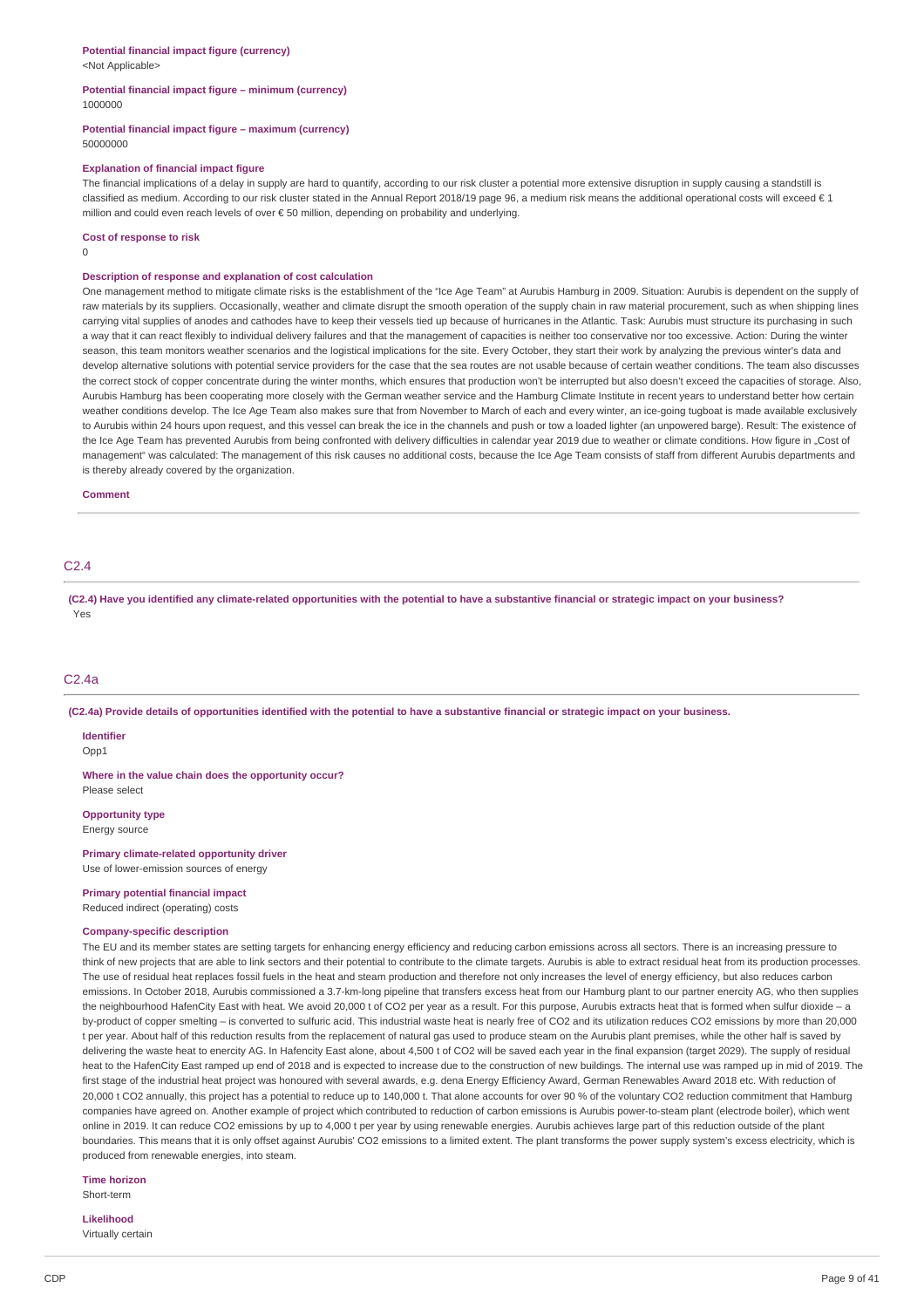#### **Magnitude of impact** Medium-high

#### **Are you able to provide a potential financial impact figure?** Yes, a single figure estimate

#### **Potential financial impact figure (currency)** 250000

**Potential financial impact figure – minimum (currency)**

<Not Applicable>

**Potential financial impact figure – maximum (currency)** <Not Applicable>

# **Explanation of financial impact figure**

Replacing fossil fuels via residual heat utilization constitutes an economic counter value. One part of the recovered waste heat is used in the "Hafencity East" in Hamburg. The other part is used to substitute the use of natural gas for heat production at our site. By saving natural gas we save up to 10.000 tCO2 at our plant. The current CO2 price is 25€/t. Total savings amount up to 250.000 €/a. In addition, it is a reduction of operational costs.

## **Cost to realize opportunity**

20000000

#### **Strategy to realize opportunity and explanation of cost calculation**

Replacing fossil fuels via residual heat utilization constitutes an economic counter value. One part of the recovered waste heat is used in the "Hafencity East" in Hamburg. The other part is used to substitute the use of natural gas for heat production at our site. Situation: The EU and its member states are setting targets for enhancing energy efficiency and reducing carbon emissions across all sectors. Task: There is an increasing pressure to think of new projects that are able to link sectors and their potential to contribute to the climate targets. Action: Aurubis is able to extract residual heat from its production processes. The use of residual heat replaces fossil fuels in the heat and steam production and therefore not only increases the level of energy efficiency, but also reduces carbon emissions. Aurubis takes a close look at all types of waste heat produced from its processes. In Aurubis Hamburg plant 87% of process steam needs are covered by waste heat. Aurubis joined forces with energy service provider enercity AG to launch Germany's largest industrial heat project and we are now supplying the Hamburg neighbourhood HafenCity East with industrial heat from Aurubis. Result: This award-winning project saves around 20,000 t of carbon dioxide (CO2) emissions per year through the reuse of heat. About half of the reduction results from avoiding the use of natural gas to produce steam on our plant premises; we save the other half by delivering the waste heat to enercity AG. Furthermore, our contact acid plant no longer has to be cooled with river water, so we use about 12 million m3 less cooling water. The total potential heat volume that could be extracted at Aurubis amounts to up to 500 million kWh, which could cover more than a tenth of Hamburg's district heating needs and prevent about 140,000 t of CO2. Furthermore, a power-tosteam facility (electrode boiler) was installed at the Aurubis Hamburg plant. During periods of surplus renewable energy in the grid, the facility converts the energy into steam for internal processes, e.g. for drying of Cu concentrates. Cost calculation: Aurubis invested roughly € 20 million to convert the facilities and move the heat pipeline to the plant boundary. Aurubis received funding for about 30 % of its investments from the German Federal Ministry for Economic Affairs and Energy (BMWi) via the Development Loan Corporation (KfW).

## **Comment**

**Identifier**

Opp2

#### **Where in the value chain does the opportunity occur?** Direct operations

**Opportunity type** Resource efficiency

**Primary climate-related opportunity driver** Use of recycling

#### **Primary potential financial impact** Reduced direct costs

#### **Company-specific description**

Metals are an important prerequisite for technical progress as well as a high standard of living. Given a constantly increasing demand paired with a limited availability of resources on the other site, metal recycling plays an important role as raw material source. Aurubis is the worldwide leading recycler of copper and complex secondary raw materials. In light of the rising importance of resource efficiency regarding sustainability, we expect demand for recycling solutions to continue growing. This is also supported and promoted by increasingly strict national and international legislation. Thanks to our multi-metal recycling activities and proximity to our copper product customers, we consider ourselves to be in a good position to offer expanded closing-the-loop solutions. Due to higher consumption levels and shorter product lifecycles, the supply of recycling raw materials is also growing more quickly. In order to utilize the rising volume of secondary raw materials from the IT and telecommunications sectors, for instance, we are expanding the processing capacities for these types of e-scrap, working on new technologies and investing in state-of-the-art facilities. Aurubis AG has acquired the recycling company Metallo - closing of the transaction took place on May 29, 2020. As a result, Aurubis has now more than 1 million tons of recycling capacity for secondary material. The input material portfolio is diverse. It extends from production waste such as clean wire scrap, stamping waste and copper cable to end-of-life recycling raw materials. These include old gutters, pipes, electronic scrap and used electrical appliances. However, we do not rely on the circular economy for copper alone. Nearly all the other metals from the recycling materials are converted into marketable products at Aurubis. Roughly 50 % of our precious metal output comes from recycling. Complex recycling material input in the Kayser Recycling System (KRS) at the Lunen site reached 259,000 t in fiscal year 2018/19 (previous year: 267,000 t)

**Time horizon** Short-term

**Likelihood** Virtually certain

**Magnitude of impact**

Medium-high

**Are you able to provide a potential financial impact figure?** Yes, a single figure estimate

**Potential financial impact figure (currency)** 1000000000

**Potential financial impact figure – minimum (currency)** <Not Applicable>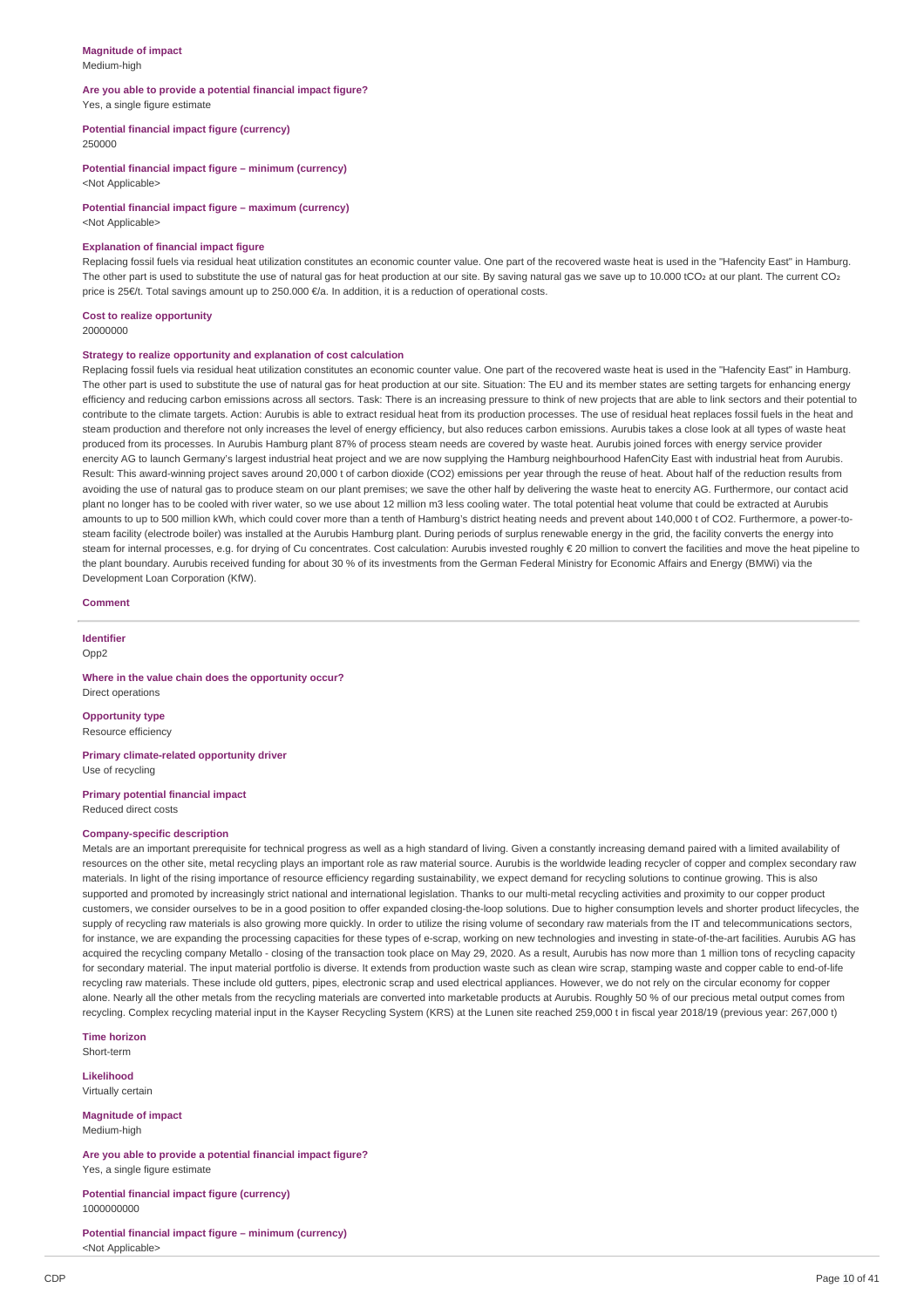#### **Potential financial impact figure – maximum (currency)** <Not Applicable>

#### **Explanation of financial impact figure**

The Aurubis' revenues from precious metals amounted to 2,865 Mio € in fiscal year 2018/19. Revenue development significantly depends on metal price development. This revenue results mainly from processing of concentrates and the outcome of the recycling of complex materials. Roughly 50 % of our precious metal output derives from recycling materials. . Therefore potential financial impact is more than 1,000 Mio € on revenue.

#### **Cost to realize opportunity**

380000000

#### **Strategy to realize opportunity and explanation of cost calculation**

Our strategic reorientation to becoming a multi-metal company implies that we are investing more in recycling processes for precious metals and non-ferrous metals. Situation: Metals are an important prerequisite for technical progress as well as a high standard of living. Given a constantly increasing demand paired with a limited availability of resources on the other site, metal recycling plays an important role as raw material source. Aurubis is the worldwide leading recycler of copper and complex secondary raw materials. In light of the rising importance of resource efficiency regarding sustainability, we expect demand for recycling solutions to continue growing. This is also supported and promoted by increasingly strict national and international legislation. Task: In the metal industry, recycling is an established prerequisite for efficient and sustainable business activity. Given that copper can be recycled over and over again without loss of quality, recycling is particularly important for Aurubis. Action: Our strategic reorientation to becoming a multi-metal company implies that we are investing more in recycling processes for precious metals and non-ferrous metals. Consequently, we have set the target in both the Corporate Strategy and the Sustainability Strategy to extract many metals besides copper through recycling. In this way, we contribute to a circular economy and thus to the conservation of natural resources beyond our key expertise in copper recycling. Result: The Aurubis recycling centre in Lünen is home to the Kayser Recycling System (KRS), which produces converter copper as well as a complex, zinc-bearing residue. Our long-term partner for this socalled KRS oxide is Grillo-Werke AG, which guarantees environmentally sound recycling and produces zinc sulfate from the KRS oxide. The zinc sulfate is used in the fibre, feed and fertilizer industries. Other elements are separated at Grillo and disposed of appropriately. Aurubis takes back the resulting residue, which contains copper, tin and lead, thus closing the recovered material cycle. This cooperation between Aurubis and the Grillo-Werke AG was awarded the second prize in the Responsible Care Competition 2017. The prize is issued by the German chemical industry association "Verband der Chemischen Industrie (VCI)".

#### **Comment**

Cost to realize opportunity: On Mai 29, 2020, Aurubis acquired the Belgian-Spanish recycling company Metallo Group for a purchase price of € 380 million. Integration of Metallo facilitates implementation of the growth strategy while making an important contribution to the circular economy. Metallo specializes in processing recycling materials with low metal contents, with a focus on tin, lead, nickel, zinc, and copper. Metallo has a zero waste business model, meaning it is able to convert all scrap materials into valuable output, making the company one of the frontrunners in metal recycling.

# **Identifier**

Opp3

**Where in the value chain does the opportunity occur?** Direct operations

**Opportunity type** Resource efficiency

**Primary climate-related opportunity driver** Use of recycling

#### **Primary potential financial impact** Reduced direct costs

#### **Company-specific description**

In the discussion about climate change the aspect of resource efficiency is more important than ever. The responsible handling of natural resources is not only vital in economic but also in environmental matters. It is important that products are recycled over and over again at the end of their lifecycles. This ensures that valuable raw materials are used, resources are conserved and environmental impacts are prevented. Therefore, the direct return of valuable production scrap back into production is an important component to implement a resource efficient economy. Aurubis fabricates about 1.08 million t of copper cathodes with a purity level of 99.99% per year. Thanks to Aurubis' distinct expertise in recycling, more than one third of these cathodes come from reprocessed copper containing recycling materials. In addition to copper cathodes, Aurubis offers its customers processed copper in form of preliminary products such as wire rod, shapes, pre-rolled strip, specialty wire and alloys.

**Time horizon**

Short-term

**Likelihood** Virtually certain

**Magnitude of impact** Medium-high

**Are you able to provide a potential financial impact figure?** Yes, a single figure estimate

**Potential financial impact figure (currency)** 29500000

**Potential financial impact figure – minimum (currency)** <Not Applicable>

**Potential financial impact figure – maximum (currency)** <Not Applicable>

#### **Explanation of financial impact figure**

More than 358 thousand tonnes or more than 33.33% of Aurubis Group cathode output come from reprocessed copper containing scrap. Taking into account Aurubis copper premium of 96 USD/t in calendar year 2019, we are speaking here about more than 29.5 Mio. € on additional revenue. In addition to copper cathodes, Aurubis offers its customers processed copper in form of preliminary products such as wire rod, shapes, pre-rolled strip, specialty wire and alloys. Moreover additional financial impact results from scrap refining charges.

#### **Cost to realize opportunity**

 $\Omega$ 

## **Strategy to realize opportunity and explanation of cost calculation**

In the discussion about climate change the aspect of resource efficiency is more important than ever. The responsible handling of natural resources is not only vital in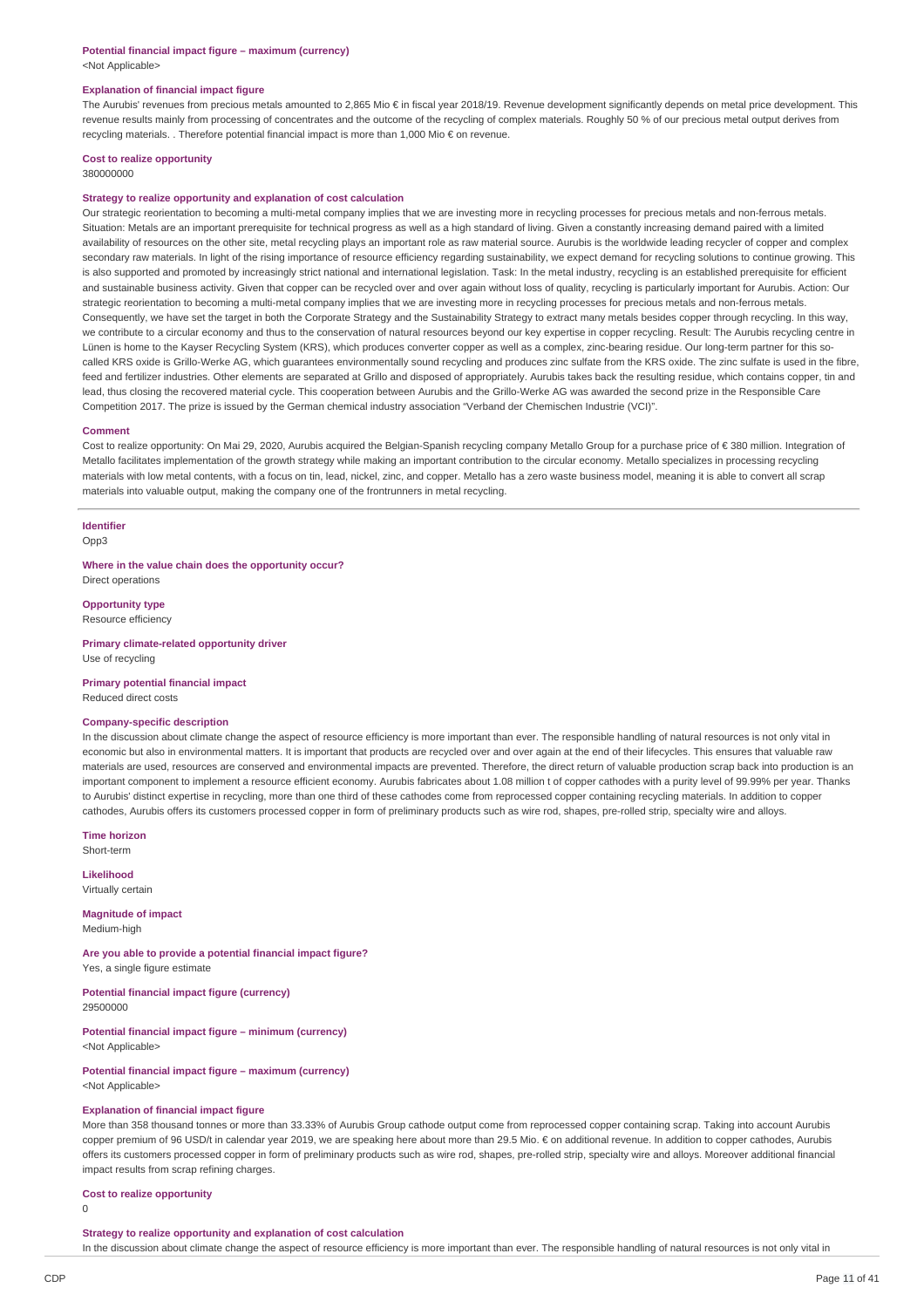economic but also in environmental matters. Situation: It is important that products are recycled over and over again at the end of their lifecycles. This ensures that valuable raw materials are used, resources are conserved and environmental impacts are prevented. Task: Therefore, the direct return of valuable production scrap back into production is an important component to implement a resource efficient economy. Action: Establishing and developing "closing-the-loop" systems as a result of new or intensified cooperation with original equipment manufacturers, retailers or copper product customers is one of the measures defined in the Aurubis Sustainability Strategy 2018-2023. Result: Aurubis' business model allows bringing copper scrap back into the production cycle without any detours or as we call it closing-the-loop. More precisely, Aurubis is able to close three loops. Firstly, Aurubis closes the internal loop between different production areas. Production scrap and intermediate products that occur during the fabrication of copper products are directly sent to our smelters to be used in the production of new cathodes. Secondly, Aurubis is working closely together with direct costumers and offers to collect their production scrap and returns it to the production process of copper and copper products. In this way, customers become suppliers at the same time. Our partners include renowned companies like ABB based in Switzerland. The third loop is our multi-metal recycling, that makes end-of-life products usable for the production of new products again. In addition to the raw materials recovered in production, the close cooperation with our customers enables the logical recycling of products that have served their purpose. The long partnership between Deutsche Telekom AG and Aurubis' subsidiary CABLO Metall-Recycling und Handel GmbH is testament to this. Aurubis receives old cables with a copper content of around 50 % as waste from one of Deutsche Telekom's partners, TEQPORT Services GmbH, and processes them using green, expert methods to produce high purity copper. The target is to increase the number of "closing-the-loop" systems with direct and indirect product customers from the metal value chain at least by 10 by 2022/23 (base FY: 2017/18).

#### **Comment**

Cost calculation: The management of this risk causes no additional costs, because the costs are already covered by budgets of the organizations' business units.

# C3. Business Strategy

# C3.1

**(C3.1) Have climate-related risks and opportunities influenced your organization's strategy and/or financial planning?** Yes

# C3.1a

**(C3.1a) Does your organization use climate-related scenario analysis to inform its strategy?** Yes, quantitative

# C3.1b

**(C3.1b) Provide details of your organization's use of climate-related scenario analysis.**

| Climate-<br>related<br><b>scenarios</b><br>land<br><b>models</b><br>applied | Details                                                                                                                                                                                                                                                                                                                                                                                                                                                                                                                                                                                                                                                                                                                                                                                                                                                                                                                                                                                                                                                                                                                                                                                                                                                                                                                                                                                                                                                                                                                                                                                                                                                                                                                                                                                                                                                                                                                                                                                                                                                                                                                                                                                                                                                                                                                                                                                                                                                                                                                                                                                                                                                                                                                                                                                                                                                                                                                                                                                                                                                                                                                                                                                                                                                                                                                                                                                                                                                                                                                                                                                                                                                                                                                                                                                                                                                                                                                                                                              |
|-----------------------------------------------------------------------------|--------------------------------------------------------------------------------------------------------------------------------------------------------------------------------------------------------------------------------------------------------------------------------------------------------------------------------------------------------------------------------------------------------------------------------------------------------------------------------------------------------------------------------------------------------------------------------------------------------------------------------------------------------------------------------------------------------------------------------------------------------------------------------------------------------------------------------------------------------------------------------------------------------------------------------------------------------------------------------------------------------------------------------------------------------------------------------------------------------------------------------------------------------------------------------------------------------------------------------------------------------------------------------------------------------------------------------------------------------------------------------------------------------------------------------------------------------------------------------------------------------------------------------------------------------------------------------------------------------------------------------------------------------------------------------------------------------------------------------------------------------------------------------------------------------------------------------------------------------------------------------------------------------------------------------------------------------------------------------------------------------------------------------------------------------------------------------------------------------------------------------------------------------------------------------------------------------------------------------------------------------------------------------------------------------------------------------------------------------------------------------------------------------------------------------------------------------------------------------------------------------------------------------------------------------------------------------------------------------------------------------------------------------------------------------------------------------------------------------------------------------------------------------------------------------------------------------------------------------------------------------------------------------------------------------------------------------------------------------------------------------------------------------------------------------------------------------------------------------------------------------------------------------------------------------------------------------------------------------------------------------------------------------------------------------------------------------------------------------------------------------------------------------------------------------------------------------------------------------------------------------------------------------------------------------------------------------------------------------------------------------------------------------------------------------------------------------------------------------------------------------------------------------------------------------------------------------------------------------------------------------------------------------------------------------------------------------------------------------------|
| <b>IEA 450</b>                                                              | Selection of the scenario: Aurubis participated actively in the development of the BDI's study "Climate paths for Germany". The cross-sectoral debates pointed out, that only a global approach to<br>combat climate change is suitable to meet the 2° target. Which is why the IEA 450 scenario and its price projections were used for further analysis. Aim of the analysis was to investigate industrial<br>processes and the industrial energy consumption regarding the challenges of a 2° scenario. Therefore, we gave input about our operations and productions and possible ways to decarbonize these.<br>Time horizons considered/areas of organization considered: The IEA 450 scenario models a 2°C future until 2050. The inherent energy transformation from fossil to renewable, the vitally needed<br>significant energy efficiency enhancements and revolution in industrial processes will have an impact on our production and our business model in the next 30 years. Results summary: The Study<br>results were reviewed in Corporate Energy & Climate Affairs and were also used as in input during the development of the Business Strategy "Growth, Efficiency, and Responsibility" at Aurubis. For an<br>energy intensive company like Aurubis the main result of the 2° scenario is a significant increase of the carbon price. While the study showed that the 2° target is only achievable when climate action<br>takes place globally, the more realistic scenario is a higher ambition level in Europe compared to the rest of the world. Influence of scenario analysis on business objectives and strategy: To project<br>possible carbon prices Aurubis discussed intensively with other industry partners in the course of the development of Study "Climate Paths for Germany". BCG projected, depending on the different<br>parameters a price of up to 124€/ tCO2 in 2050. Energy & Climate Affairs adopted this price into its scenario analysis. For 2030 we adopted the target carbon price of the EU Commission of 30€/ tCO2.<br>With these assumptions we projected the inherent cost burden for Aurubis. Case study Situation: The inherent energy transformation from fossil to renewable, the vitally needed significant energy<br>efficiency enhancements and revolution in industrial processes will have an impact on our production and our business model. Task: Two main action approaches were derived from this: Primarily,<br>Aurubis' carbon emissions must be reduced. Additionally, Aurubis' engagement with policy makers has to point out the necessity to provide Carbon Leakage protection for sectors that compete<br>internationally. Action: 1. An example how the business strategy has been directly influenced by the scenario analysis is the carbon reduction target set in our sustainability strategy that is part of our<br>business strategy. 2. We are also using scenario analysis to assess future development of the EV sector, because it has direct impact on such commodity segments as metals and mining. Another<br>field, where we are using scenario analysis is around the growth of the recycling sector. Result: 1. We aim to reduce our CO2 by > 100,000 t by FY 2022/23 (base FY: 2012/13). The carbon reduction<br>target was approved by the CEO. The target and inherent measures are monitored and reviewed in close coordination among the relevant departments and the Executive Board. The anticipation of<br>increasing carbon prices as a result of political goals to comply with the Paris Agreement is published in our Annual Report 2018/2019, 2. An example where the business strategy has been directly<br>influenced by the scenario analysis is the target for strategic growth in our secondary business – 100 % volume growth in direct sourcing of complex recycling materials from collection points until fiscal<br>year 2022/23 (Baseline: fiscal year 2016/17). |

# C3.1d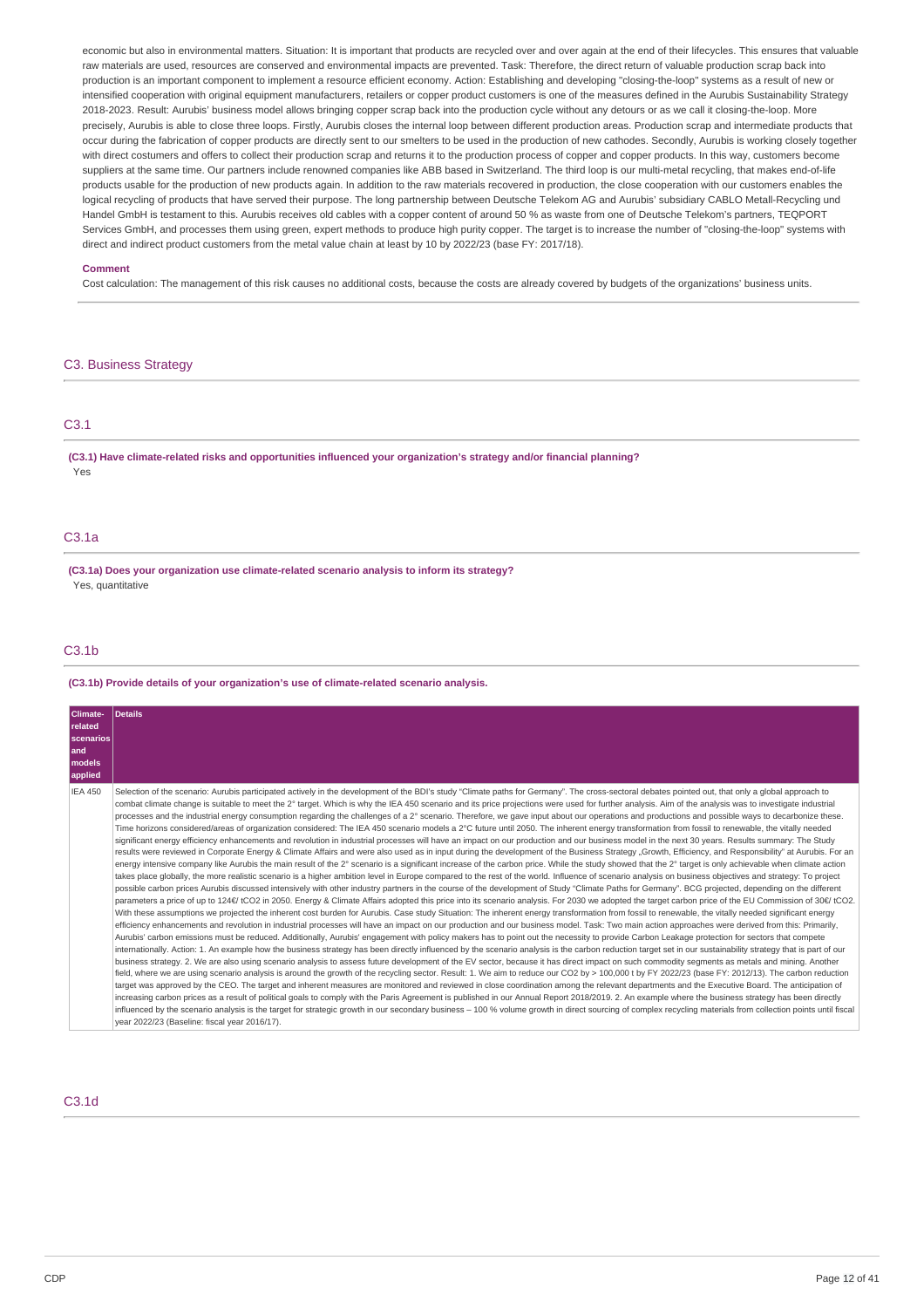# **(C3.1d) Describe where and how climate-related risks and opportunities have influenced your strategy.**

|                                             | related risks<br>and<br>opportunities<br>influenced<br>your strategy<br>in this area? | Have climate- Description of influence                                                                                                                                                                                                                                                                                                                                                                                                                                                                                                                                                                                                                                                                                                                                                                                                                                                                                                                                                                                                                                                                                                                                                                                                                                                                                                                                                                                                                                                                                                                                                                                                                                                                                                                                                                                                                                                                                                                                                                                                                                                                                                                                                                                                                                                                                                                                                                                                                                                      |
|---------------------------------------------|---------------------------------------------------------------------------------------|---------------------------------------------------------------------------------------------------------------------------------------------------------------------------------------------------------------------------------------------------------------------------------------------------------------------------------------------------------------------------------------------------------------------------------------------------------------------------------------------------------------------------------------------------------------------------------------------------------------------------------------------------------------------------------------------------------------------------------------------------------------------------------------------------------------------------------------------------------------------------------------------------------------------------------------------------------------------------------------------------------------------------------------------------------------------------------------------------------------------------------------------------------------------------------------------------------------------------------------------------------------------------------------------------------------------------------------------------------------------------------------------------------------------------------------------------------------------------------------------------------------------------------------------------------------------------------------------------------------------------------------------------------------------------------------------------------------------------------------------------------------------------------------------------------------------------------------------------------------------------------------------------------------------------------------------------------------------------------------------------------------------------------------------------------------------------------------------------------------------------------------------------------------------------------------------------------------------------------------------------------------------------------------------------------------------------------------------------------------------------------------------------------------------------------------------------------------------------------------------|
| Products<br>and<br>services                 | Yes                                                                                   | How strategy has been influenced: As an integrated copper producer, Aurubis has set the objective of producing even more copper from secondary materials, especially complex<br>recycling raw materials. Aurubis already produces more than one out of three cathodes from recycling materials, and the trend is rising. Time horizon: Aurubis aims to increase direct<br>sourcing of complex recycling materials from collection points: 100 % volume growth by FY 2022/23 (base year: 2016/17). Situation: In the discussion about climate change the aspect<br>of resource efficiency is more important than ever. The responsible handling of natural resources is not only vital in economic but also in environmental matters. It is important that<br>products are recycled over and over again at the end of their lifecycles. This ensures that valuable raw materials are used, resources are conserved and environmental impacts are are<br>prevented. Task: Therefore, the direct return of valuable production scrap back into production is an important component to implement a resource efficient economy. Action:<br>Establishing and developing "closing-the-loop" systems as a result of new or intensified cooperation with original equipment manufacturers, retailers or copper product customers is one<br>of the measures defined in the Aurubis Sustainability Strategy 2018-2023. Result: The target is to increase the number of "closing-the-loop" systems with direct and indirect product<br>customers from the metal value chain at least by 10 by 2022/23 (base FY: 2017/18). Aurubis' business model allows bringing copper scrap back into the production cycle without any<br>detours or as we call it closing-the-loop. Firstly, Aurubis closes the internal loop between different production areas. Production scrap and intermediate products that occur during the<br>fabrication of copper products are directly sent to our smelters to be used in the production of new cathodes. Secondly, Aurubis is working closely together with direct costumers and<br>offers to collect their production scrap and returns it to the production process of copper and copper products. In this way, customers become suppliers at the same time. Our partners<br>include renowned companies like ABB based in Switzerland. The third loop is our multi-metal recycling, that makes end-of-life products usable for the production of new products again. |
| Supply<br>chain<br>and/or<br>value<br>chain | Yes                                                                                   | How strategy has been influenced: Thanks to our multi-metal recycling activities and proximity to our copper product customers, we consider ourselves to be in a position to offer<br>expanded closing-the-loop solutions. Establishing and developing "closing-the-loop" systems as a result of new or intensified cooperation with original equipment manufacturers, retailers<br>or copper product customers is one of the measures defined in the Aurubis Sustainability Strategy 2018-2023. The target is to increase the number of "closing-the-loop" systems with<br>direct and indirect product customers from the metal value chain at least by 10 by 2022/23 (base FY: 2017/18). Time horizon: The target is to increase the number of "closing-the-loop"<br>systems with direct and indirect product customers from the metal value chain at least by 10 by 2022/23 (base FY: 2017/18). Situation: In the discussion about climate change the aspect<br>of resource efficiency is more important than ever. The responsible handling of natural resources is not only vital in economic but also in environmental matters. It is important that<br>products are recycled over and over again at the end of their lifecycles. This ensures that valuable raw materials are used, resources are conserved and environmental impacts are<br>prevented. Task: Therefore, the direct return of valuable production scrap back into production is an important component to implement a resource efficient economy. Action:<br>Establishing and developing "closing-the-loop" systems as a result of new or intensified cooperation with original equipment manufacturers, retailers or copper product customers is one<br>of the measures defined in the Aurubis Sustainability Strategy 2018-2023.                                                                                                                                                                                                                                                                                                                                                                                                                                                                                                                                                                                                                                                                                   |
| Investment Yes<br>in R&D                    |                                                                                       | How strategy has been influenced: The Aurubis Group's R&D expenditures in fiscal year 2018/19 amounted to € 16 million. A significant part of these expenditures was spent to prevent<br>negative environmental impacts further develop our metallurgical processes and the development of the new material with the longer lifespan for the area of power electronics. Time<br>horizon: Until the middle of calendar year 2019, work of the Research and Development Department was focused on further developing metallurgical processes, especially with respect<br>to the flexibility and productivity of the complex raw materials and recycling materials we use.                                                                                                                                                                                                                                                                                                                                                                                                                                                                                                                                                                                                                                                                                                                                                                                                                                                                                                                                                                                                                                                                                                                                                                                                                                                                                                                                                                                                                                                                                                                                                                                                                                                                                                                                                                                                                     |
| Operations Yes                              |                                                                                       | How strategy has been influenced: Climate change makes it even more important to balance economic interests, ecology and social aspects. Aurubis' Sustainability Strategy reflects all<br>of these aspects: ensuring economic stability, promoting innovation, advancing social responsibility, increasing resource efficiency and reducing CO2 emissions Our operations have<br>been influenced by climate change with the reduction of carbon emissions. Time horizon: We have set the target of further increasing our energy efficiency and reducing CO2 emissions<br>wherever possible. Aurubis hopes to reduce its CO2 emissions by 100,000 t, compared to fiscal year 2012/13, by implementing projects until 2023. Situation: The inherent energy<br>transformation from fossil to renewable, the vitally needed significant energy efficiency enhancements and revolution in industrial processes will have an impact on our production and<br>our business model. Task: Two main action approaches were derived from this: Primarily, Aurubis' carbon emissions must be reduced. Additionally, Aurubis' engagement with policy<br>makers has to point out the necessity to provide Carbon Leakage protection for sectors that compete internationally. Action: An example how the business strategy has been directly<br>influenced by the scenario analysis is the carbon reduction target set in our sustainability strategy that is part of our business strategy. Result: We aim to reduce our CO2 by > 100,000 t<br>by FY 2022/23 (base FY: 2012/13). The carbon reduction target was approved by the CEO. The target and inherent measures are monitored and reviewed in close coordination among<br>the relevant departments and the Executive Board. The anticipation of increasing carbon prices as a result of political goals to comply with the Paris Agreement is published in our<br>Annual Report 2018/2019                                                                                                                                                                                                                                                                                                                                                                                                                                                                                                                                                        |

# C3.1e

# **(C3.1e) Describe where and how climate-related risks and opportunities have influenced your financial planning.**

|                | <b>Financial</b><br>planning<br>lelements<br>that have<br> been<br>  influenced | <b>Description of influence</b>                                                                                                                                                                                                                                                                                                                                                                                                                                                                                                                                                                                                                                                                                                                                                                                                                                                                                                                                                                                                                                                                                                                                                                                                                                                                                                                                                                                                                                                                                                                                                                                                                                                                                                                                                                                                                                                                                                                                                                                                                                                                                                                                                                                                                                                                                                                                                                                                                                                                                                                                                                                                                                                                                                                                                                                                                                                                                                                                                                                                                                                                                                                                                                                                                                                                                                                                                                                                                                                                                                                                                                                                                                                                                                                 |
|----------------|---------------------------------------------------------------------------------|-------------------------------------------------------------------------------------------------------------------------------------------------------------------------------------------------------------------------------------------------------------------------------------------------------------------------------------------------------------------------------------------------------------------------------------------------------------------------------------------------------------------------------------------------------------------------------------------------------------------------------------------------------------------------------------------------------------------------------------------------------------------------------------------------------------------------------------------------------------------------------------------------------------------------------------------------------------------------------------------------------------------------------------------------------------------------------------------------------------------------------------------------------------------------------------------------------------------------------------------------------------------------------------------------------------------------------------------------------------------------------------------------------------------------------------------------------------------------------------------------------------------------------------------------------------------------------------------------------------------------------------------------------------------------------------------------------------------------------------------------------------------------------------------------------------------------------------------------------------------------------------------------------------------------------------------------------------------------------------------------------------------------------------------------------------------------------------------------------------------------------------------------------------------------------------------------------------------------------------------------------------------------------------------------------------------------------------------------------------------------------------------------------------------------------------------------------------------------------------------------------------------------------------------------------------------------------------------------------------------------------------------------------------------------------------------------------------------------------------------------------------------------------------------------------------------------------------------------------------------------------------------------------------------------------------------------------------------------------------------------------------------------------------------------------------------------------------------------------------------------------------------------------------------------------------------------------------------------------------------------------------------------------------------------------------------------------------------------------------------------------------------------------------------------------------------------------------------------------------------------------------------------------------------------------------------------------------------------------------------------------------------------------------------------------------------------------------------------------------------------|
| $\overline{1}$ | Row Revenues<br><b>Direct</b><br>costs<br>Access to<br>capital                  | Both primary and secondary raw materials are becoming more complex, in that their copper contents are decreasing and the concentrations of tramp elements and impurities are increasing. A<br>particular strength of Aurubis already consists of processing complex primary and secondary raw materials. Indeed, the company's strategy is dedicated to expanding this concept and<br>contributes to achieving efficient and resource-friendly production processes for the raw materials of the future. If we build up additional competencies in this area, this could positively influence<br>the Aurubis Group's revenues especially in the precious metals sector (€ 2,865 Mio. in FY 18/19). Case study Situation: The EU and its member states are setting targets for enhancing energy<br>efficiency and reducing carbon emissions across all sectors. Task: There is an increasing pressure to think of new projects that are able to link sectors and their potential to contribute to the<br>climate targets. Action: Aurubis is able to extract residual heat from its production processes. The use of residual heat replaces fossil fuels in the heat and steam production and therefore not only<br>increases the level of energy efficiency, but also reduces carbon emissions. Aurubis takes a close look at all types of waste heat produced from its processes. In Aurubis Hamburg plant 87% of<br>process steam needs are covered by waste heat. Aurubis joined forces with energy service provider enercity AG to launch Germany's largest industrial heat project and we are now supplying the<br>Hamburg neighbourhood HafenCity East with industrial heat from Aurubis. Result: Replacing fossil fuels via residual heat utilization constitutes an economic counter value. One part of the<br>recovered waste heat in the district heating project initiated by Aurubis, enercity AG and the city of Hamburg is used to substitute the use of natural gas for heat production at our site. By saving<br>natural gas, we save up to 10,000 t CO2 at our plant. The current CO2 price is 25 €/t. Total savings amount to up to 250,000 €/a. Aurubis' and enercity AG project delivers CO2-free waste heat<br>for Hafencity East in Hamburg. The two participating companies invested over € 20 million each, 30 to 40 percent of which was publicly funded. Aurubis received funding from the German<br>Reconstruction Loan Corporation (KfW), while enercity AG received support from the European Regional Development Fund (ERDF) and the KfW. The funding was initiated by the German<br>Federal Ministry for Economic Affairs and Energy (BMWi) and the Hamburg Authority for Environment and Energy (BUE). In 2019 Aurubis inaugurated a state-of-the-art power-to-steam plant in<br>its headquarters in Hamburg. This plant transforms power supply system's excess electricity from renewable energies into steam, which is utilized in production. This steam can be utilized in the<br>multi-metal production processes - to dry copper concentrates, for instance - and thus replaces some of the steam that has to be produced with fossil fuels. Aurubis invested ca. 3.5 million Euro<br>for its power-to-steam plant. The Federal Ministry for Economic Affairs and Energy provided 10 % of the funds used to construct the power-to-steam plant as part of NEW 4.0. Aurubis participates<br>in the project NEW 4.0. among others, which is funded by the German Federal Ministry for Economic Affairs and Energy. The goal of the project is to supply the entire region of Hamburg and<br>Schleswig-Holstein with regenerative electricity in a safe, cost-effective, and environmentally sound manner. |

# C3.1f

(C3.1f) Provide any additional information on how climate-related risks and opportunities have influenced your strategy and financial planning (optional).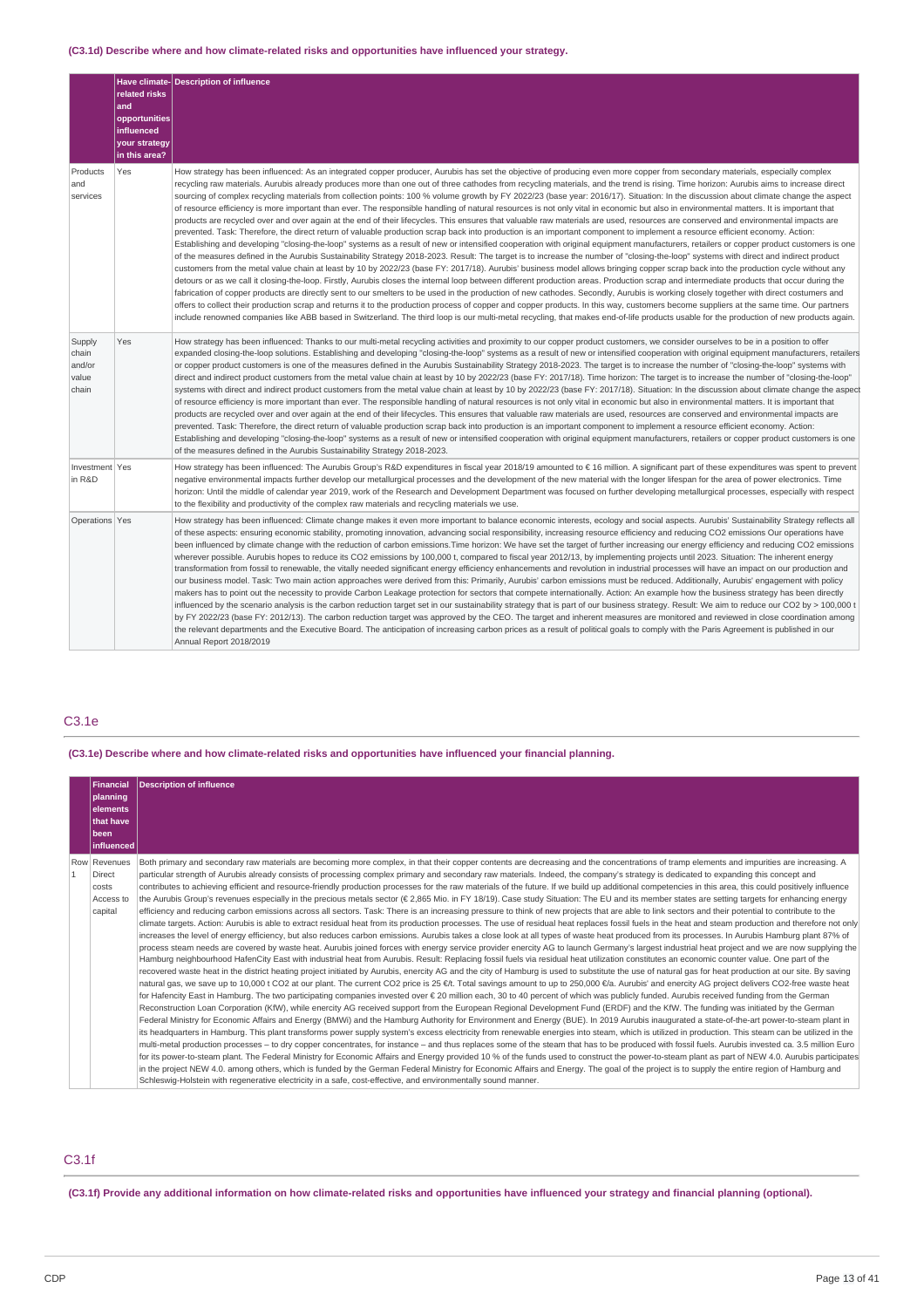# $C<sub>4</sub>1$

**(C4.1) Did you have an emissions target that was active in the reporting year?** Absolute target

# C4.1a

**(C4.1a) Provide details of your absolute emissions target(s) and progress made against those targets.**

**Target reference number** Abs 1

**Year target was set** 2013

**Target coverage** Company-wide

**Scope(s) (or Scope 3 category)** Scope 1+2 (market-based)

**Base year** 2013

**Covered emissions in base year (metric tons CO2e)** 1162321

Covered emissions in base year as % of total base year emissions in selected Scope(s) (or Scope 3 category)

100

**Target year** 2022

**Targeted reduction from base year (%)** 8.6

**Covered emissions in target year (metric tons CO2e) [auto-calculated]** 1062361.394

**Covered emissions in reporting year (metric tons CO2e)** 1444347

**% of target achieved [auto-calculated]** -282.13996761852

**Target status in reporting year** Underway

## **Is this a science-based target?**

No, but we anticipate setting one in the next 2 years

# **Please explain (including target coverage)**

The absolute reduction target in the medium term is primarily an energy efficiency target which has been translated into tons of CO2. In fiscal year 2013 we launched our Group wide Sustainabilty Strategy, which aims to reduce CO2 emissions by 100.000 tCO2 by 2022/2023 (updated in 2018 in line with the Vision 2025). The program is being implemented through concrete Projects at individual sites.

# C4.2

**(C4.2) Did you have any other climate-related targets that were active in the reporting year?** No other climate-related targets

# C4.3

(C4.3) Did you have emissions reduction initiatives that were active within the reporting year? Note that this can include those in the planning and/or **implementation phases.**

Yes

C4.3a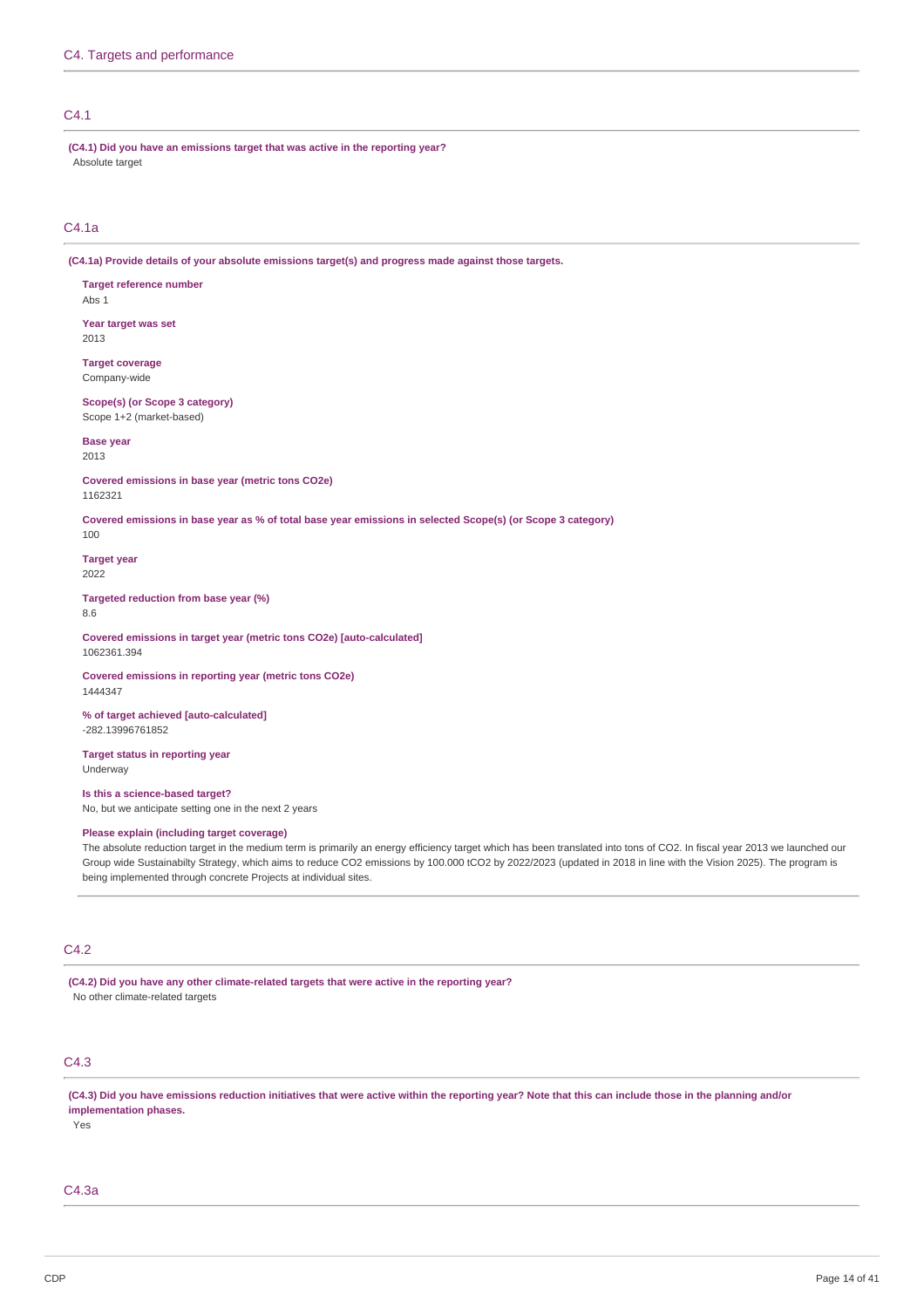# (C4.3a) Identify the total number of initiatives at each stage of development, and for those in the implementation stages, the estimated CO2e savings.

|                           | Number of initiatives | Total estimated annual CO2e savings in metric tonnes CO2e (only for rows marked *) |
|---------------------------|-----------------------|------------------------------------------------------------------------------------|
| Under investigation       |                       | 120000                                                                             |
| To be implemented*        |                       | 1651                                                                               |
| Implementation commenced* |                       | 20000                                                                              |
| Implemented*              |                       | 3758                                                                               |
| Not to be implemented     |                       |                                                                                    |

# C4.3b

**(C4.3b) Provide details on the initiatives implemented in the reporting year in the table below.**

# **Initiative category & Initiative type**

Low-carbon energy consumption  $\overline{O}$  Other, please specify (Waste heat recovery and utilization to replace steam (generated by natural gas).)

#### **Estimated annual CO2e savings (metric tonnes CO2e)** 20000

**Scope(s)**

# Scope 1

#### **Voluntary/Mandatory**

Voluntary

**Annual monetary savings (unit currency – as specified in C0.4)** 500000

**Investment required (unit currency – as specified in C0.4)** 4000000

#### **Payback period**

4-10 years

# **Estimated lifetime of the initiative**

16-20 years

# **Comment**

This is the internal use of the in 2018 implemented heat recovery project, that will generate savings from 2019 on. There are additional income by sale of the industrial heat. The savings only reflect the savings by CO2 emission reduction (20,000 t CO2 x 25 €/t CO2). Contract is running 20 years, therefore the lifetime is set to 20 years.

# C4.3c

**(C4.3c) What methods do you use to drive investment in emissions reduction activities?**

| Method                                                  | <b>Comment</b>                                                                                                                                                                                                                                                                                                                                                                                                                                                                                                                               |
|---------------------------------------------------------|----------------------------------------------------------------------------------------------------------------------------------------------------------------------------------------------------------------------------------------------------------------------------------------------------------------------------------------------------------------------------------------------------------------------------------------------------------------------------------------------------------------------------------------------|
| Internal price on<br>carbon                             | When investments in process optimization or new facilities reduce emissions, they are valued with Aa CO2 price forecast. The resulting savings is are taken into account for investment<br>calculations and are therefore a driver for investment decisions. For example 1.000 MWh savings of natural gas lead to 25.000 € savings (at a natural gas price of 25 €/MWh) and<br>additionally to reductions of 200 tons CO2 emissions, what leads to another 5.000 € savings. Therefore, CO2 is with 17% a substantial driver of fuel savings. |
| Compliance with<br>regulatory<br>requirements/standards | Investments in emissions reductions are done in alignment with EU-ETS reduction targets (at the moment only binding target) to avoid the obligation for additional certificate purchase.                                                                                                                                                                                                                                                                                                                                                     |
| Internal<br>incentives/recognition<br>programs          | New ideas could be submitted via a company suggestion system and in case of implementation they are honoured with a bonus depending on the savings. Furthermore, certain managers<br>have individual bonus payouts depending on climate related targets that also consist emission reductions.                                                                                                                                                                                                                                               |

# C4.5

(C4.5) Do you classify any of your existing goods and/or services as low-carbon products or do they enable a third party to avoid GHG emissions? Yes

# C4.5a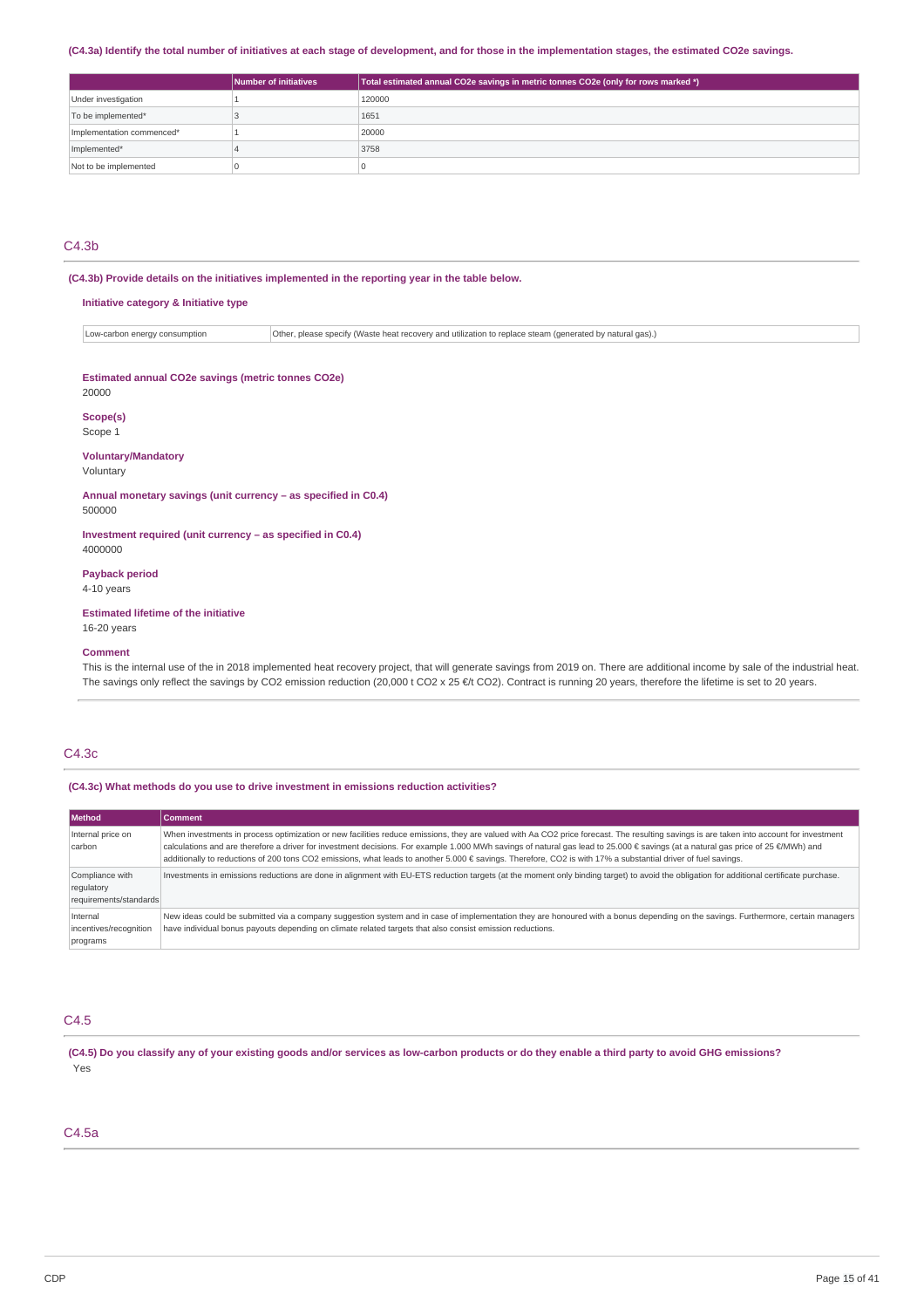(C4.5a) Provide details of your products and/or services that you classify as low-carbon products or that enable a third party to avoid GHG emissions.

# **Level of aggregation**

# Group of products

# **Description of product/Group of products**

We produce our main product, copper, from copper concentrates and recycling materials. It is an ideal metal for reprocessing, as it isn't fully used up but can be returned to the cycle as often as desired without a loss of quality. Copper therefore fulfills sustainability and resource efficiency requirements to a large extent. Looking forward, Europe's sustainable energy future depends on a partnership between energy efficiency and renewable energy. The more efficiently energy services are delivered, the faster renewable energy can become an effective and significant contributor in primary energy production. Copper is an essential material in building the energy systems of the future. It plays an important role in renewable energy systems, such as solar, wind, tidal, hydro, biomass, and geothermal. Copper is the most highly rated thermal and electrical conductor among the metals used in infrastructure and product design. Power systems utilising copper generate, transmit and use energy with higher efficiency, thus reducing greenhouse gas emissions and optimising life cycle costs.

#### **Are these low-carbon product(s) or do they enable avoided emissions?**

Low-carbon product and avoided emissions

**Taxonomy, project or methodology used to classify product(s) as low-carbon or to calculate avoided emissions** Other, please specify (Life Cycle Assessment (LCA))

**% revenue from low carbon product(s) in the reporting year**

57

**% of total portfolio value** <Not Applicable>

**Asset classes/ product types** <Not Applicable>

#### **Comment**

57% of our revenues in fiscal year 18/19 were generated by copper product Groups.

## **Level of aggregation** Group of products

**Description of product/Group of products** The copper content in copper cathodes derived from recycled materials

#### **Are these low-carbon product(s) or do they enable avoided emissions?** Low-carbon product and avoided emissions

**Taxonomy, project or methodology used to classify product(s) as low-carbon or to calculate avoided emissions** Other, please specify (Life Cycle Assessment (LCA))

**% revenue from low carbon product(s) in the reporting year**

**% of total portfolio value** <Not Applicable>

## **Asset classes/ product types**

<Not Applicable>

## **Comment**

35

35% of the copper content in copper cathodes derived from recycled materials in FY 18/19. 19% of our total revenues are derived from copper cathodes.

# C5. Emissions methodology

C5.1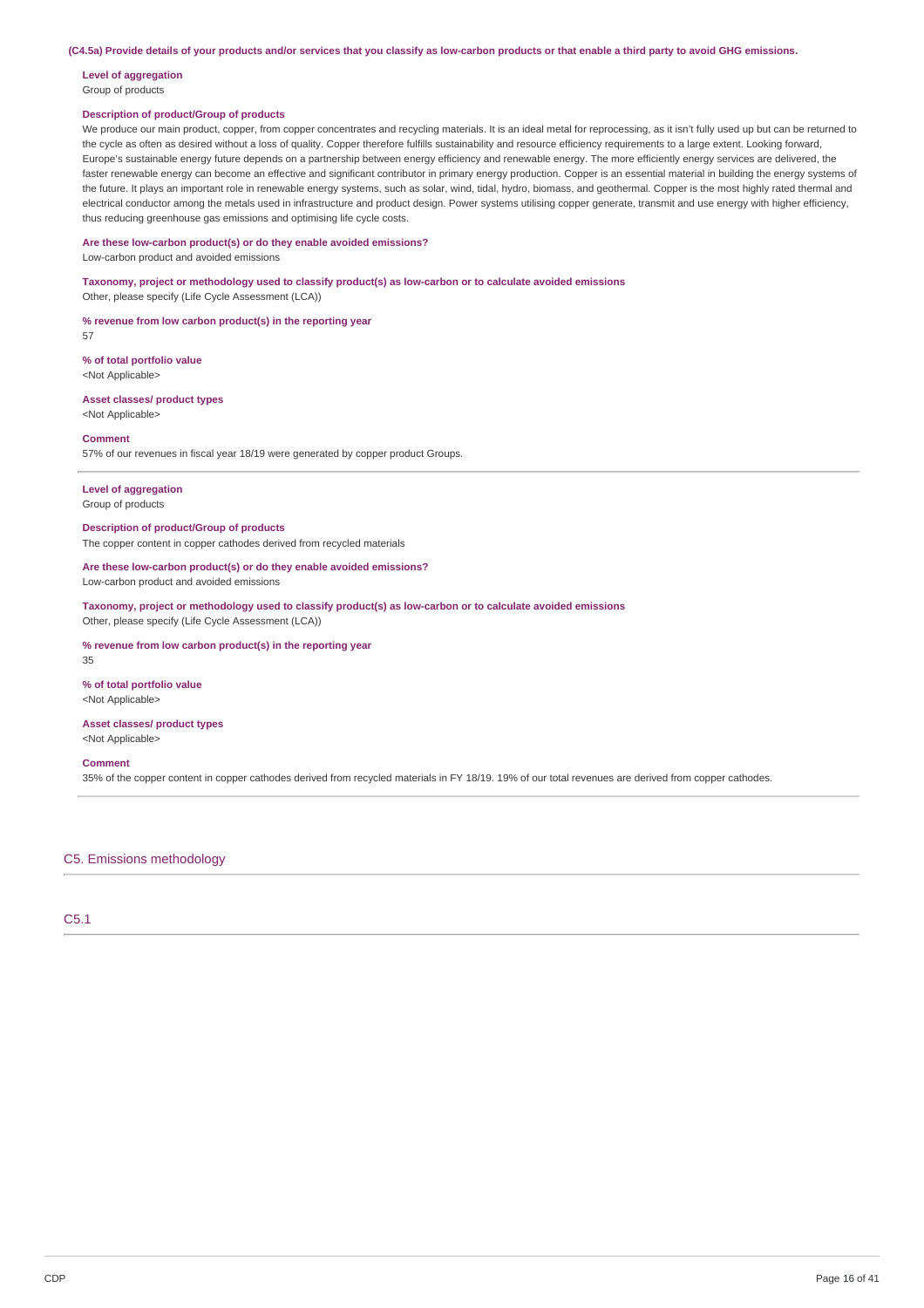#### **(C5.1) Provide your base year and base year emissions (Scopes 1 and 2).**

#### **Scope 1**

**Base year start**

January 1 2012

**Base year end** December 31 2012

**Base year emissions (metric tons CO2e)** 518789

#### **Comment**

**Scope 2 (location-based)**

**Base year start** January 1 2012

**Base year end** December 31 2012

**Base year emissions (metric tons CO2e)** 905666

#### **Comment**

Added as new information in this CDP reporting.

# **Scope 2 (market-based)**

**Base year start**

January 1 2012

**Base year end** December 31 2012

**Base year emissions (metric tons CO2e)** 1176993

**Comment**

## C5.2

(C5.2) Select the name of the standard, protocol, or methodology you have used to collect activity data and calculate emissions. European Union Emission Trading System (EU ETS): The Monitoring and Reporting Regulation (MMR) – General guidance for installations The Greenhouse Gas Protocol: A Corporate Accounting and Reporting Standard (Revised Edition)

#### C6. Emissions data

# C6.1

**(C6.1) What were your organization's gross global Scope 1 emissions in metric tons CO2e?**

#### **Reporting year**

**Gross global Scope 1 emissions (metric tons CO2e)** 502926

**Start date**

<Not Applicable>

**End date**

<Not Applicable>

**Comment**

# C6.2

**(C6.2) Describe your organization's approach to reporting Scope 2 emissions.**

#### **Row 1**

# **Scope 2, location-based**

We are reporting a Scope 2, location-based figure

## **Scope 2, market-based**

We are reporting a Scope 2, market-based figure

**Comment**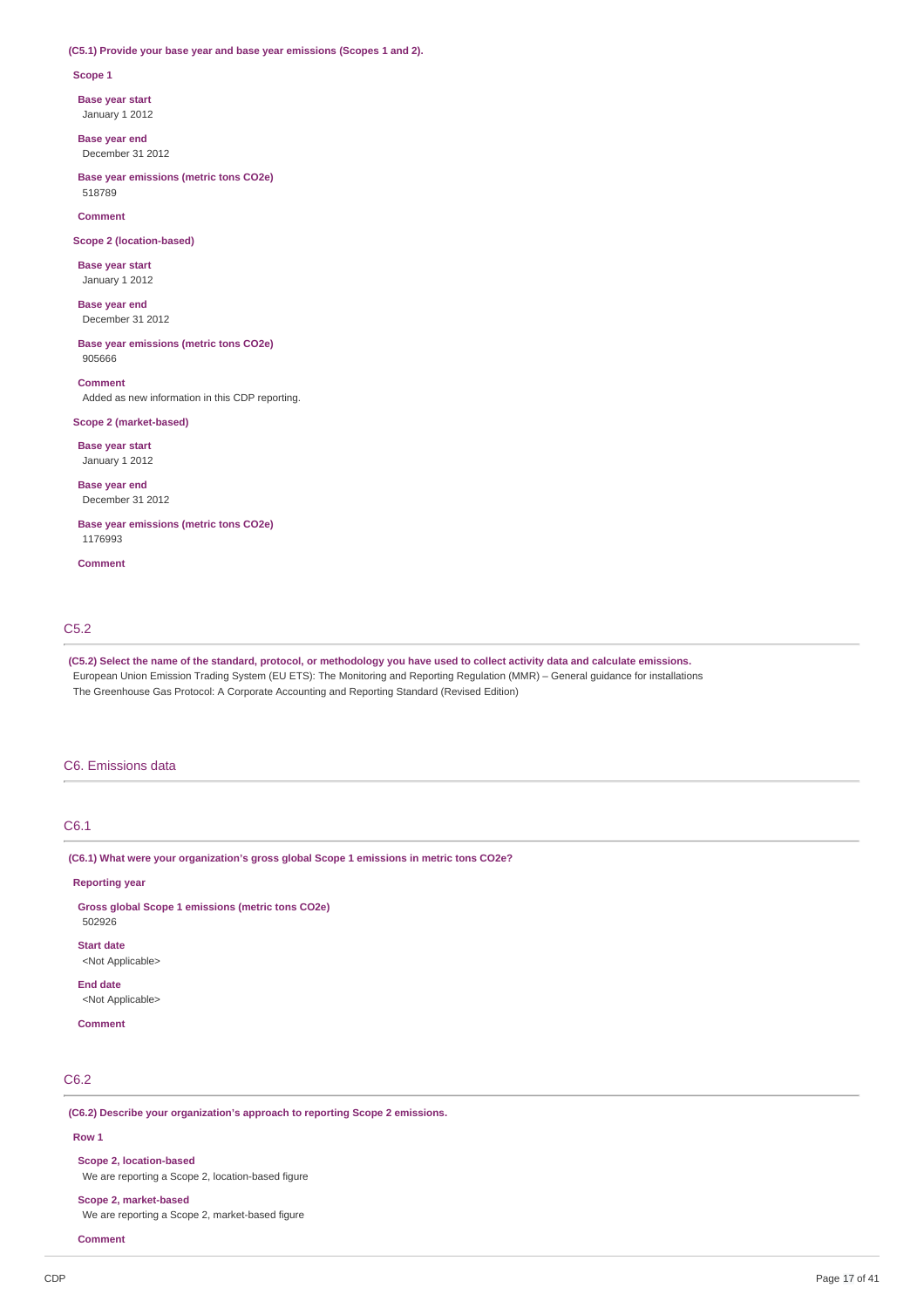C6.3

#### **(C6.3) What were your organization's gross global Scope 2 emissions in metric tons CO2e?**

#### **Reporting year**

**Scope 2, location-based** 757564

**Scope 2, market-based (if applicable)** 941421

**Start date** <Not Applicable>

**End date**

<Not Applicable>

**Comment**

# C6.4

(C6.4) Are there any sources (e.g. facilities, specific GHGs, activities, geographies, etc.) of Scope 1 and Scope 2 emissions that are within your selected reporting **boundary which are not included in your disclosure?**

Yes

# C6.4a

(C6.4a) Provide details of the sources of Scope 1 and Scope 2 emissions that are within your selected reporting boundary which are not included in your **disclosure.**

**Source**

Emissions from driving vehicles

**Relevance of Scope 1 emissions from this source** Emissions are not relevant

**Relevance of location-based Scope 2 emissions from this source** No emissions from this source

**Relevance of market-based Scope 2 emissions from this source (if applicable)** No emissions from this source

**Explain why this source is excluded** Not relevant, because below 1% of global emissions

## C6.5

**(C6.5) Account for your organization's gross global Scope 3 emissions, disclosing and explaining any exclusions.**

## **Purchased goods and services**

**Evaluation status**

Relevant, calculated

**Metric tonnes CO2e** 1203886

**Emissions calculation methodology**

Calculation based on Greenhouse Gas Protocol Scope 3 Standard, using specific regional emission factors for primary raw materials from LCA databases, and hybrid physical/financial model for other materials.

**Percentage of emissions calculated using data obtained from suppliers or value chain partners**

**Please explain**

**Capital goods**

**Evaluation status** Relevant, calculated

**Metric tonnes CO2e** 111027

#### **Emissions calculation methodology**

Calculation based on Greenhouse Gas Protocol Scope 3 Standard, using monetary-based emission factors.

**Percentage of emissions calculated using data obtained from suppliers or value chain partners**

**Please explain**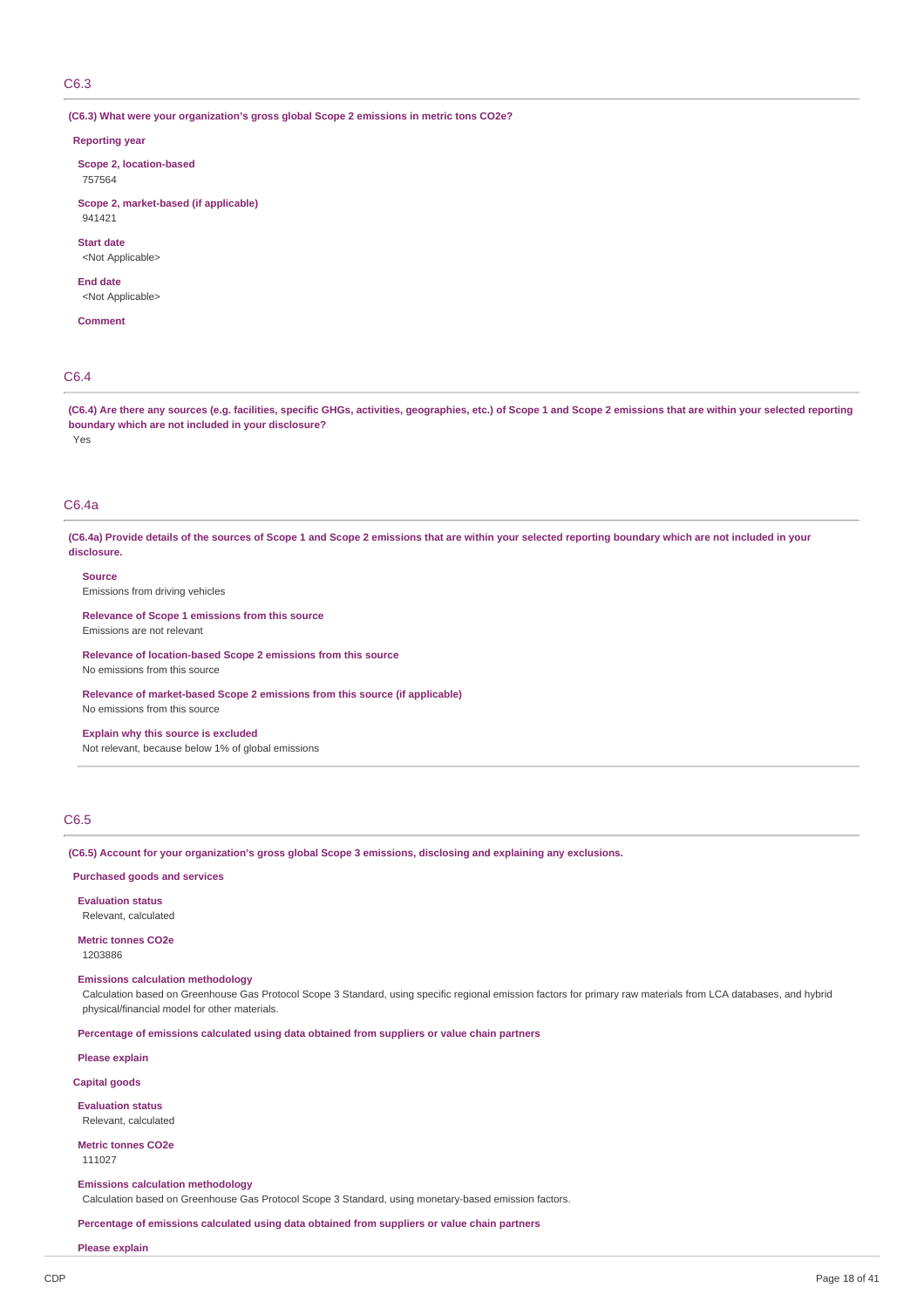#### **Fuel-and-energy-related activities (not included in Scope 1 or 2)**

**Evaluation status**

Relevant, calculated

**Metric tonnes CO2e** 155512

#### **Emissions calculation methodology**

Calculation based on Greenhouse Gas Protocol Scope 3 Standard, using physical emission factors. Including upstream (WTT) emissions of all fuels balanced under Scope 1, as well as upstream (WTT) emissions of purchased electricity.

**Percentage of emissions calculated using data obtained from suppliers or value chain partners**

#### **Please explain**

#### **Upstream transportation and distribution**

**Evaluation status** Relevant, calculated

**Metric tonnes CO2e**

239505

#### **Emissions calculation methodology**

Calculation based on Greenhouse Gas Protocol Scope 3 Standard, using physical emission factors. Including transport of primary and secondary input materials and intralogistics.

**Percentage of emissions calculated using data obtained from suppliers or value chain partners**

#### **Please explain**

#### **Waste generated in operations**

**Evaluation status**

Not relevant, calculated

**Metric tonnes CO2e**

5048

#### **Emissions calculation methodology**

Calculation based on Greenhouse Gas Protocol Scope 3 Standard, using physical emission factors. Differentiates between deposited/burned waste and recycled materials.

**Percentage of emissions calculated using data obtained from suppliers or value chain partners**

#### **Please explain**

**Business travel**

**Evaluation status**

Not relevant, calculated

# **Metric tonnes CO2e**

1898

# **Emissions calculation methodology**

Calculation based on Greenhouse Gas Protocol Scope 3 Standard. Using physical emission factors and reported data from service providers.

**Percentage of emissions calculated using data obtained from suppliers or value chain partners**

**Please explain**

# **Employee commuting**

**Evaluation status**

Relevant, calculated

# **Metric tonnes CO2e**

11317

# **Emissions calculation methodology**

Calculation based on Greenhouse Gas Protocol Scope 3 Standard. Using physical emission factors and average distances and modal splits.

**Percentage of emissions calculated using data obtained from suppliers or value chain partners**

**Please explain**

**Upstream leased assets**

#### **Evaluation status**

Not relevant, explanation provided

#### **Metric tonnes CO2e** <Not Applicable>

# **Emissions calculation methodology**

<Not Applicable>

**Percentage of emissions calculated using data obtained from suppliers or value chain partners** <Not Applicable>

# **Please explain**

There are no significant upstream leased assets to be accounted for.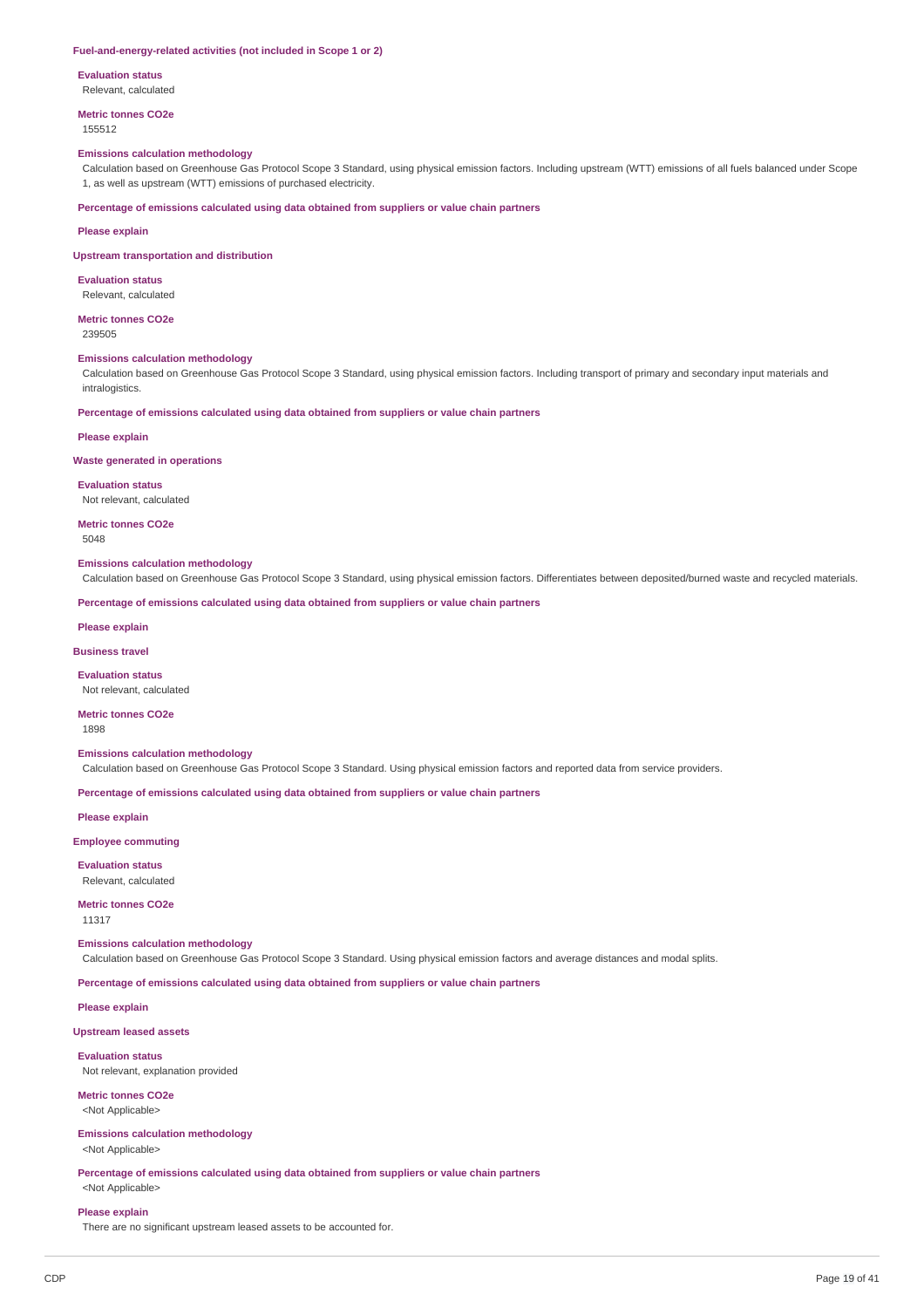#### **Downstream transportation and distribution**

**Evaluation status** Relevant, calculated

**Metric tonnes CO2e**

139446

# **Emissions calculation methodology**

Calculation based on Greenhouse Gas Protocol Scope 3 Standard, using physical emission factors per transport mode. Including transport of main- and by-products.

**Percentage of emissions calculated using data obtained from suppliers or value chain partners**

**Please explain**

#### **Processing of sold products**

**Evaluation status**

Not relevant, explanation provided

**Metric tonnes CO2e** <Not Applicable>

## **Emissions calculation methodology**

<Not Applicable>

# **Percentage of emissions calculated using data obtained from suppliers or value chain partners**

<Not Applicable>

#### **Please explain**

Aurubis is a producer of base materials. Due to the nature of our products and the innumerable variants of processing and end-of-life treatment, it is impossible to make valid assumptions about the related emissions. It is therefore regarded as not relevant based on the criteria established by the Greenhouse Gas Protocol Standard.

#### **Use of sold products**

**Evaluation status**

Not relevant, explanation provided

**Metric tonnes CO2e** <Not Applicable>

#### **Emissions calculation methodology**

<Not Applicable>

**Percentage of emissions calculated using data obtained from suppliers or value chain partners** <Not Applicable>

#### **Please explain**

Aurubis is a producer of base materials that do not cause any direct use phase emissions.

#### **End of life treatment of sold products**

**Evaluation status** Not relevant, explanation provided

**Metric tonnes CO2e** <Not Applicable>

#### **Emissions calculation methodology**

<Not Applicable>

**Percentage of emissions calculated using data obtained from suppliers or value chain partners**

<Not Applicable>

# **Please explain**

Aurubis is a producer of base materials. Due to the nature of our products and the innumerable variants of processing and end-of-life treatment, it is impossible to make valid assumptions about the related emissions. It is therefore regarded as not relevant based on the criteria established by the Greenhouse Gas Protocol Standard

# **Downstream leased assets**

**Evaluation status**

Not relevant, explanation provided

# **Metric tonnes CO2e**

<Not Applicable>

## **Emissions calculation methodology**

<Not Applicable>

**Percentage of emissions calculated using data obtained from suppliers or value chain partners** <Not Applicable>

# **Please explain**

There are no significant downstream leased assets to be accounted for.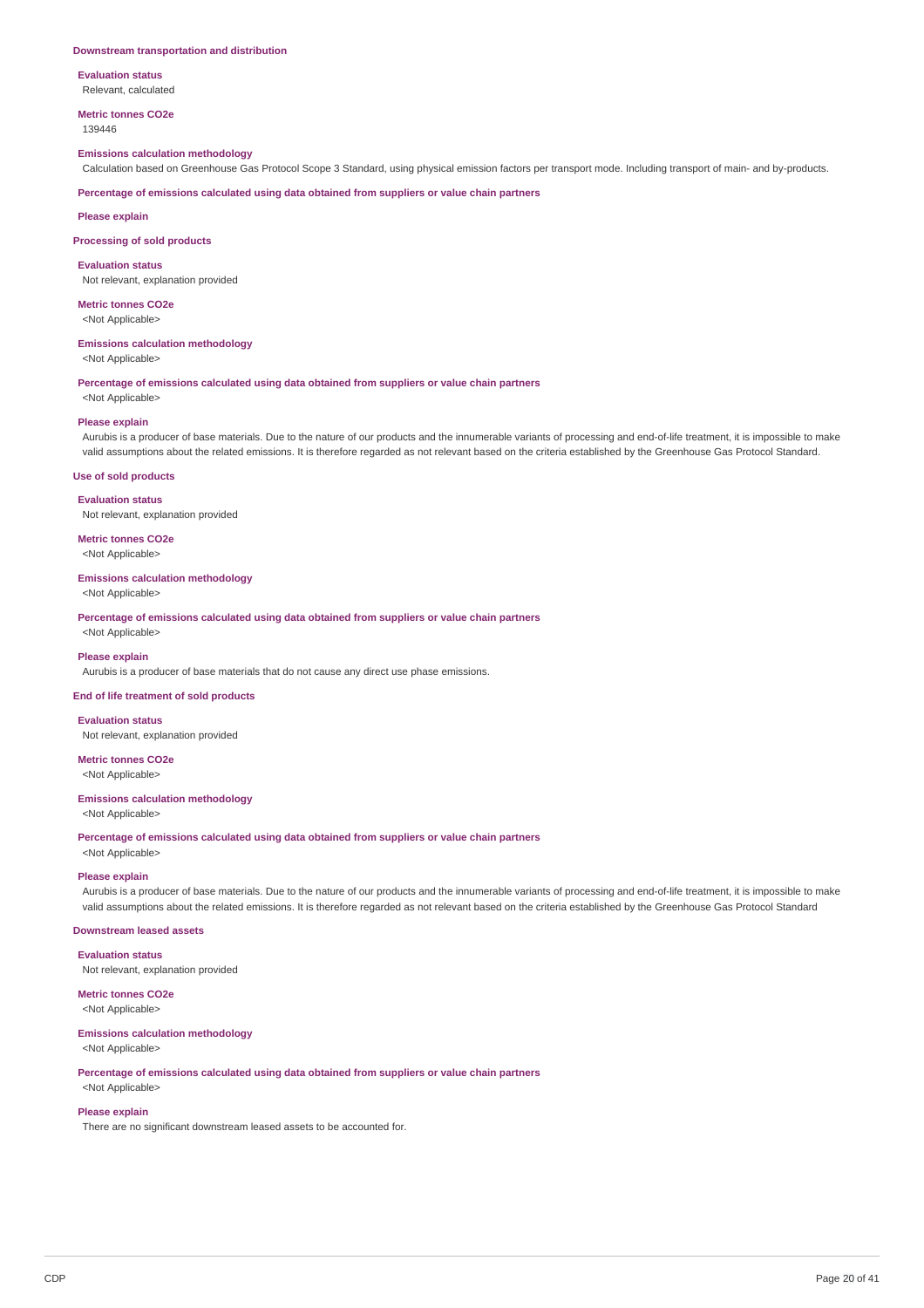#### **Franchises**

**Evaluation status** Not relevant, explanation provided

**Metric tonnes CO2e** <Not Applicable>

#### **Emissions calculation methodology**

<Not Applicable>

## **Percentage of emissions calculated using data obtained from suppliers or value chain partners** <Not Applicable>

**Please explain**

There are no franchises to be accounted for.

## **Investments**

**Evaluation status** Not relevant, explanation provided

**Metric tonnes CO2e** <Not Applicable>

# **Emissions calculation methodology**

<Not Applicable>

# **Percentage of emissions calculated using data obtained from suppliers or value chain partners** <Not Applicable>

**Please explain**

There are no significant investments that are not already covered in the other scopes and categories.

## **Other (upstream)**

**Evaluation status**

**Metric tonnes CO2e** <Not Applicable>

# **Emissions calculation methodology**

<Not Applicable>

**Percentage of emissions calculated using data obtained from suppliers or value chain partners** <Not Applicable>

#### **Please explain**

## **Other (downstream)**

**Evaluation status**

**Metric tonnes CO2e** <Not Applicable>

# **Emissions calculation methodology**

<Not Applicable>

**Percentage of emissions calculated using data obtained from suppliers or value chain partners** <Not Applicable>

## **Please explain**

# C6.7

**(C6.7) Are carbon dioxide emissions from biogenic carbon relevant to your organization?** No

# C6.10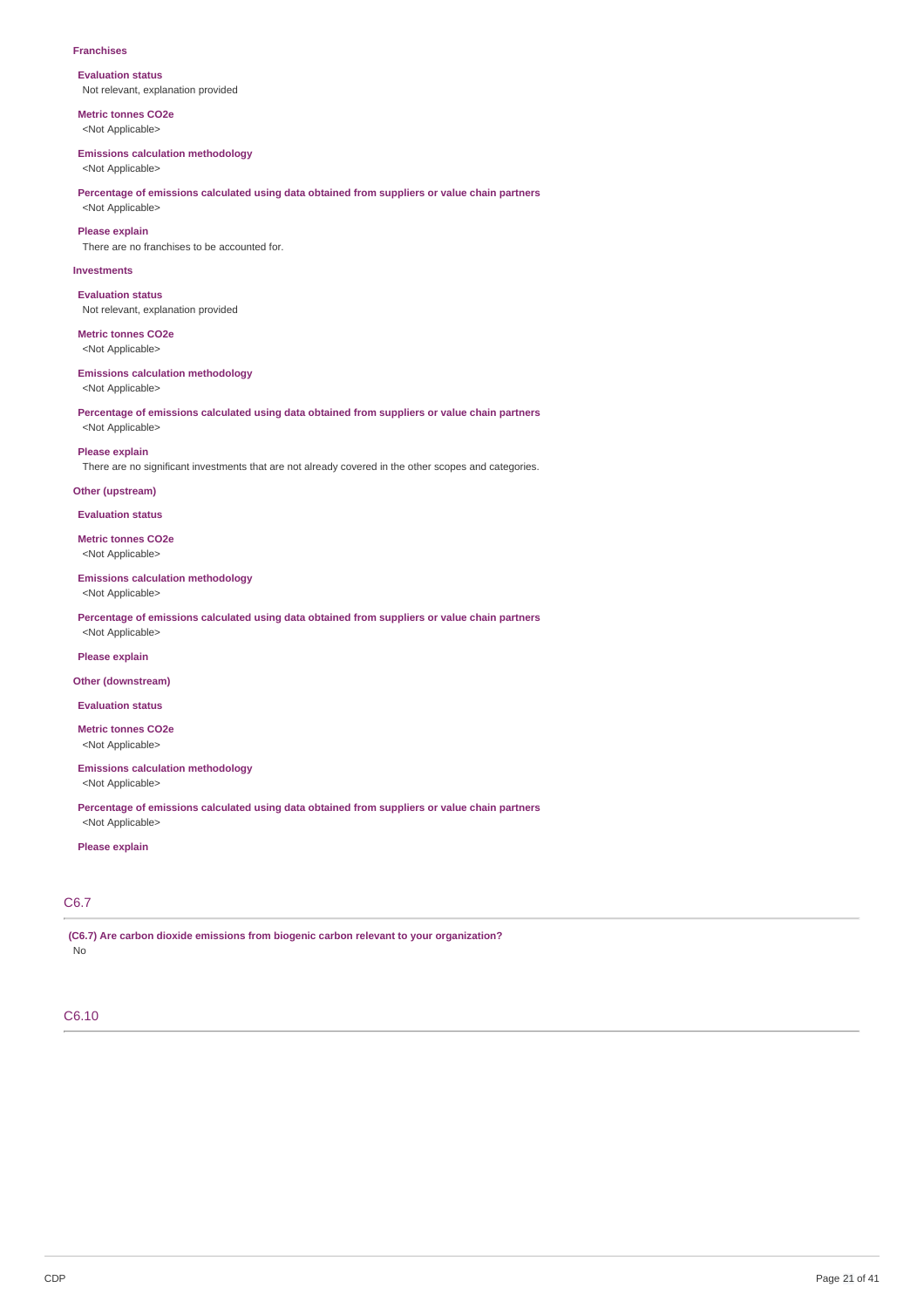(C6.10) Describe your gross global combined Scope 1 and 2 emissions for the reporting year in metric tons CO2e per unit currency total revenue and provide any **additional intensity metrics that are appropriate to your business operations.**

#### **Intensity figure** 0.00121

**Metric numerator (Gross global combined Scope 1 and 2 emissions, metric tons CO2e)** 1444347

**Metric denominator** unit total revenue

**Metric denominator: Unit total** 11897000000

**Scope 2 figure used** Market-based

**% change from previous year** 18

**Direction of change** Decreased

# **Reason for change**

Due to overall emission reduction and increasing revenues the intensity figure decreased. For changes of overall emissions please see C7.9a

## **Intensity figure** 210.76

#### **Metric numerator (Gross global combined Scope 1 and 2 emissions, metric tons CO2e)** 1444347

**Metric denominator** full time equivalent (FTE) employee

**Metric denominator: Unit total** 6853

**Scope 2 figure used** Market-based

**% change from previous year** 16.3

**Direction of change** Decreased

# **Reason for change**

Due to overall emission reduction the intensity figure decreased. For changes of overall emissions please see C7.9a

# C7. Emissions breakdowns

# C7.1

**(C7.1) Does your organization break down its Scope 1 emissions by greenhouse gas type?** No

# C7.2

**(C7.2) Break down your total gross global Scope 1 emissions by country/region.**

| Country/Region           | Scope 1 emissions (metric tons CO2e) |  |
|--------------------------|--------------------------------------|--|
| United States of America | 40425                                |  |
| EU28                     | 462501                               |  |

# C7.3

**(C7.3) Indicate which gross global Scope 1 emissions breakdowns you are able to provide.** By facility

C7.3b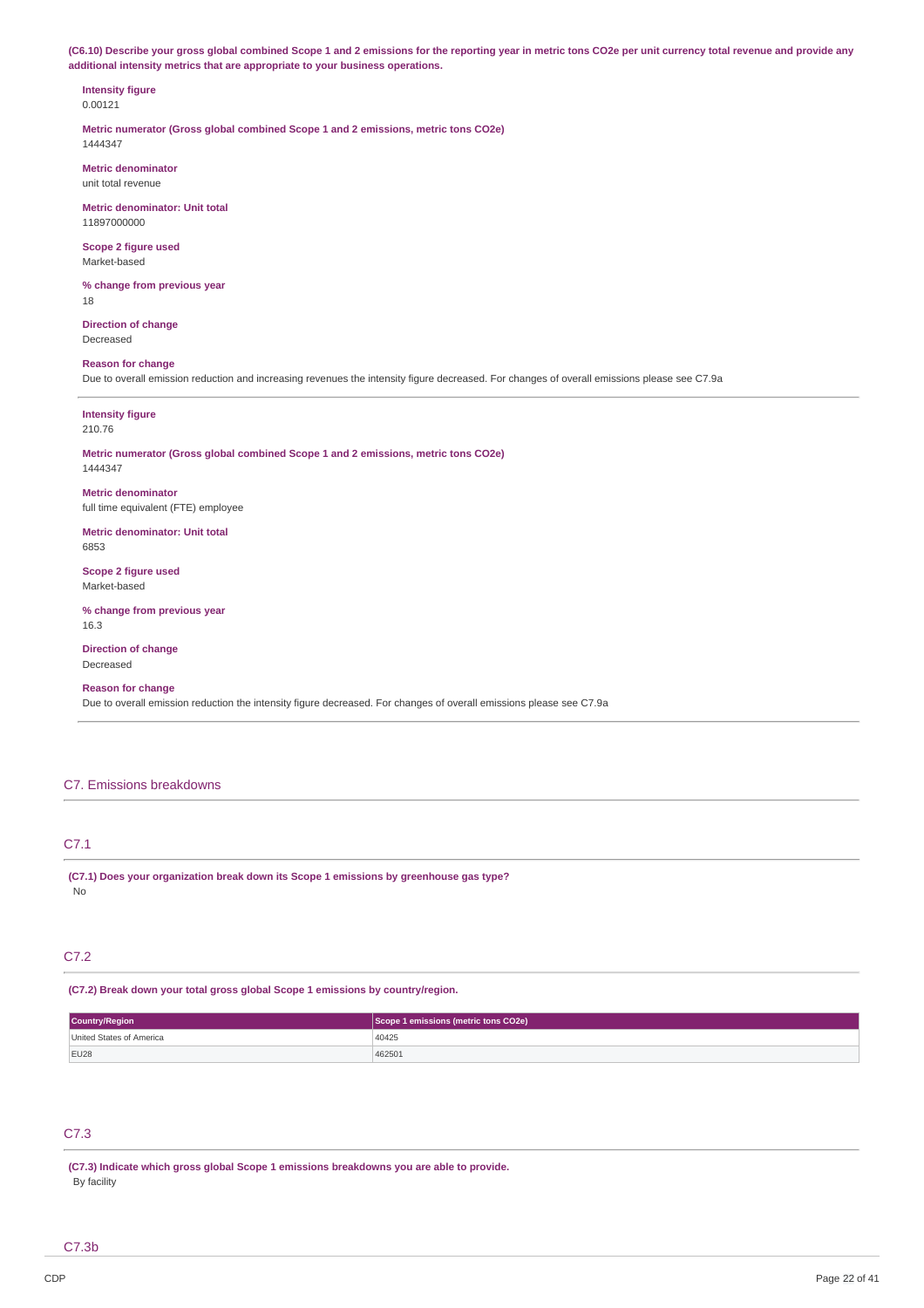# **(C7.3b) Break down your total gross global Scope 1 emissions by business facility.**

| Facility                                                        | Scope 1 emissions (metric tons CO2e) | Latitude  | Longitude  |
|-----------------------------------------------------------------|--------------------------------------|-----------|------------|
| Hamburg, Germany                                                | 156601                               | 53.521576 | 10.03331   |
| Pirdop, Bulgaria                                                | 56706                                | 42.703374 | 24.177048  |
| Lünen, Germany                                                  | 161113                               | 51.60646  | 7.50755    |
| Olen, Belgium                                                   | 42107                                | 51.177305 | 4.879092   |
| Stolberg, Germany                                               | 3504                                 | 50.759048 | 6.234986   |
| Buffalo, USA                                                    | 40425                                | 42.948404 | -78.892807 |
| Zutphen, Netherlands                                            | 4353                                 | 52.157565 | 6.206821   |
| Pori, Finland                                                   | 7308                                 | 61.462226 | 21.861253  |
| Avellino, Italy                                                 | 16108                                | 40.914388 | 14.790612  |
| CABLO Metall-Recycling und Handel GmbH, Fehrbellin, Deutschland | 40                                   | 52.79407  | 12.76509   |
| E.R.N., Hamburg, Germany                                        | 26                                   | 53.526343 | 10.029339  |
| Retorte, Hamburg, Germany                                       | 337                                  | 49.49038  | 11.24973   |
| Peute Baustoffe, Hamburg, Germany                               | 9                                    | 53.51133  | 10.05728   |
| Deutsche Giessdraht, Emmerich, Germany                          | 14290                                | 51,82784  | 6.26501    |

# C-CE7.4/C-CH7.4/C-CO7.4/C-EU7.4/C-MM7.4/C-OG7.4/C-ST7.4/C-TO7.4/C-TS7.4

(C-CE7.4/C-CH7.4/C-CO7.4/C-EU7.4/C-MM7.4/C-OG7.4/C-ST7.4/C-TO7.4/C-TS7.4) Break down your organization's total gross global Scope 1 emissions by sector **production activity in metric tons CO2e.**

|                                                | Gross Scope 1 emissions, metric tons CO2e | Net Scope 1 emissions, metric tons CO2e | <b>Comment</b>            |
|------------------------------------------------|-------------------------------------------|-----------------------------------------|---------------------------|
| Cement production activities                   | <not applicable=""></not>                 | <not applicable=""></not>               | <not applicable=""></not> |
| Chemicals production activities                | <not applicable=""></not>                 | <not applicable=""></not>               | <not applicable=""></not> |
| Coal production activities                     | <not applicable=""></not>                 | <not applicable=""></not>               | <not applicable=""></not> |
| Electric utility activities                    | <not applicable=""></not>                 | <not applicable=""></not>               | <not applicable=""></not> |
| Metals and mining production activities        | 502926                                    | <not applicable=""></not>               |                           |
| Oil and gas production activities (upstream)   | <not applicable=""></not>                 | <not applicable=""></not>               | <not applicable=""></not> |
| Oil and gas production activities (midstream)  | <not applicable=""></not>                 | <not applicable=""></not>               | <not applicable=""></not> |
| Oil and gas production activities (downstream) | <not applicable=""></not>                 | <not applicable=""></not>               | <not applicable=""></not> |
| Steel production activities                    | <not applicable=""></not>                 | <not applicable=""></not>               | <not applicable=""></not> |
| Transport OEM activities                       | <not applicable=""></not>                 | <not applicable=""></not>               | <not applicable=""></not> |
| Transport services activities                  | <not applicable=""></not>                 | <not applicable=""></not>               | <not applicable=""></not> |

# C7.5

**(C7.5) Break down your total gross global Scope 2 emissions by country/region.**

|                                   | Country/Region Scope 2, location-based<br>(metric tons CO2e) | Scope 2, market-based<br>(metric tons CO2e) | Purchased and consumed electricity,<br>heat, steam or cooling (MWh) | <b>Purchased and consumed low-carbon electricity, heat, steam or cooling</b><br>accounted for in Scope 2 market-based approach (MWh) |
|-----------------------------------|--------------------------------------------------------------|---------------------------------------------|---------------------------------------------------------------------|--------------------------------------------------------------------------------------------------------------------------------------|
| United States of 11800<br>America |                                                              | 19953                                       | 22349                                                               | 126642                                                                                                                               |
| <b>EU28</b>                       | 745764                                                       | 921468                                      | 1437891                                                             |                                                                                                                                      |

# C7.6

**(C7.6) Indicate which gross global Scope 2 emissions breakdowns you are able to provide.** By facility

# C7.6b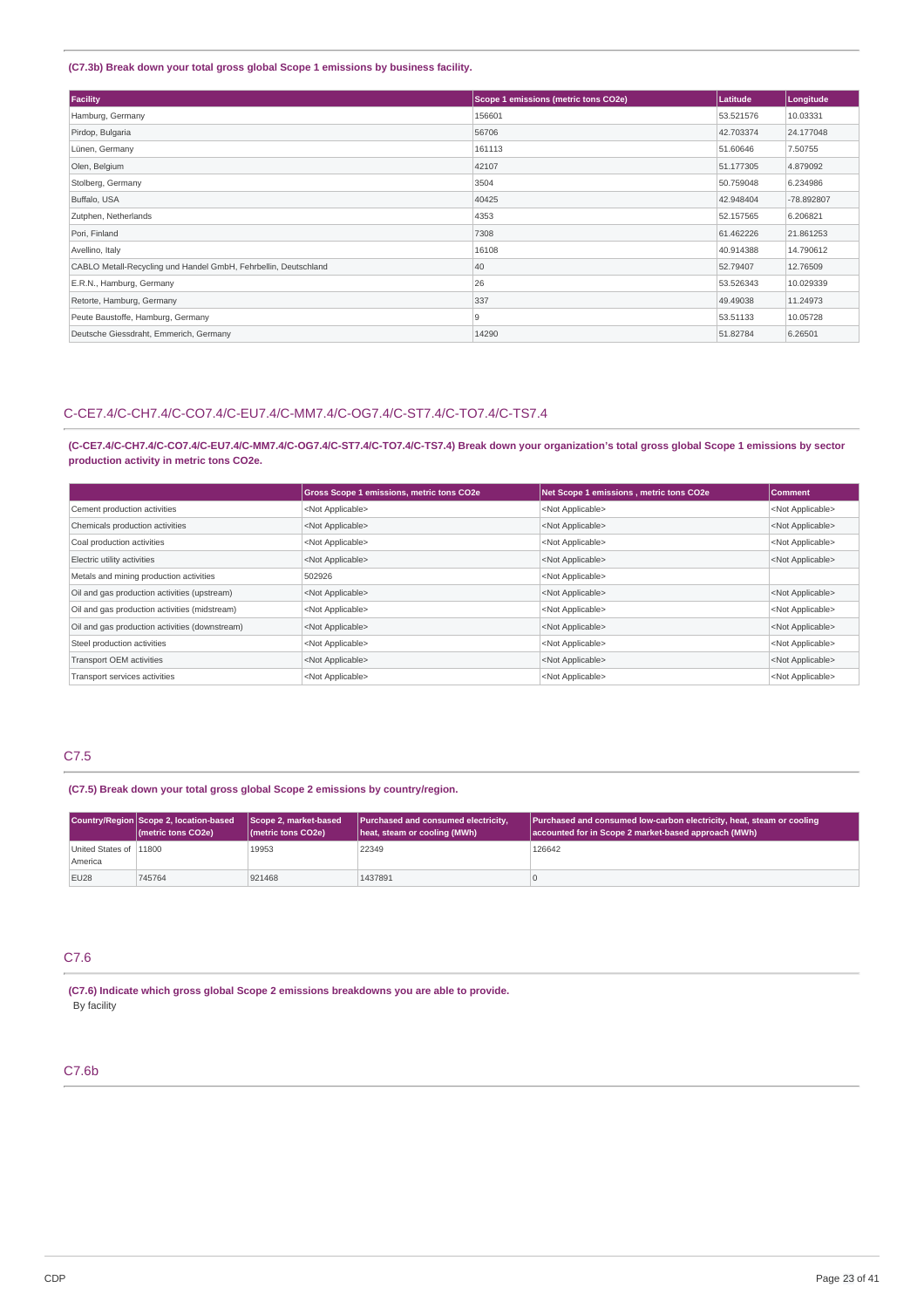# **(C7.6b) Break down your total gross global Scope 2 emissions by business facility.**

| Facility                 | Scope 2, location-based (metric tons CO2e) | Scope 2, market-based (metric tons CO2e) |
|--------------------------|--------------------------------------------|------------------------------------------|
| Hamburg, Germany         | 277057                                     | 480312                                   |
| Pirdop, Bulgaria         | 288593                                     | 177981                                   |
| Lünen, Germany           | 81385                                      | 113274                                   |
| Olen, Belgium            | 35331                                      | 82080                                    |
| Stolberg, Germany        | 16183                                      | 20896                                    |
| Buffalo, USA             | 11800                                      | 19953                                    |
| Zutphen, Netherlands     | 23963                                      | 18982                                    |
| Pori, Finland            | 4391                                       | 8169                                     |
| Avellino, Italy          | 5692                                       | 4627                                     |
| Cablo, Germany           | 5749                                       | 8015                                     |
| E.R.N, Germany           | 96                                         | 133                                      |
| Retorte, Germany         | 843                                        | 1175                                     |
| Peute Baustoffe, Germany | 190                                        | 265                                      |
| Emmerich, Germany        | 6292                                       | 5557                                     |

# C-CE7.7/C-CH7.7/C-CO7.7/C-MM7.7/C-OG7.7/C-ST7.7/C-TO7.7/C-TS7.7

(C-CE7.7/C-CH7.7/C-CO7.7/C-MM7.7/C-OG7.7/C-ST7.7/C-TO7.7/C-TS7.7) Break down your organization's total gross global Scope 2 emissions by sector production **activity in metric tons CO2e.**

|                                                | Scope 2, location-based, metric tons CO2e | Scope 2, market-based (if applicable), metric tons CO2e | Comment                   |
|------------------------------------------------|-------------------------------------------|---------------------------------------------------------|---------------------------|
| Cement production activities                   | <not applicable=""></not>                 | <not applicable=""></not>                               | <not applicable=""></not> |
| Chemicals production activities                | <not applicable=""></not>                 | <not applicable=""></not>                               | <not applicable=""></not> |
| Coal production activities                     | <not applicable=""></not>                 | <not applicable=""></not>                               | <not applicable=""></not> |
| Metals and mining production activities        | 757564                                    | 941421                                                  |                           |
| Oil and gas production activities (upstream)   | <not applicable=""></not>                 | <not applicable=""></not>                               | <not applicable=""></not> |
| Oil and gas production activities (midstream)  | <not applicable=""></not>                 | <not applicable=""></not>                               | <not applicable=""></not> |
| Oil and gas production activities (downstream) | <not applicable=""></not>                 | <not applicable=""></not>                               | <not applicable=""></not> |
| Steel production activities                    | <not applicable=""></not>                 | <not applicable=""></not>                               | <not applicable=""></not> |
| Transport OEM activities                       | <not applicable=""></not>                 | <not applicable=""></not>                               | <not applicable=""></not> |
| Transport services activities                  | <not applicable=""></not>                 | <not applicable=""></not>                               | <not applicable=""></not> |

# C7.9

(C7.9) How do your gross global emissions (Scope 1 and 2 combined) for the reporting year compare to those of the previous reporting year? Decreased

# C7.9a

(C7.9a) Identify the reasons for any change in your gross global emissions (Scope 1 and 2 combined), and for each of them specify how your emissions compare **to the previous year.**

|                                           | Change in emissions (metric tons | Direction of | <b>Emissions value</b> | Please explain calculation                                              |
|-------------------------------------------|----------------------------------|--------------|------------------------|-------------------------------------------------------------------------|
|                                           | CO <sub>2e</sub>                 | change       | (percentage)           |                                                                         |
| Change in renewable energy<br>consumption | 0                                | No change    | 0                      | No change                                                               |
| Other emissions reduction activities      | 17358                            | Decreased    | 1.2                    | Optimization measures, please see implemented CO2 reduction<br>measures |
| Divestment                                |                                  | No change    | 0                      | No change                                                               |
| Acquisitions                              | $\Omega$                         | No change    | 0                      | No change                                                               |
| Mergers                                   |                                  | No change    | $\Omega$               | No change                                                               |
| Change in output                          | 64054                            | Decreased    | 4.4                    |                                                                         |
| Change in methodology                     | 0                                | No change    | 0                      | No change                                                               |
| Change in boundary                        | $\Omega$                         | No change    | $\Omega$               | No change                                                               |
| Change in physical operating conditions 0 |                                  | No change    | $\Omega$               | No change                                                               |
| Unidentified                              |                                  | No change    | 0                      | No change                                                               |
| Other                                     | 69990                            | Increased    | 4.8                    |                                                                         |

# C7.9b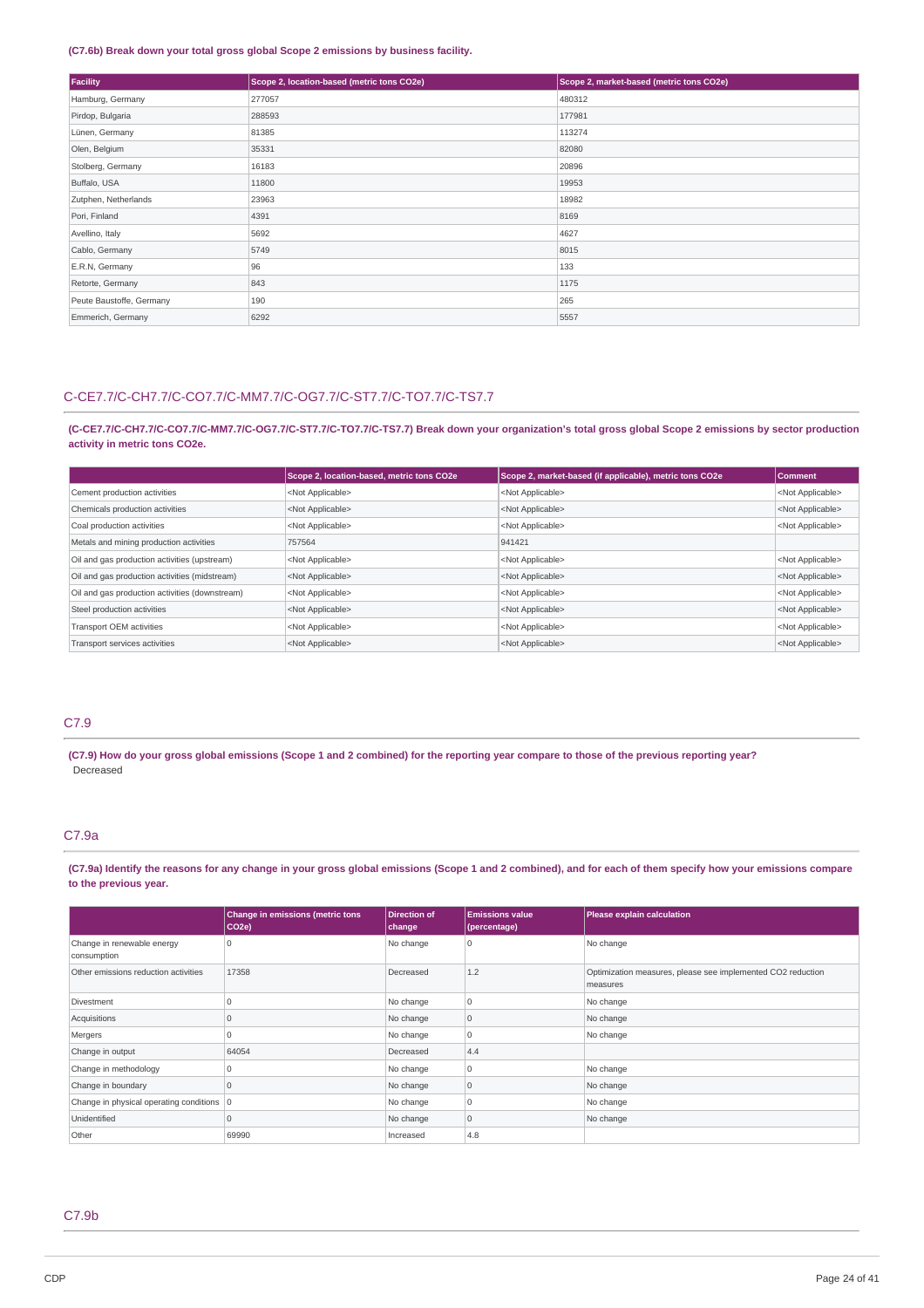# C8. Energy C8.1

**(C8.1) What percentage of your total operational spend in the reporting year was on energy?** More than 0% but less than or equal to 5%

# C8.2

**(C8.2) Select which energy-related activities your organization has undertaken.**

|                                                    | Indicate whether your organization undertook this energy-related activity in the reporting year |
|----------------------------------------------------|-------------------------------------------------------------------------------------------------|
| Consumption of fuel (excluding feedstocks)         | Yes                                                                                             |
| Consumption of purchased or acquired electricity   | Yes                                                                                             |
| Consumption of purchased or acquired heat          | l No                                                                                            |
| Consumption of purchased or acquired steam         | Yes                                                                                             |
| Consumption of purchased or acquired cooling       | No.                                                                                             |
| Generation of electricity, heat, steam, or cooling | Yes                                                                                             |

# C8.2a

**(C8.2a) Report your organization's energy consumption totals (excluding feedstocks) in MWh.**

|                                                         | <b>Heating value</b>              |                           | MWh from renewable sources MWh from non-renewable sources | Total (renewable and non-renewable) MWh |
|---------------------------------------------------------|-----------------------------------|---------------------------|-----------------------------------------------------------|-----------------------------------------|
| Consumption of fuel (excluding feedstock)               | HHV (higher heating value)   2888 |                           | 1642741                                                   | 1645629                                 |
| Consumption of purchased or acquired electricity        | <not applicable=""></not>         | 126642                    | 1460239                                                   | 1586882                                 |
| Consumption of purchased or acquired heat               | <not applicable=""></not>         | <not applicable=""></not> | <not applicable=""></not>                                 | <not applicable=""></not>               |
| Consumption of purchased or acquired steam              | <not applicable=""></not>         | u                         | 4962                                                      | 4962                                    |
| Consumption of purchased or acquired cooling            | <not applicable=""></not>         | <not applicable=""></not> | <not applicable=""></not>                                 | <not applicable=""></not>               |
| Consumption of self-generated non-fuel renewable energy | <not applicable=""></not>         | 22006                     | <not applicable=""></not>                                 | 22006                                   |
| Total energy consumption                                | <not applicable=""></not>         | 151536                    | 3107943                                                   | 3259478                                 |

# C-MM8.2a

(C-MM8.2a) Report your organization's energy consumption totals (excluding feedstocks) for metals and mining production activities in MWh.

|                                                         | <b>Heating value</b>       | <b>Total MWh</b>          |
|---------------------------------------------------------|----------------------------|---------------------------|
| Consumption of fuel (excluding feedstocks)              | HHV (higher heating value) | 1645629                   |
| Consumption of purchased or acquired electricity        | <not applicable=""></not>  | 1586882                   |
| Consumption of purchased or acquired heat               | <not applicable=""></not>  | <not applicable=""></not> |
| Consumption of purchased or acquired steam              | <not applicable=""></not>  | 4962                      |
| Consumption of purchased or acquired cooling            | <not applicable=""></not>  | <not applicable=""></not> |
| Consumption of self-generated non-fuel renewable energy | <not applicable=""></not>  | 22006                     |
| Total energy consumption                                | <not applicable=""></not>  | 3259478                   |
|                                                         |                            |                           |

# C8.2b

**(C8.2b) Select the applications of your organization's consumption of fuel.**

|                                                         | Indicate whether your organization undertakes this fuel application |
|---------------------------------------------------------|---------------------------------------------------------------------|
| Consumption of fuel for the generation of electricity   | l No                                                                |
| Consumption of fuel for the generation of heat          | Yes                                                                 |
| Consumption of fuel for the generation of steam         | Yes                                                                 |
| Consumption of fuel for the generation of cooling       | l No                                                                |
| Consumption of fuel for co-generation or tri-generation | l Nc                                                                |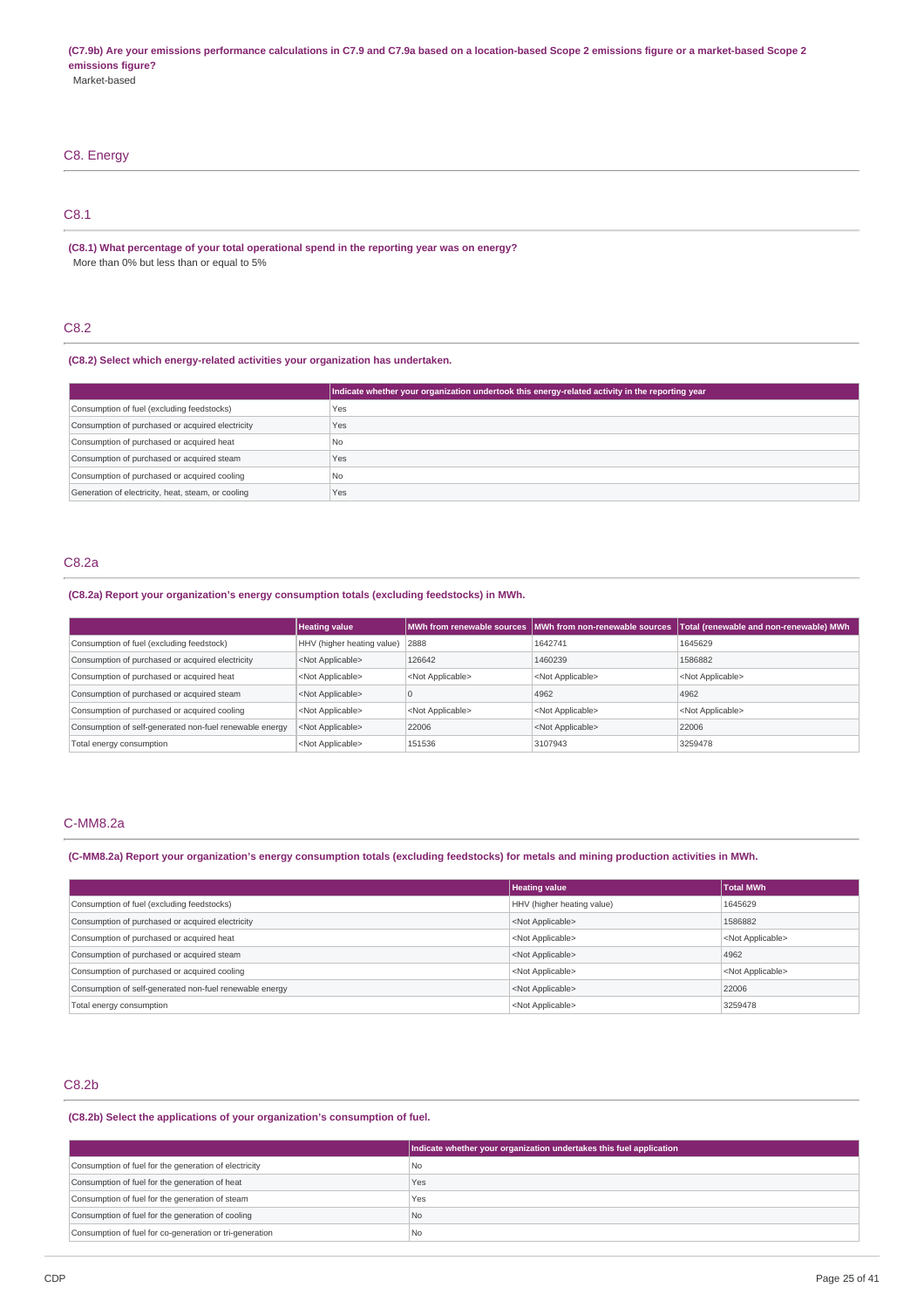# C8.2c

**(C8.2c) State how much fuel in MWh your organization has consumed (excluding feedstocks) by fuel type.**

**Fuels (excluding feedstocks)** Natural Gas

**Heating value** HHV (higher heating value)

**Total fuel MWh consumed by the organization** 1169820

**MWh fuel consumed for self-generation of electricity** <Not Applicable>

**MWh fuel consumed for self-generation of heat**  $\Omega$ 

**MWh fuel consumed for self-generation of steam** 79138

**MWh fuel consumed for self-generation of cooling** <Not Applicable>

**MWh fuel consumed for self-cogeneration or self-trigeneration** <Not Applicable>

**Emission factor** 55.7

**Unit** kg CO2 per GJ

# **Emissions factor source**

National Emission factor of Diesel, in Germany for example we use th DEHSt list of Standard factors provided by the national agency (source: https://www.dehst.de/DE/service/archivsuche/archiv/SharedDocs/downloads/DE/Berichterstattung\_2005-2007/EB2007\_Stoffliste.html)

**Comment**

**Fuels (excluding feedstocks)** Liquefied Petroleum Gas (LPG)

**Heating value** HHV (higher heating value)

**Total fuel MWh consumed by the organization** 39834

**MWh fuel consumed for self-generation of electricity** <Not Applicable>

**MWh fuel consumed for self-generation of heat**

 $\theta$ 

**MWh fuel consumed for self-generation of steam**  $\overline{0}$ 

**MWh fuel consumed for self-generation of cooling** <Not Applicable>

**MWh fuel consumed for self-cogeneration or self-trigeneration** <Not Applicable>

**Emission factor**

64

**Unit**

kg CO2 per GJ

# **Emissions factor source**

National Emission factor of Diesel, in Germany for example we use th DEHSt list of Standard factors provided by the national agency (source: https://www.dehst.de/DE/service/archivsuche/archiv/SharedDocs/downloads/DE/Berichterstattung\_2005-2007/EB2007\_Stoffliste.html)

# **Comment**

**Fuels (excluding feedstocks)** Diesel

**Heating value** HHV (higher heating value)

**Total fuel MWh consumed by the organization** 16327

**MWh fuel consumed for self-generation of electricity** <Not Applicable>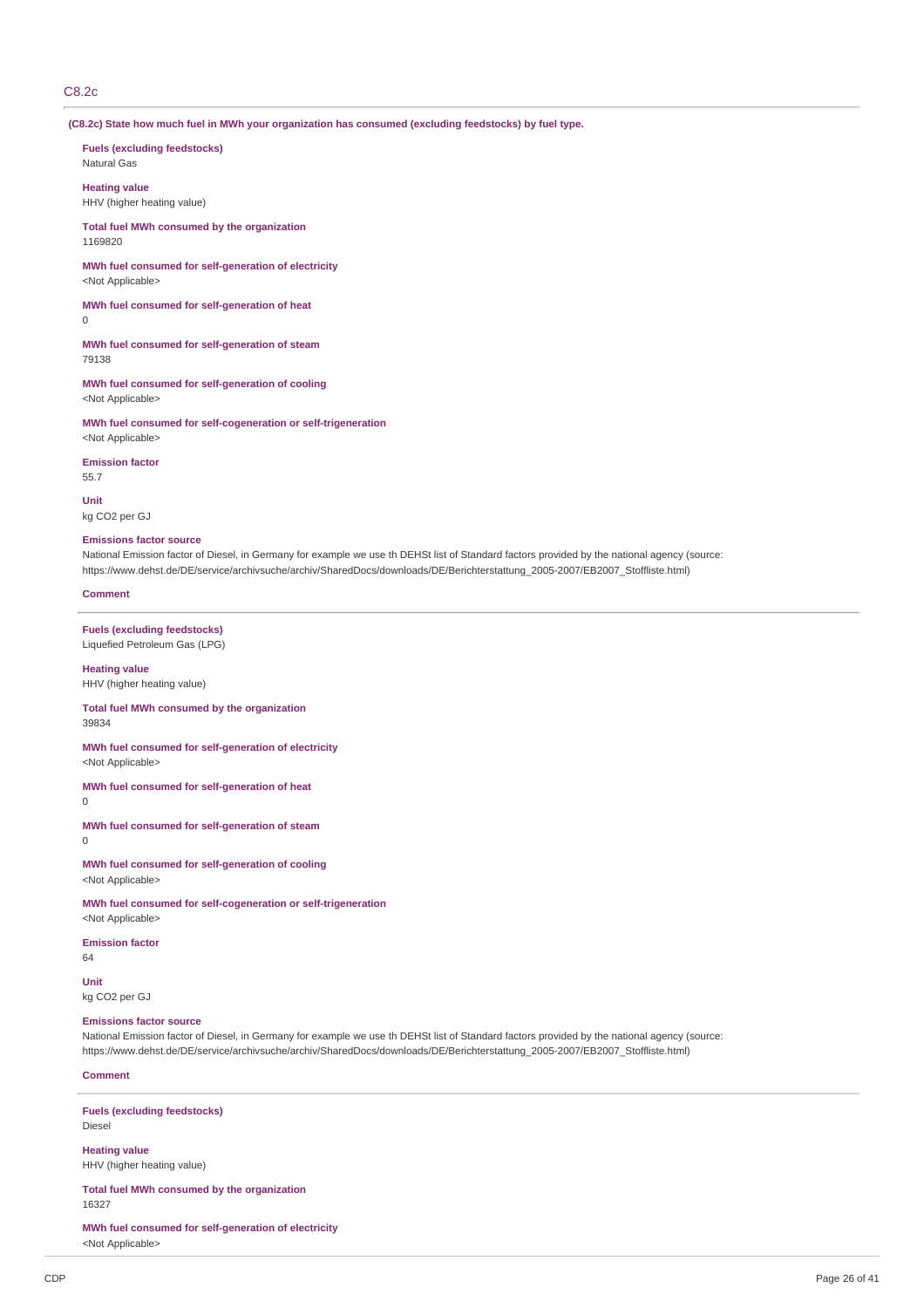**MWh fuel consumed for self-generation of heat**

0

## **MWh fuel consumed for self-generation of steam**

 $\theta$ 

**MWh fuel consumed for self-generation of cooling** <Not Applicable>

**MWh fuel consumed for self-cogeneration or self-trigeneration** <Not Applicable>

**Emission factor**

74.1 **Unit**

kg CO2 per GJ

## **Emissions factor source**

National Emission factor of Diesel, in Germany for example we use th DEHSt list of Standard factors provided by the national agency (source: https://www.dehst.de/DE/service/archivsuche/archiv/SharedDocs/downloads/DE/Berichterstattung\_2005-2007/EB2007\_Stoffliste.html)

#### **Comment**

**Fuels (excluding feedstocks)** Distillate Oil

**Heating value**

HHV (higher heating value)

**Total fuel MWh consumed by the organization** 5836

**MWh fuel consumed for self-generation of electricity** <Not Applicable>

**MWh fuel consumed for self-generation of heat**  $\Omega$ 

**MWh fuel consumed for self-generation of steam**

 $\Omega$ 

**MWh fuel consumed for self-generation of cooling** <Not Applicable>

**MWh fuel consumed for self-cogeneration or self-trigeneration** <Not Applicable>

**Emission factor** 73.75

**Unit** kg CO2 per GJ

#### **Emissions factor source**

National Emission factors of Heizöl EL, in Germany for example we use the DEHSt list of Standard factors provided by the national agency (source: https://www.dehst.de/SharedDocs/downloads/DE/stationaere\_anlagen/Emissionsbericht\_Leitfaden\_Anhang4.pdf?\_\_blob=publicationFile&v=3 )

#### **Comment**

**Fuels (excluding feedstocks)** Residual Fuel Oil

**Heating value** HHV (higher heating value)

**Total fuel MWh consumed by the organization** 300982

**MWh fuel consumed for self-generation of electricity** <Not Applicable>

**MWh fuel consumed for self-generation of heat**

0

**MWh fuel consumed for self-generation of steam**  $\Omega$ 

**MWh fuel consumed for self-generation of cooling** <Not Applicable>

**MWh fuel consumed for self-cogeneration or self-trigeneration** <Not Applicable>

**Emission factor**

78

**Unit** kg CO2 per GJ

**Emissions factor source**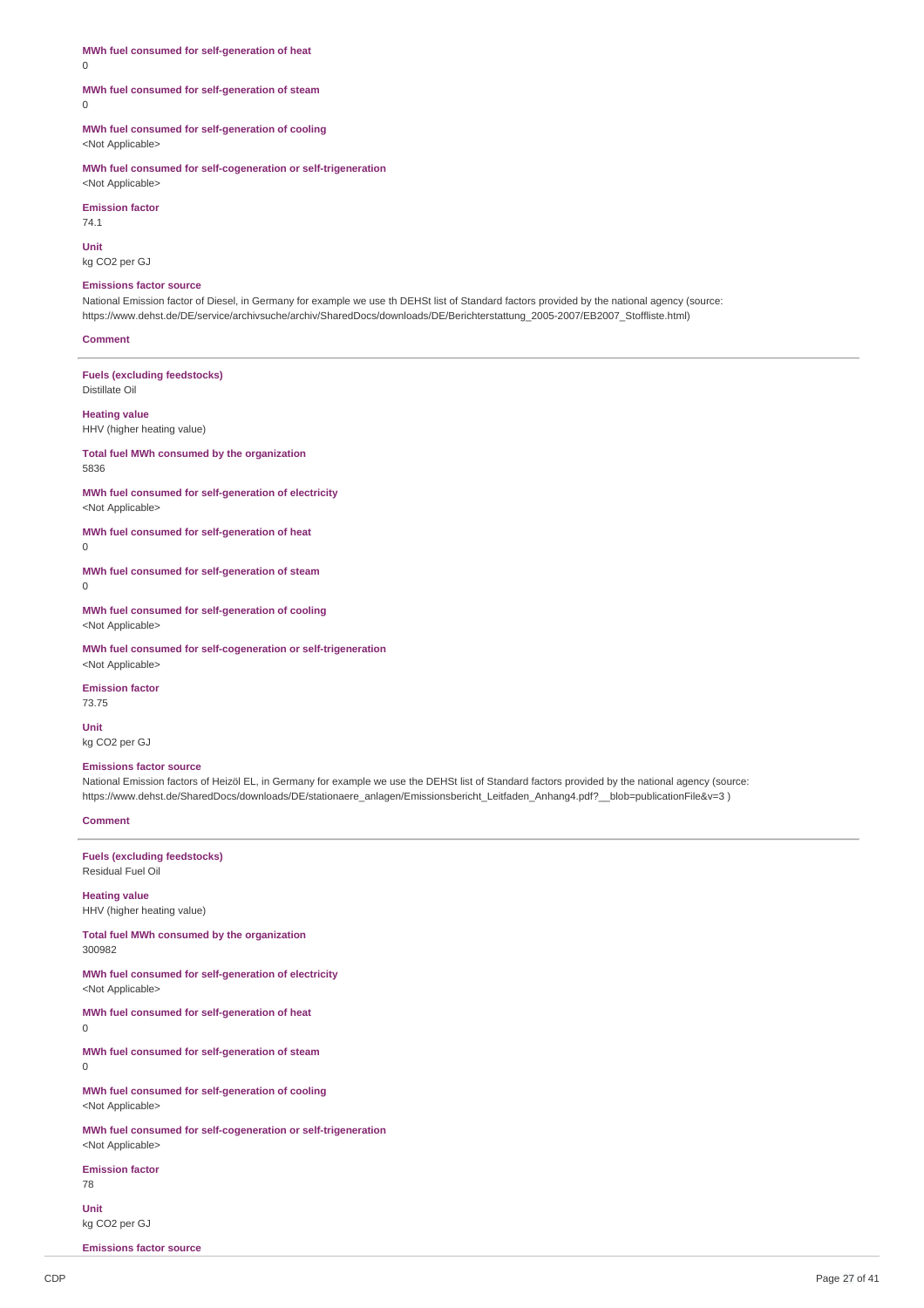Individual National Emission factors of Coke. Verified by an external auditor during regular audits. In Lünen und Hamburg for example coke is being sampled to determine the emission factor. If the fuel is used at several sites, the average emission factor is started.

#### **Comment**

**Fuels (excluding feedstocks)** Coking Coal

**Heating value** HHV (higher heating value)

**Total fuel MWh consumed by the organization** 78550

**MWh fuel consumed for self-generation of electricity** <Not Applicable>

**MWh fuel consumed for self-generation of heat**  $\overline{0}$ 

**MWh fuel consumed for self-generation of steam** 0

**MWh fuel consumed for self-generation of cooling** <Not Applicable>

**MWh fuel consumed for self-cogeneration or self-trigeneration** <Not Applicable>

**Emission factor** 111.5

**Unit**

kg CO2 per GJ

# **Emissions factor source**

Individual National Emission factors of Coke. Verified by an external auditor during regular audits. In Lünen und Hamburg for example coke is being sampled to determine the emission factor. If the fuel is used at several sites, the average emission factor is started.

# **Comment**

**Fuels (excluding feedstocks)** Landfill Gas

**Heating value** HHV (higher heating value)

#### **Total fuel MWh consumed by the organization** 2888

**MWh fuel consumed for self-generation of electricity** <Not Applicable>

**MWh fuel consumed for self-generation of heat**  $\Omega$ 

**MWh fuel consumed for self-generation of steam**  $\Omega$ 

**MWh fuel consumed for self-generation of cooling** <Not Applicable>

**MWh fuel consumed for self-cogeneration or self-trigeneration** <Not Applicable>

# **Emission factor**

 $\Omega$ 

**Unit** kg CO2 per GJ

**Emissions factor source** Landfill gas is a biogenenic fuel

# **Comment**

**Fuels (excluding feedstocks)** Butane

**Heating value** HHV (higher heating value)

**Total fuel MWh consumed by the organization** 31393

**MWh fuel consumed for self-generation of electricity** <Not Applicable>

**MWh fuel consumed for self-generation of heat**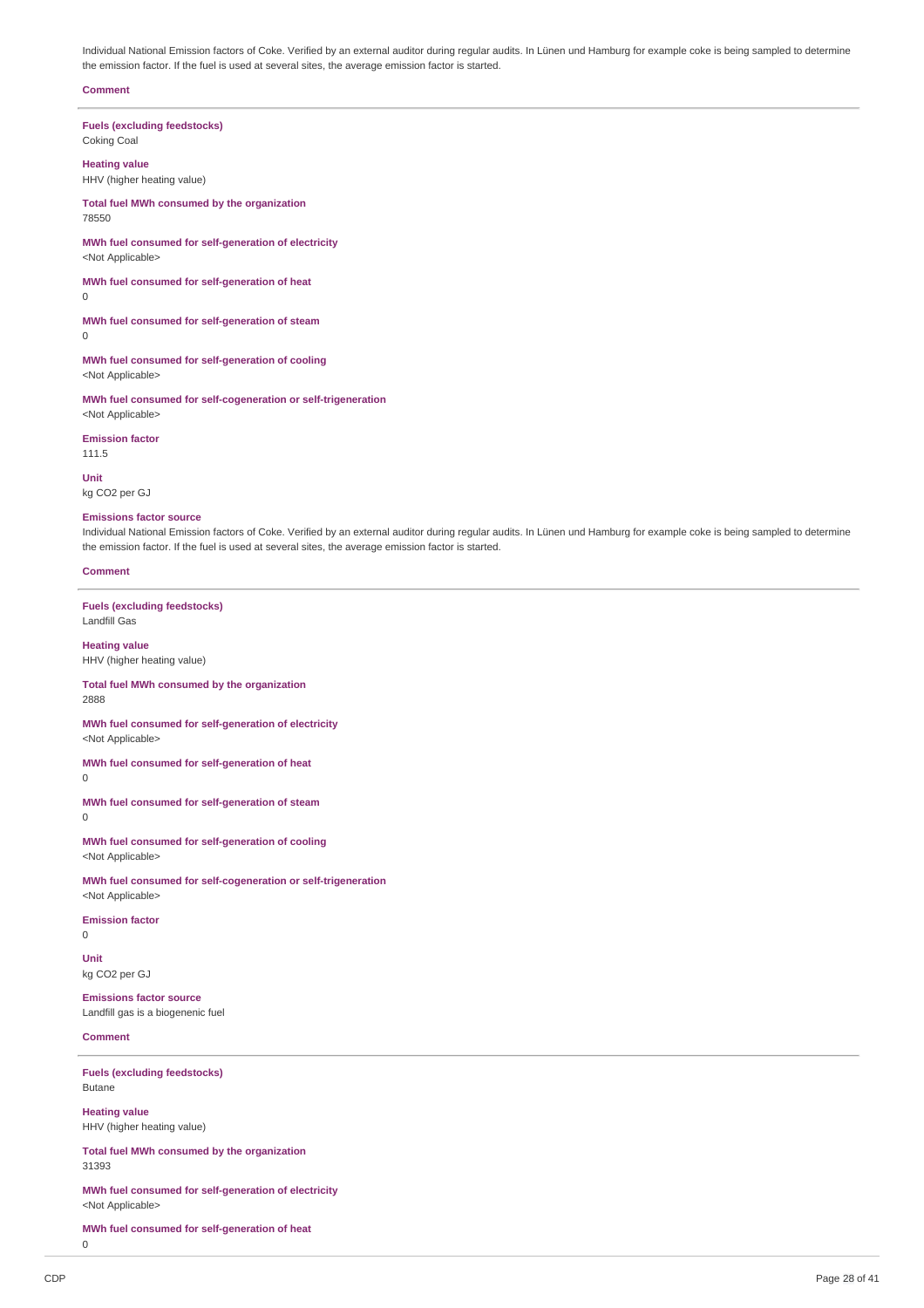# **MWh fuel consumed for self-generation of steam**

0

#### **MWh fuel consumed for self-generation of cooling** <Not Applicable>

## **MWh fuel consumed for self-cogeneration or self-trigeneration**

<Not Applicable>

**Emission factor** 66.27

**Unit** kg CO2 per GJ

## **Emissions factor source**

Individual National Emission factors of Butane. Verified by an external auditor during regular audits. If the fuel is used at several sites, the average emission factor is stated.

# **Comment**

# C8.2d

(C8.2d) Provide details on the electricity, heat, steam, and cooling your organization has generated and consumed in the reporting year.

|                           | $ $ (MWh) | Total Gross generation Generation that is consumed by the<br>organization (MWh) | (MWh)  | Gross generation from renewable sources Generation from renewable sources that is consumed by the<br>organization (MWh) |
|---------------------------|-----------|---------------------------------------------------------------------------------|--------|-------------------------------------------------------------------------------------------------------------------------|
| Electricity 22006         |           | 22006                                                                           | 22006  | 22006                                                                                                                   |
| Heat                      |           |                                                                                 |        |                                                                                                                         |
| Steam                     | 306383    | 306383                                                                          | 227245 | 227245                                                                                                                  |
| $\vert$ Cooling $\vert$ 0 |           |                                                                                 |        |                                                                                                                         |

## C-MM8.2d

(C-MM8.2d) Provide details on the electricity, heat, steam, and cooling your organization has generated and consumed for metals and mining production **activities.**

|             | Total gross generation (MWh) inside metals and mining sector boundary | Generation that is consumed (MWh) inside metals and mining sector boundary |
|-------------|-----------------------------------------------------------------------|----------------------------------------------------------------------------|
| Electricity | 22006                                                                 | 22006                                                                      |
| Heat        |                                                                       |                                                                            |
| Steam       | 306383                                                                | 306383                                                                     |
| Cooling     |                                                                       |                                                                            |

# C8.2e

(C8.2e) Provide details on the electricity, heat, steam, and/or cooling amounts that were accounted for at a zero emission factor in the market-based Scope 2 **figure reported in C6.3.**

# **Sourcing method**

Power purchase agreement (PPA) with a grid-connected generator without energy attribute certificates

# **Low-carbon technology type**

Hydropower

**Country/region of consumption of low-carbon electricity, heat, steam or cooling**

# United States of America

# **MWh consumed accounted for at a zero emission factor**

126642

# **Comment**

# C9. Additional metrics

# C9.1

**(C9.1) Provide any additional climate-related metrics relevant to your business.**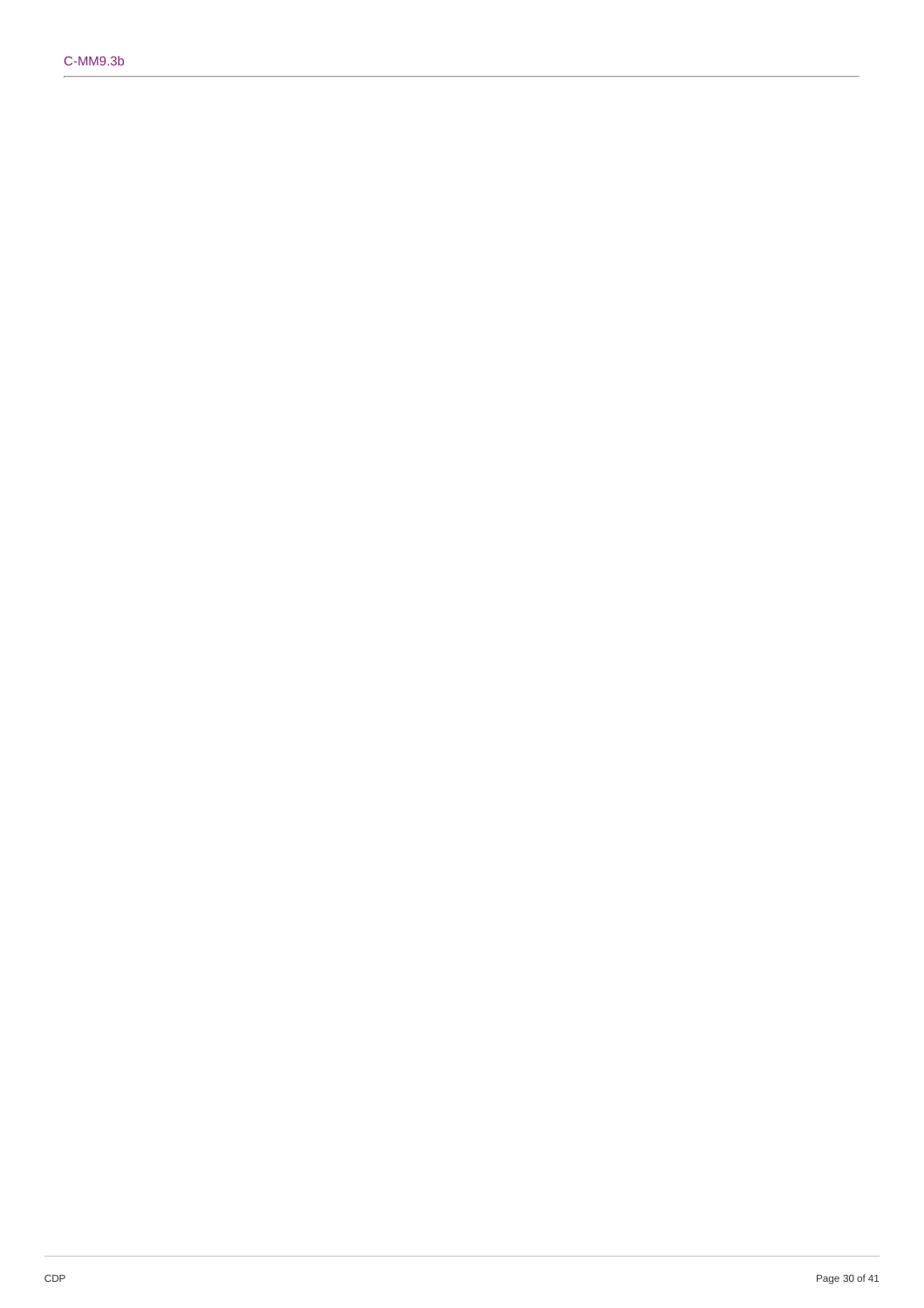#### **(C-MM9.3b) Provide details on the commodities relevant to the metals production activities of your organization.**

**Output product** Copper

**Capacity (metric tons)** 1304881

**Production (metric tons)** 1304881

**Annual production in copper-equivalent units (thousand tons)** 1304

**Scope 1 emissions (metric tons CO2e)** 416527

**Scope 2 emissions (metric tons CO2e)** 853647

**Scope 2 emissions approach** Market-based

#### **Pricing methodology for-copper equivalent figure**

Production represents copper output from our smelter sites. Scope 1 Emissions Copper output: Scope 1 emission, (Hamburg, Lünen, Olen, Pirdop) = 416,527 tCO2 Scope 2 Emissions Copper Output: Scope 2 (Hamburg, Lünen, Olen, Pirdop) = 853,647 tCO2

#### **Comment**

With our current production output we use nearly 100% of our capacity.

#### **Output product**

Other non-ferrous metals (Please specify) (Copper fabrication sites)

**Capacity (metric tons)** 380565

**Production (metric tons)** 380565

**Annual production in copper-equivalent units (thousand tons)** 380

**Scope 1 emissions (metric tons CO2e)** 85988

**Scope 2 emissions (metric tons CO2e)** 78185

**Scope 2 emissions approach** Market-based

## **Pricing methodology for-copper equivalent figure**

Output "Copper Fabrication Sites" includes copper products like rod and flat rolled products. Scope 1 Emissions Output Copper Fabrication Sites: Scope 1 emissions (Pori, Zutphen, Stolberg, Buffalo, Deutsche Giessdraht, Avellino) = 85,988 tCO2 Scope 2 Emissions Output Copper Fabrication Sites: Scope 2 emissions (Pori, Zutphen, Stolberg, Buffalo, Deutsche Giessdraht, Avellino) = 78,185 tCO2

## **Comment**

With our current production output we use nearly 100% of our capacity.

#### **Output product**

Other non-ferrous metals (Please specify) (Production sites other than copper)

**Capacity (metric tons)** 655965

**Production (metric tons)** 655965

**Annual production in copper-equivalent units (thousand tons)** 656

**Scope 1 emissions (metric tons CO2e)**

411

**Scope 2 emissions (metric tons CO2e)** 9589

**Scope 2 emissions approach** Market-based

#### **Pricing methodology for-copper equivalent figure**

Output "Production Sites Other Than Copper" include products as: Selenium, Brass and Aluminium granulates, Iron Silicate, etc. which are produced at our sites. Scope 1 Emissions Output "Production Sites Other Than Copper": Scope 1 emissions (Cablo, Retorte, E.R.N., Peute) = 411 tCO2 Scope 2 Emissions Output "Production Sites Other Than Copper": Scope 2 emissions (Cablo, Retorte, E.R.N., Peute) = 9589 tCO2

#### **Comment**

With our current production output we use nearly 100% of our capacity.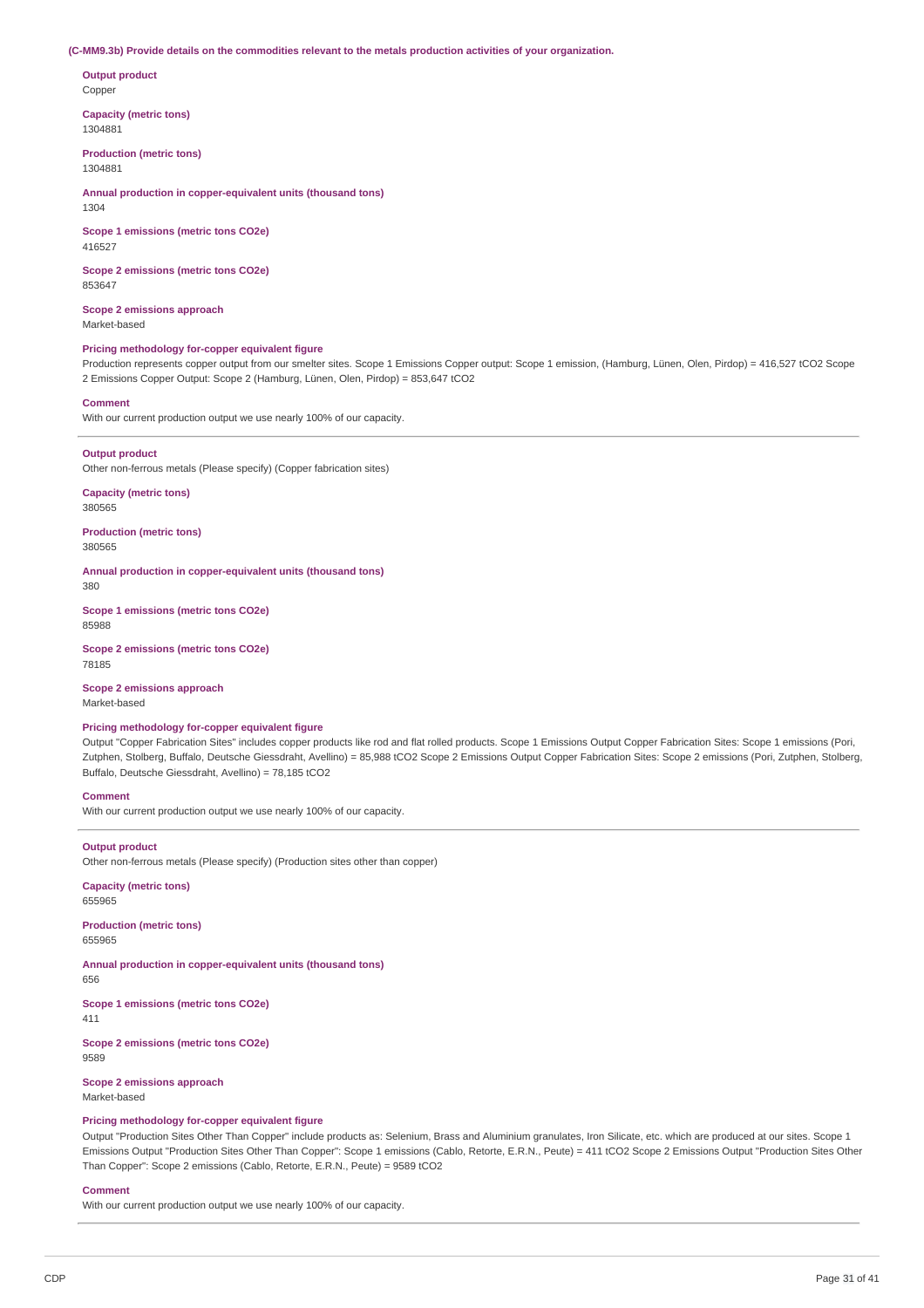# C-CE9.6/C-CG9.6/C-CH9.6/C-CN9.6/C-CO9.6/C-EU9.6/C-MM9.6/C-OG9.6/C-RE9.6/C-ST9.6/C-TO9.6/C-TS9.6

**(C-CE9.6/C-CG9.6/C-CH9.6/C-CN9.6/C-CO9.6/C-EU9.6/C-MM9.6/C-OG9.6/C-RE9.6/C-ST9.6/C-TO9.6/C-TS9.6) Does your organization invest in research and development (R&D) of low-carbon products or services related to your sector activities?**

|       | in low-carbon R&D .<br>nvestment ' | Comment |
|-------|------------------------------------|---------|
| Row 1 | Yes                                |         |

## C-MM9.6a

(C-MM9.6a) Provide details of your organization's investments in low-carbon R&D for metals and mining production activities over the last three years.

|               |                           | Technology area Stage of development in the reporting year Average % of total R&D investment over the last 3 years R&D investment figure in the reporting year (optional) Comment |  |
|---------------|---------------------------|-----------------------------------------------------------------------------------------------------------------------------------------------------------------------------------|--|
| Please select | <not applicable=""></not> | Please select                                                                                                                                                                     |  |

# C10. Verification

# C10.1

**(C10.1) Indicate the verification/assurance status that applies to your reported emissions.**

|                                          | Verification/assurance status                          |
|------------------------------------------|--------------------------------------------------------|
| Scope 1                                  | Third-party verification or assurance process in place |
| Scope 2 (location-based or market-based) | Third-party verification or assurance process in place |
| Scope 3                                  | No third-party verification or assurance               |

# C10.1a

(C10.1a) Provide further details of the verification/assurance undertaken for your Scope 1 emissions, and attach the relevant statements.

**Verification or assurance cycle in place** Annual process

**Status in the current reporting year** Complete

**Type of verification or assurance** Reasonable assurance

#### **Attach the statement**

CDP-verification-Aurubis Bulgaria 2019.pdf CDP\_Statement\_aurubis\_lünen\_2019\_rev1.pdf CDP\_Statement\_aurubis\_hh\_2019\_rev1.pdf CDP\_Statement\_aurubis\_dg\_2019.pdf

#### **Page/ section reference**

All papers are only for justification of Scope 1 emissions.

#### **Relevant standard**

European Union Emissions Trading System (EU ETS)

# **Proportion of reported emissions verified (%)**

77

# C10.1b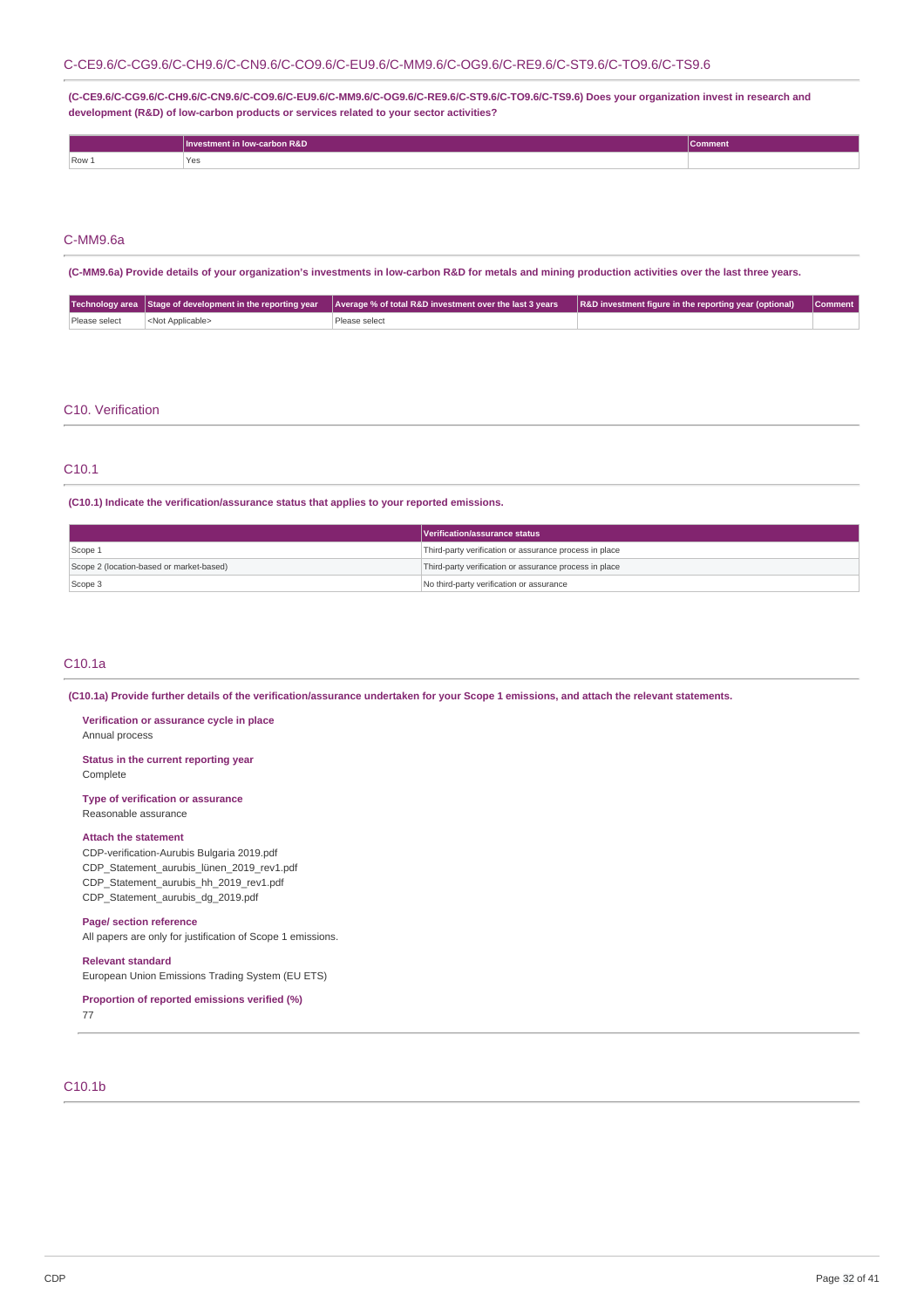#### (C10.1b) Provide further details of the verification/assurance undertaken for your Scope 2 emissions and attach the relevant statements.

**Scope 2 approach** Scope 2 market-based

#### **Verification or assurance cycle in place** Annual process

**Status in the current reporting year**

Complete

#### **Type of verification or assurance** Reasonable assurance

**Attach the statement** CDP Bestätigung\_Aurubis AG\_signed-2020.pdf

#### **Page/ section reference**

The paper is only for justification of Scope 2 emissions.

**Relevant standard** ISAE3000

## **Proportion of reported emissions verified (%)** 67

# C10.2

(C10.2) Do you verify any climate-related information reported in your CDP disclosure other than the emissions figures reported in C6.1, C6.3, and C6.5? In progress

# C11. Carbon pricing

# C11.1

(C11.1) Are any of your operations or activities regulated by a carbon pricing system (i.e. ETS, Cap & Trade or Carbon Tax)? Yes

# C11.1a

**(C11.1a) Select the carbon pricing regulation(s) which impacts your operations.** EU ETS

# C11.1b

**(C11.1b) Complete the following table for each of the emissions trading schemes you are regulated by.**

# **EU ETS**

**% of Scope 1 emissions covered by the ETS**

85.7

**% of Scope 2 emissions covered by the ETS**

**Period start date** January 1 2019

**Period end date** December 31 2019

**Allowances allocated** 807014

**Allowances purchased**

0

**Verified Scope 1 emissions in metric tons CO2e** 430809

**Verified Scope 2 emissions in metric tons CO2e**

**Details of ownership** Facilities we own and operate

**Comment**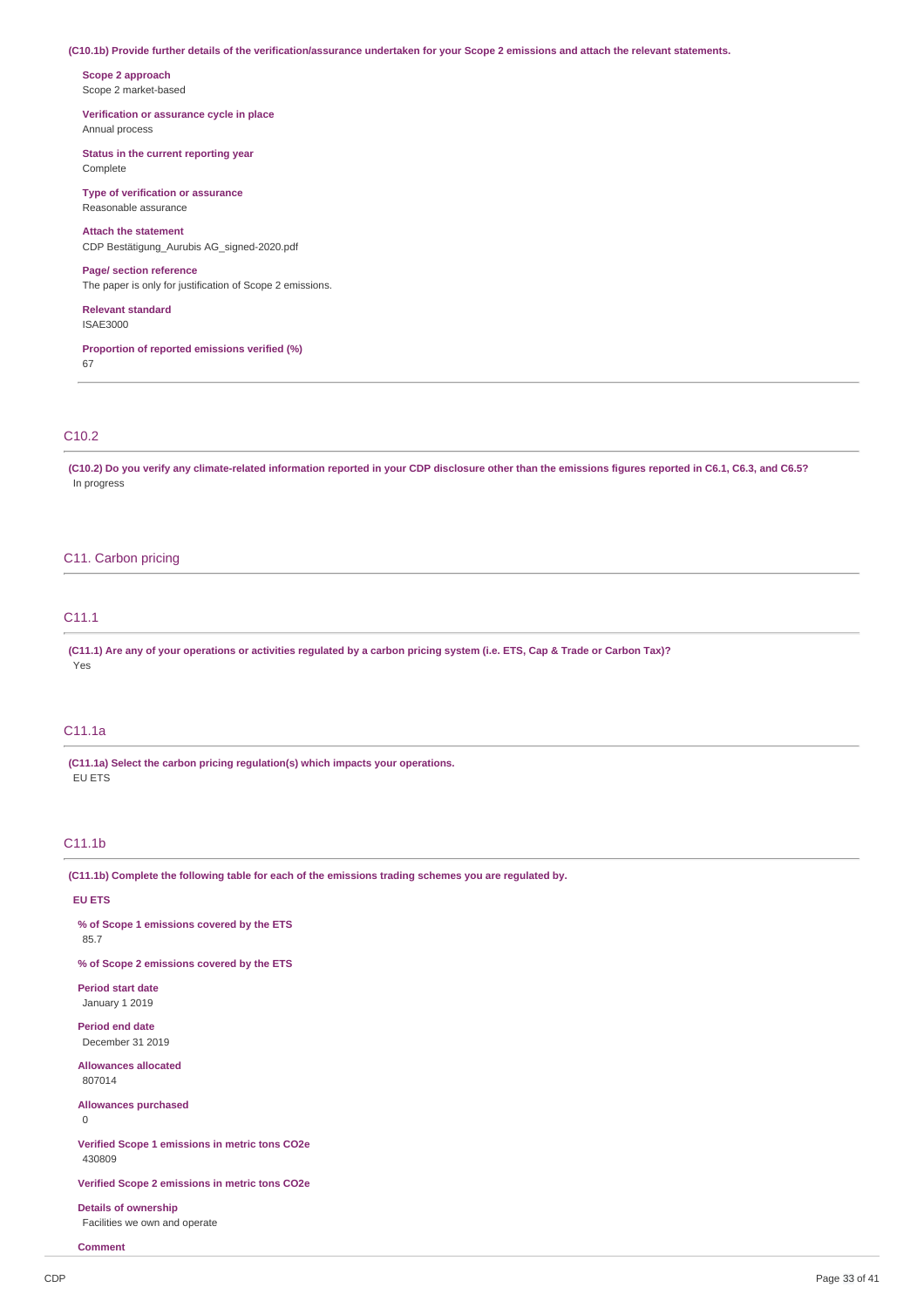#### (C11.1d) What is your strategy for complying with the systems you are regulated by or anticipate being regulated by?

By operating state-of-the-art, innovative plant technologies, Aurubis holds a leading position in climate and environmental protection in primary and secondary copper production. Today, continued high capital expenditure for environmental protection leads to relatively small improvements, as a leading global environmental standard has already been achieved and there are technological boundaries in some instances, as in the case of emission reduction. Case study

Situation: Aurubis is since 2013 part of the EU-ETS. We have been one of the forerunners in adapting to new emission-lowering technologies. We have started early on to invest in efficient technologies and continue to further optimize our processes also in the future. Task: For us, as an multi metal producer we are in a price taking position, additional costs cannot be handed to customers. Action: Therefore, investing into energy efficiency is an important aspect of our strategy, since it helps us to maintain our current competitive position. Furthermore, the system of the EU-ETS is set-up in a way that producers, who use their energy multiple times, benefit from certificates they would otherwise need to produce the energy. ResultsAdditional costs are not only caused by the Emission Trading Scheme, but also from the administrative burden connected to it, as well as increased electricity prices through the included CO2-component. Especially for us as an energy intensive industry these also make up a big share of costs as well, because only 50% of our indirect carbon costs are compensated. Therefore, it is of our own interest to further reduce emissions. The certificates that we get are needed to cover part of the additional electricity costs, which cannot be handed down the value chain.

# C11.2

**(C11.2) Has your organization originated or purchased any project-based carbon credits within the reporting period?** No

# C<sub>11</sub>.3

**(C11.3) Does your organization use an internal price on carbon?** Yes

# C11.3a

#### **(C11.3a) Provide details of how your organization uses an internal price on carbon.**

#### **Objective for implementing an internal carbon price**

Navigate GHG regulations Stakeholder expectations Change internal behavior Drive energy efficiency Drive low-carbon investment Stress test investments Identify and seize low-carbon opportunities

**GHG Scope** Scope 1 Scope 2

#### **Application**

The internal price of carbon is used for our medium-term planning of energy prices as well as the medium-term planning of our CO2 Strategy.

**Actual price(s) used (Currency /metric ton)** 25

#### **Variance of price(s) used**

For short term projections the current EEX Price of carbon is used. For projections until 2030 the 2030 target price of the EU Commission is used, which is 30€.

#### **Type of internal carbon price**

Implicit price

#### **Impact & implication**

Aurubis is since 2013 part of the EU-ETS. The EU-ETS means direct and indirect carbon costs for Aurubis. With an implicit carbon price we are able to describe this cost burden today, but also in the future. All new projects with relevance to the energy supply and consumption are checked by Corporate Energy and Climate Affairs and/or the responsible energy departments on site. Within the assessment of the project, carbon costs are considered, either as direct costs or as indirect costs in the electricity price or both.

# C12. Engagement

# $C12.1$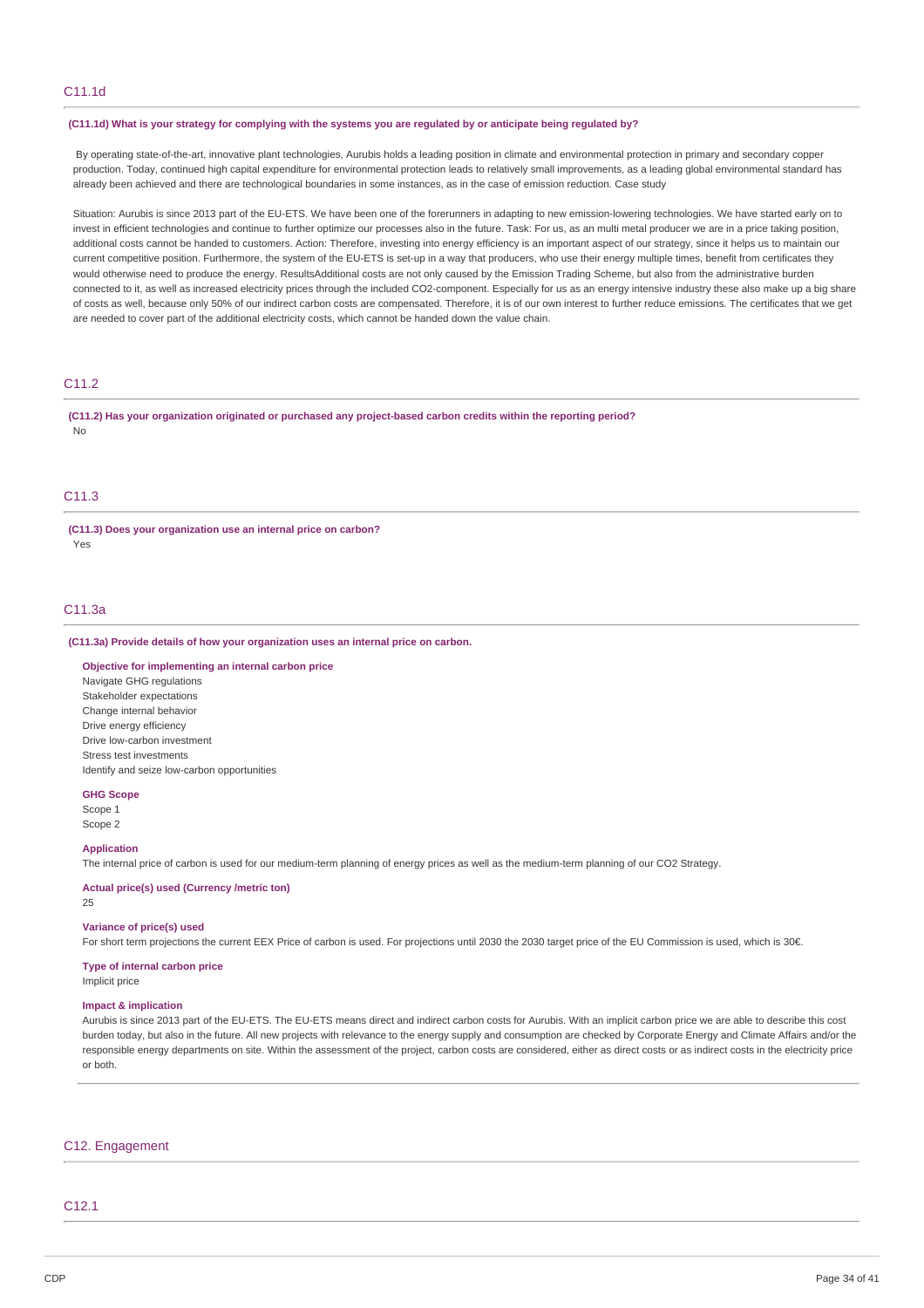# **(C12.1) Do you engage with your value chain on climate-related issues?** Yes, our customers

Yes, other partners in the value chain

# C12.1b

#### **(C12.1b) Give details of your climate-related engagement strategy with your customers.**

**Type of engagement** Collaboration & innovation

**Details of engagement**

Other, please specify

**% of customers by number** 20

**% of customer - related Scope 3 emissions as reported in C6.5**

11.5

**Portfolio coverage (total or outstanding)**

<Not Applicable>

## **Please explain the rationale for selecting this group of customers and scope of engagement**

Aurubis' customers are generally companies in the processing industry. When copper is processed to fabricate final products, production waste and residues accumulate. This includes materials with very high copper contents, such as turnings and millings. Residue fractions, such as slags and industrial residues, result from other processing methods. Aurubis offers its customers collection options for most production residues and wastes and guarantees professional, environmentally sound recycling conforming to the highest standards. Aurubis is in a position to reintroduce a large variety of metallic scrap to the material cycle. In this way, Aurubis customers can obtain the copper again within a short time and use it in their own production.

#### **Impact of engagement, including measures of success**

Our multi-metal recycling ensures that the material cycle for copper and other metals is closed. Copper used in products can be recycled over and over again. This ensures that valuable raw materials are used, resources are conserved and environmental impacts are minimized. To measure the success of this engagement we monitor the level of target achievement of our Sustainability Goal to establish a "closing the loop" system with a minimum of five customers until 2018. With the implementation of the "closing-the-Loop" System our Scope 3 emissions can be reduced. For example, the emissions caused by upstream transportion of raw materials which account for 10% of our total Scope 3 emissions can be reduced by this approach.

## C12.1d

#### **(C12.1d) Give details of your climate-related engagement strategy with other partners in the value chain.**

#### Strategy for prioritizing engagement:

Climate protection is established in the Aurubis Sustainability Strategy. Responsibility in the supply chain was identified as an important issue during the Sustainability Strategy development process. We are intensifying the dialogue along the value chain to strengthen environmental and social standards. We also prioritize engagements in the field of climate friendly mobility management with regard to the following criteria:

- Contribution to a successful business (identification of relevant mobility figures as basis of improvement measures, reducing mobility costs and increasing efficiency)

- Benefit for the employees of the sites (loyalty and motivation, health promotion, safe work route)

- Benefit for people and the environment located in the region of the sites (environmental and climate protection)

#### Methods of engagement:

We try to minimize transports in the supply chain. We maintain for example a dialogue with suppliers and customers to tap additional logistics synergies. We are engaged in initiatives and decided to commit to the "Partnership for Air Quality and Low-emission Mobility", a way to reduce emissions caused by employees and initiated by the city of Hamburg, which was signed by Aurubis and 11 other companies in September 2012. The objective of the partnership is to reduce nitrogen dioxide emissions, which are caused by private transport in particular. As part of the air quality partnership, an action week was held with the employees at the Hamburg site, during which a number of ideas were developed and steps were coordinated. The newly developed concepts whose implementation is being reviewed include an offer for e-bike leasing, the construction of a bike shelter at the nearby Veddel train station and better access to the plant with public transportation options or a company bus shuttle. In 2016, Aurubis also started participating in a project, sponsored by the Federal Ministry for the Environment, Nature Conservation, Building and Nuclear Safety, called MOBIL.PRO.FIT. Part of the strategic approach is the participation of Aurubis managers in workshops regarding mobility-relevant topics. To transfer this new knowledge into a company-specific and emission-reducing mobility management model, external consultants and company representatives work closely together. This project aims to develop efficient and climate-friendly mobility management within the participating companies. An important part of this project is acquiring an analysis of commuting habits of employees to point out room for improvement in the form of going to work by bike, public transportation or forming carpools. This way Aurubis as a company and its employees work together to reduce the emissions of commuting as a part of the climate change strategy. The project fits perfectly into the Aurubis Sustainability Strategy because it is a clear objective of Aurubis that every employee should live the Sustainability Strategy each day and contribute to implementing the agreed measures and targets. Measures of success Aurubis will be certified as a "MOBIL.PRO.FIT-business" if the company achieves all contract-specific requirements. A committee of organization implementing the MOBIL.PRO.FIT project will therefore visit the company and examine if the required measures have been taken. Aurubis managers already participated in workshops. In addition, they will be involved further with this project. In September 2016, Aurubis Hamburg opened the "4. Aktionswoche der Luftgütepartner Hamburgs" for promoting low-emission mobility.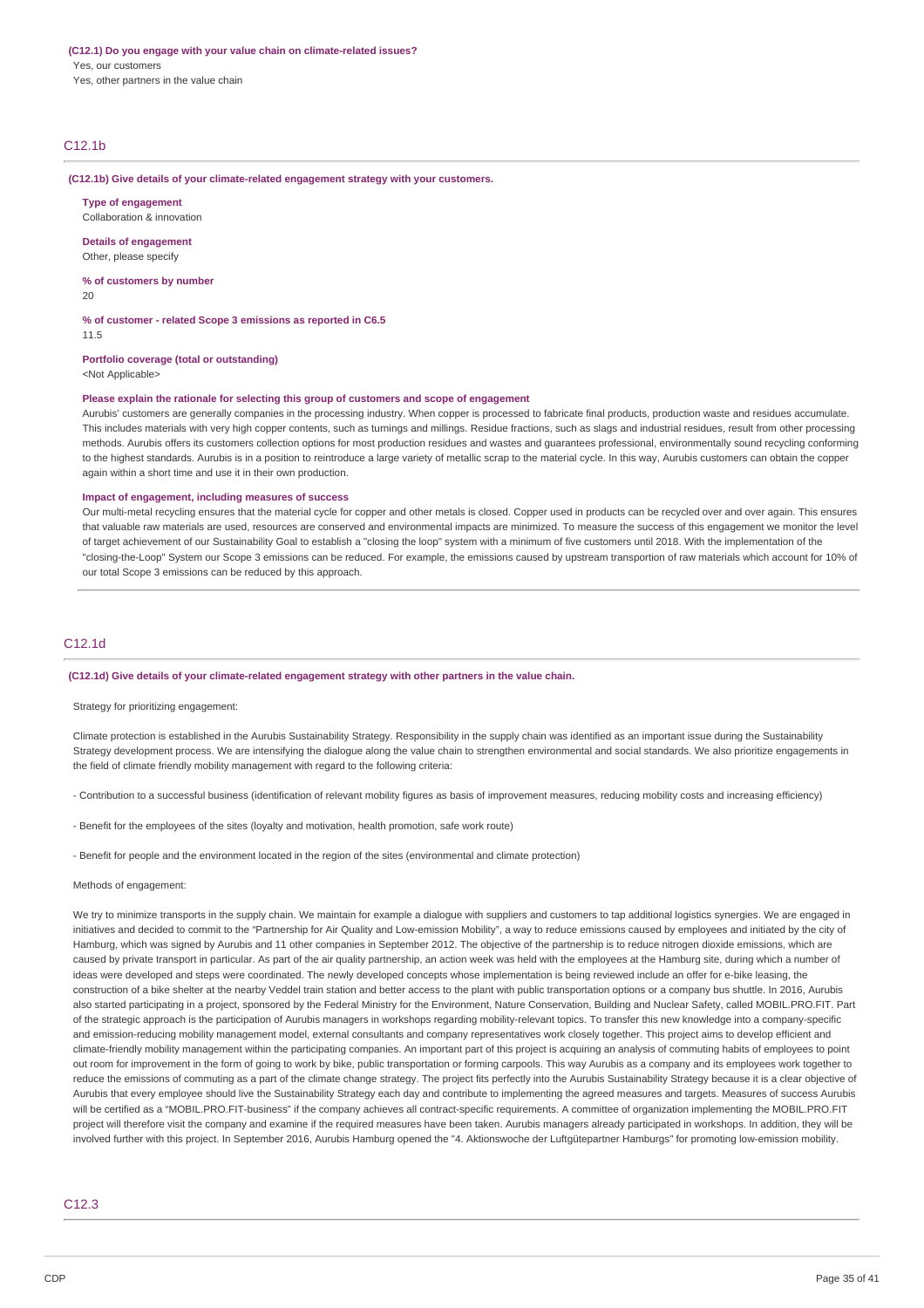(C12.3) Do you engage in activities that could either directly or indirectly influence public policy on climate-related issues through any of the following? Direct engagement with policy makers Trade associations Funding research organizations

# C12.3a

# **(C12.3a) On what issues have you been engaging directly with policy makers?**

| <b>Focus of</b><br>legislation position              |                                     | Corporate Details of engagement                                                                                                                                                                                                                                                                                                                                                                                                                                                                                                                                         | <b>Proposed legislative solution</b>                                                                                                                                                                                                                                                                                                                                                                                                                                                                                                                                                                                                                                                                                                                                                                                                                                                                                                                                                                                                                                                                                                                                                                                                                                                                                                                                                                                                                                                                                                                                                                                                                                                                                                                                                                                                                                                                                                                                                                                                                                                                                                                                                                                                        |
|------------------------------------------------------|-------------------------------------|-------------------------------------------------------------------------------------------------------------------------------------------------------------------------------------------------------------------------------------------------------------------------------------------------------------------------------------------------------------------------------------------------------------------------------------------------------------------------------------------------------------------------------------------------------------------------|---------------------------------------------------------------------------------------------------------------------------------------------------------------------------------------------------------------------------------------------------------------------------------------------------------------------------------------------------------------------------------------------------------------------------------------------------------------------------------------------------------------------------------------------------------------------------------------------------------------------------------------------------------------------------------------------------------------------------------------------------------------------------------------------------------------------------------------------------------------------------------------------------------------------------------------------------------------------------------------------------------------------------------------------------------------------------------------------------------------------------------------------------------------------------------------------------------------------------------------------------------------------------------------------------------------------------------------------------------------------------------------------------------------------------------------------------------------------------------------------------------------------------------------------------------------------------------------------------------------------------------------------------------------------------------------------------------------------------------------------------------------------------------------------------------------------------------------------------------------------------------------------------------------------------------------------------------------------------------------------------------------------------------------------------------------------------------------------------------------------------------------------------------------------------------------------------------------------------------------------|
| Cap and<br>trade                                     | Support<br>with minor               | Aurubis contributes constructively to<br>the policy dialogue at Member State<br>exceptions and EU institution level and at each<br>stage of policy development, such as<br>stakeholder consultation, amendment<br>discussions, policy reviews etc.,<br>directly as well as through associations<br>such as IFIEC, Eurometaux, ECI,<br>Agoria, WVM, etc.                                                                                                                                                                                                                 | The price taker characteristic of exchange-traded commodities such as copper should be recognized as an eligibility criterion to receive the highest<br>degree of carbon leakage protection, by receiving full free allocation for direct emissions and full compensation in all Member States, for indirect<br>emissions at the best performance level, in a predictable way. This carbon leakage protection will ensure that the investments to expand production<br>and to innovate further will continue to be made in the most energy-efficient European plants. These plants produce products in the most<br>environmentally friendly way possible to help the decarbonization of European society and the world.                                                                                                                                                                                                                                                                                                                                                                                                                                                                                                                                                                                                                                                                                                                                                                                                                                                                                                                                                                                                                                                                                                                                                                                                                                                                                                                                                                                                                                                                                                                     |
| Energy<br>efficiency                                 | Support<br>with minor<br>exceptions | Aurubis participates in intense<br>discussions regarding the<br>implementation of article 8 of the<br>European Energy Efficiency Directive<br>(EED) into national law and the<br>practical implementation, especially in<br>Germany (EDL-G), via position papers,<br>direct engagement with policymakers<br>and national authorities.                                                                                                                                                                                                                                   | EU energy efficiency directive requires companies in article 8 to perform energy audits unless they are small/medium enterprises (SMEs). Owing to<br>the definition of the Commission, subsidiaries of the Group are not accepted as SMEs even though their energy consumption is insignificant. This<br>could result in a disproportionate amount of audits to be performed across Europe and hence defies the intention of the Commission to generate an<br>instrument that benefits industry without burdening it unnecessarily with administration. In Aurubis' opinion, this should be considered in the revision<br>of the directive or should be harmonized via national legislation in coordination with the EU.                                                                                                                                                                                                                                                                                                                                                                                                                                                                                                                                                                                                                                                                                                                                                                                                                                                                                                                                                                                                                                                                                                                                                                                                                                                                                                                                                                                                                                                                                                                    |
| Other,<br>please<br>specify<br>(Circular<br>Economy) | Support                             | The European Commission published<br>a Circular Economy Package (CEP) in<br>December 2015, which includes three<br>very concrete revisions of key<br>legislations the Waste Framework, the<br>Packaging and the Landfilling<br>Directive, as well as a comprehensive<br>Action Plan setting out further<br>measures until 2018. In general<br>Aurubis very much supports the<br>Circular Economy Package as it will<br>foster recycling and requests a<br>coherent harmonised implementation<br>by Member States (MS) to avoid<br>present in various European Union MS. | Aurubis supports the idea of strengthening eco-design measures towards more Circular Economy and the request to Circular Europe Network to<br>develop standards for product recyclability. - Aurubis asks for measures to stop illegal shipments of electrical waste to non-EU countries. - In the<br>framework of the circular economy, some call for banning or substituting hazardous materials to reduce their presence in material loops and<br>recycled materials. In the context of metals recycling however it is often complex or even currently impossible to substitute them as metals have<br>unique properties which support given functionalities. As new metals cannot be invented substituting a metal is often done by using another metal.<br>In this respect Aurubis supports the Action Plan which proposes the analysis of policy options to address the interface between chemicals, products<br>and waste legislation. - Applying a strictly hazard-based REACH authorization process for substances commonly present in metal<br>production/recycling could then lead to a decrease in the amount of waste recycled in Europe and would most likely trigger disposal and landfill or<br>(illegal) shipment of valuable materials outside the EU. - Aurubis supports the new definition of "final recycling process" which comprises all steps of<br>the recycling value chain as well as we support the proposal for EU standards of material efficient recycling of electronic waste. - Aurubis welcomes<br>the general requirements for Extended Producer Responsibility (EPR) as a step towards more transparency and efficiency of the EPR schemes<br>especially on household electronic goods. - Aurubis strongly recommends to secure regular monitoring of end-of-waste export flows and to avoid<br>the proliferation of national end-of-waste status which would trigger confusion and challenges to control the validity of the status. - In general: The<br>Action Plan contains 54 measures throughout the life cycle from production to waste disposal. It is important to achieve a proper implementation of<br>inconsistencies for companies who are the action plan and revisions of the Directive. |

# C12.3b

**(C12.3b) Are you on the board of any trade associations or do you provide funding beyond membership?** Yes

C12.3c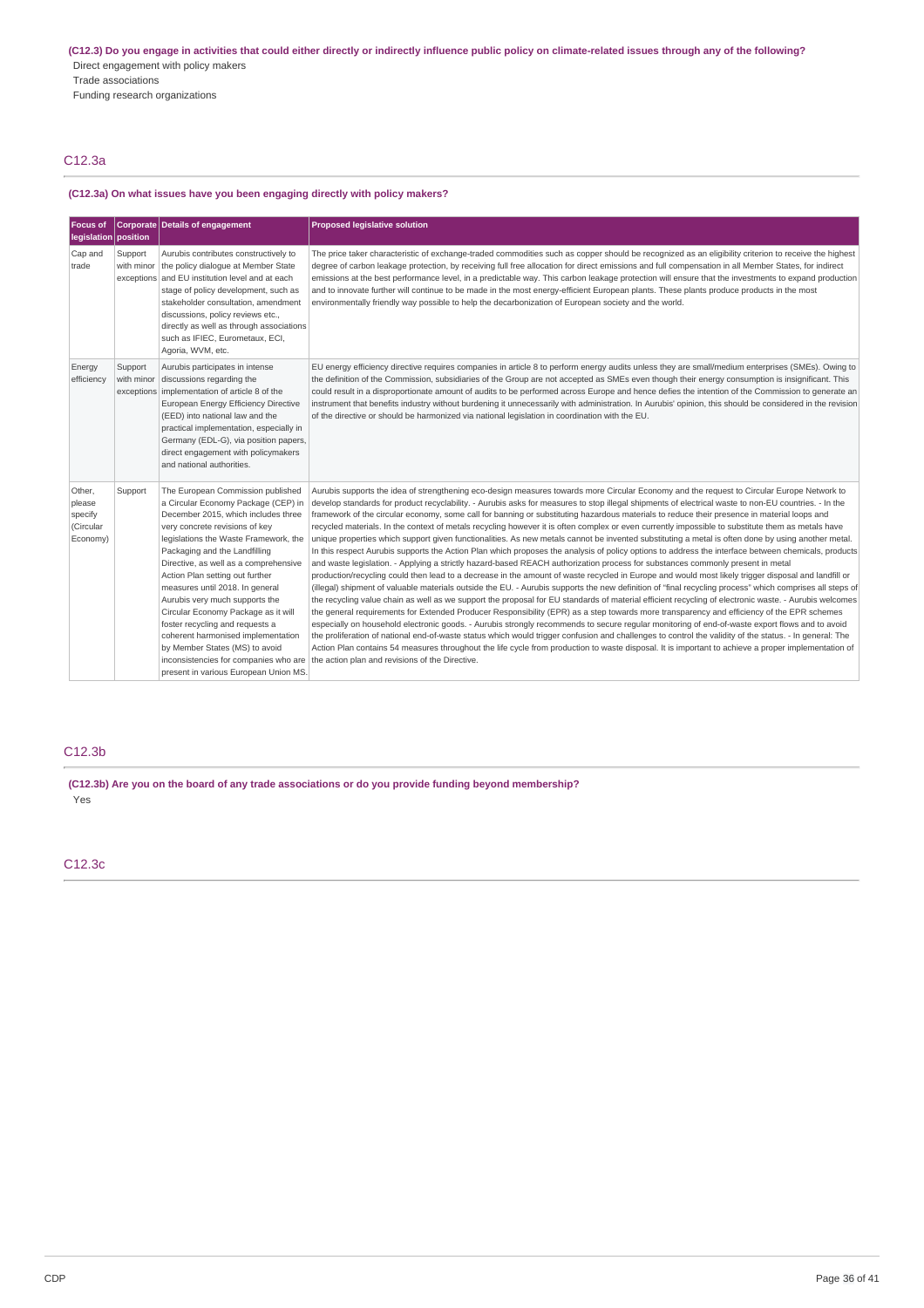#### (C12.3c) Enter the details of those trade associations that are likely to take a position on climate change legislation.

**Trade association** Eurometaux

#### **Is your position on climate change consistent with theirs?**

Consistent

#### **Please explain the trade association's position**

Eurometaux consistently strives to ensure a balance between energy, climate and industrial policies for the best performing company level. Furthermore, Eurometaux supports sustainability, the circular economy and increased Recycling.

#### **How have you influenced, or are you attempting to influence their position?**

Aurubis is represented in the governing body of Eurometaux and is the Chair of the Energy and Climate Change committee. Additionally, Aurubis is the Chair of the Sustainability committee promoting topics such as the circular economy and recycling. Aurubis actively participates in enforcing Eurometaux's climate change agenda, which is raising the bar for all EM members on the issues of decarbonization, sustainability, circular economy and innovation, by leading a continuous and constructive dialogue with EU institutions to maintain the competitiveness of energy-intensive industries in Europe.

#### **Trade association**

European Copper Institute

#### **Is your position on climate change consistent with theirs?**

Consistent

## **Please explain the trade association's position**

ECI Annual Report 2015: The copper industry needs transparent, long-term energy and climate change policies that will deliver competitively priced energy. Reforms to the Emissions Trading Scheme must address the competitiveness gap faced by the EU's energy-intensive industries. The ambitious outcomes from COP21 must not result in undue costs for Europe's best performers. Continued recognition that the copper sector is a price taker, due to commodity prices being global, must be taken into account when determining the risk of carbon leakage. Finally, a more harmonized, EU-wide scheme needs to provide full compensation for both direct and indirect emissions based on actual production levels.

#### **How have you influenced, or are you attempting to influence their position?**

Aurubis is represented on the Board of Directors of ECI and therefore is able to contribute to the strategic Position on climate change. Additionally, Aurubis experts in the domains of energy and climate change strongly influence this position by participating in the relevant thematic workshops organized by ECI.

#### **Trade association**

International Copper Association

#### **Is your position on climate change consistent with theirs?**

Consistent

#### **Please explain the trade association's position**

Europe's copper industry shares the EC's vision for a low-carbon economy and will pursue it with all of the resources at its disposal. The Support of EC and other policymakers is needed for a reasoned balance between the energy needed to manufacture the building blocks of that new economy and the overarching goals for reduced energy demand and carbon emissions.

#### **How have you influenced, or are you attempting to influence their position?**

Aurubis is represented on the Board of Directors of ICA and therefore is able to contribute to the strategic position on climate change. Additionally, Aurubis experts in the domains of energy and climate change strongly influence this position by participating in the relevant thematic workshops organized by ECI.

#### **Trade association**

Wirtschaftsvereinigung Metalle

#### **Is your position on climate change consistent with theirs?**

Consistent

#### **Please explain the trade association's position**

The Non-Ferrous metals industry believes that society, economy and politics have a responsibility to make the energy transition a success and climate protection as effective and economically efficient as possible. This is only feasible together with the industry.

## **How have you influenced, or are you attempting to influence their position?**

Aurubis as a member of the Executive Committee contributes actively in shaping the association's position.

# C12.3d

**(C12.3d) Do you publicly disclose a list of all research organizations that you fund?** No

# C12.3f

(C12.3f) What processes do you have in place to ensure that all of your direct and indirect activities that influence policy are consistent with your overall climate **change strategy?**

Within the Aurubis Group, we coordinate our political activities on a monthly basis in a routine meeting led by our CEO. The participants are the members of the Executive Board and Energy & Climate Affairs as well as the Sustainability Manager, the Corporate Environmental Department and heads of corporate functions involved in political issues. The aim of the call is to report on relevant political developments and streamline our positions for the Aurubis strategy.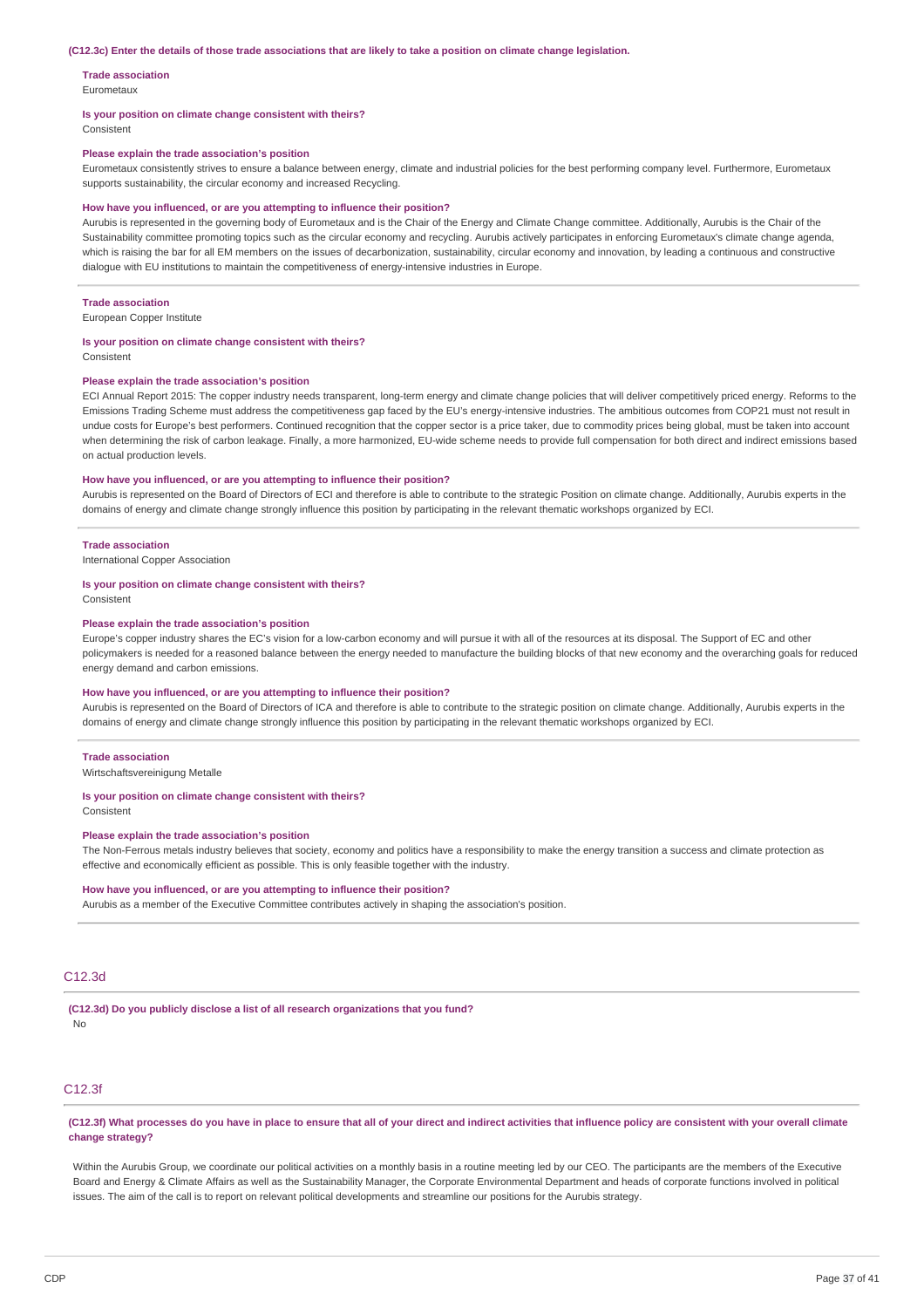# C12.4

(C12.4) Have you published information about your organization's response to climate change and GHG emissions performance for this reporting year in places **other than in your CDP response? If so, please attach the publication(s).**

# **Publication**

In mainstream reports

**Status** Complete

# **Attach the document**

aurubis\_annual-report\_fy\_18\_19\_2019\_12\_11.pdf

# **Page/Section reference**

Numerbers on p. 47, further information p. 37,45,98.

## **Content elements**

Strategy Risks & opportunities Emissions figures Other metrics

#### **Comment**

**Publication** In voluntary sustainability report

## **Status** Complete

**Attach the document** aurubis\_sustainabilityreport\_2017\_18.pdf

#### **Page/Section reference** p.32

**Content elements** Strategy Emissions figures

# **Comment**

**Publication** In voluntary communications

#### **Status** Complete

**Attach the document**

2019\_aurubis\_ag\_environmental\_statement\_en.pdf

# **Page/Section reference**

p.25

# **Content elements**

Emissions figures Other metrics

#### **Comment**

# C<sub>15</sub>. Signoff

# C-FI

(C-FI) Use this field to provide any additional information or context that you feel is relevant to your organization's response. Please note that this field is optional **and is not scored.**

# C15.1

**(C15.1) Provide details for the person that has signed off (approved) your CDP climate change response.**

|       | Job title | √Corresponding job category   |
|-------|-----------|-------------------------------|
| Row 1 | CEO       | Chief Executive Officer (CEO) |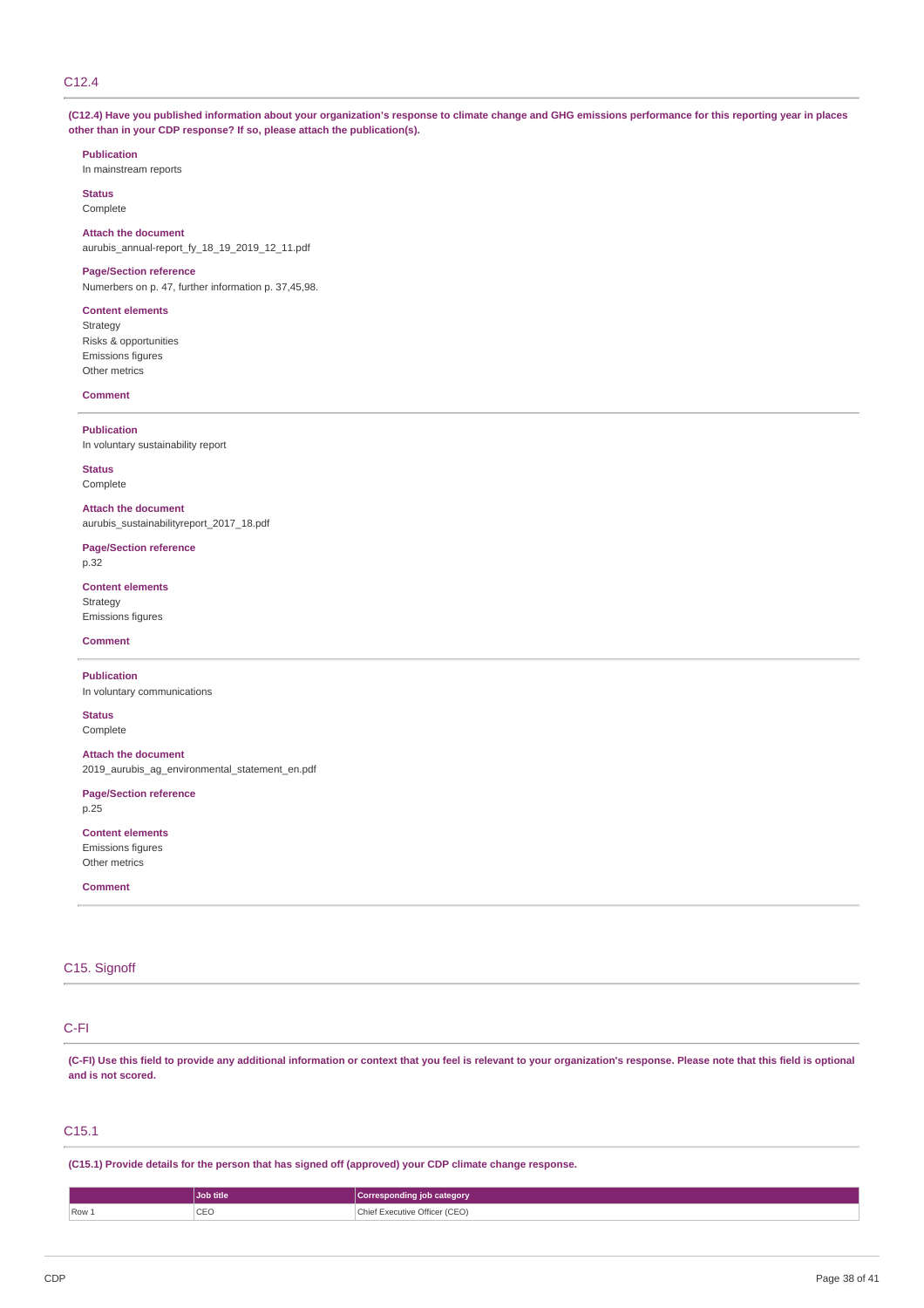# SC0.0

**(SC0.0) If you would like to do so, please provide a separate introduction to this module.**

# SC0.1

**(SC0.1) What is your company's annual revenue for the stated reporting period?**

| Row 1 | . 2070001<br>. |
|-------|----------------|

## SC0.2

**(SC0.2) Do you have an ISIN for your company that you would be willing to share with CDP?** Yes

## SC0.2a

**(SC0.2a) Please use the table below to share your ISIN.**

|                         | <b>ISIN country code (2 letters)</b> | ISIN numeric identifier and single check digit (10 numbers overall) |
|-------------------------|--------------------------------------|---------------------------------------------------------------------|
| $\sqrt{$ Row $\sqrt{2}$ | 'DE                                  | 0006766504                                                          |

# SC1.1

(SC1.1) Allocate your emissions to your customers listed below according to the goods or services you have sold them in this reporting period.

# SC1.2

**(SC1.2) Where published information has been used in completing SC1.1, please provide a reference(s).**

# SC1.3

(SC1.3) What are the challenges in allocating emissions to different customers, and what would help you to overcome these challenges?

| <b>Allocation challenges</b>               | Please explain what would help you overcome these challenges                                                                                                                                               |
|--------------------------------------------|------------------------------------------------------------------------------------------------------------------------------------------------------------------------------------------------------------|
|                                            | Diversity of product lines makes accurately accounting for The establishment of a common approach to enable the private sector to assess, display and benchmark the environmental performance of products, |
| each product/product line cost ineffective | services and companies based on the comprehensive assessment of environmental Impacts over the life-cycle.                                                                                                 |

# SC1.4

**(SC1.4) Do you plan to develop your capabilities to allocate emissions to your customers in the future?** Yes

# SC1.4a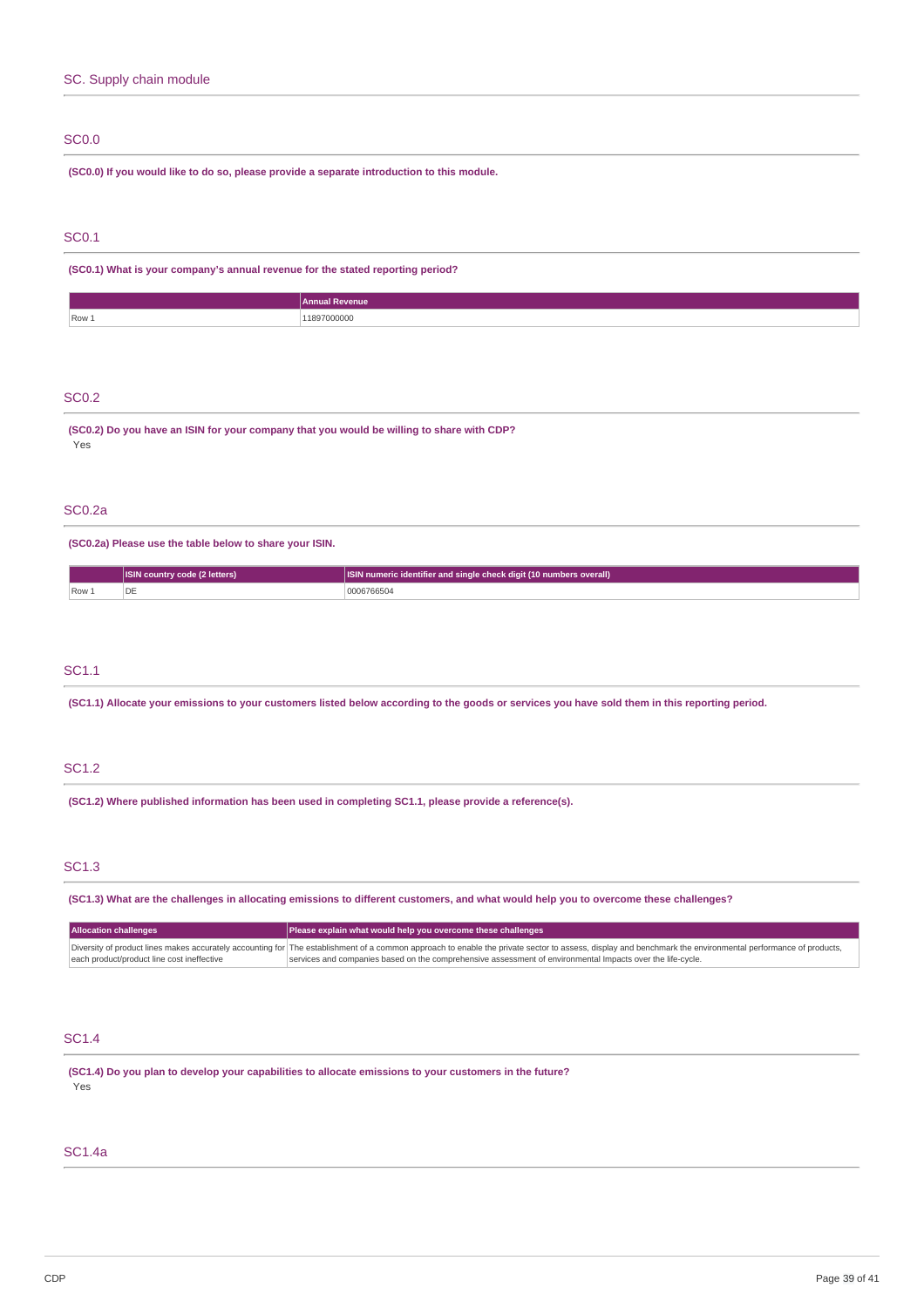Aurubis continues its involvement in the Environmental Footprint project. With the development of the environmental footprint, the EU Commission wants to create a consistent method for calculating the environmental performance of products and organizations throughout Europe, assess them and facilitate comparisons. In 2013 the Commission published the Environmental Footprint (EF) methodology to measure and communicate the life cycle environmental performance of products (Product Environmental Footprint, PEF) and organizations (Organisational Environmental Footprint, OEF) , and launched a pilot phase. Aurubis was active in both areas. Aurubis took a leading role in the OEF pilot on "Copper Production", which was coordinated by the research center of the EU Commission (Joint Research Center, JRC). For the PEF pilot phase, Aurubis worked together with the European organization Eurometaux, the European Copper Institute and other companies from the non-ferrous metals and steel industries on the pilot project "Metal Sheet Metal for Various Applications". In 2017 we finalised the OEF sector-specific rules for copper production and tested how to communicate Environmental Footprint information to stakeholders and the effectiveness of the communication vehicle. The OEF sector rules for copper production have been successfully approved by the Steering Committee on 15 February 2018. The Copper OEF develops a harmonized method to measure and communicate the life cycle environmental performance of copper producing companies, and well demonstrates the positive aspects of copper metallurgy and multi-metal recycling. The PEF category rules for metal sheet have been also finalised and were approved in November 2018. The Environmental Footprint pilot phase ended in April 2018 and a transition phase is now established until possible adoption of policies implementing the Product Environmental Footprint (PEF) and Organisation Environmental Footprint (OEF) methods. Aurubis will continue to contribute to the further developments of the EF methodology during the transition phase. As part of its commitment to sustainable Development, the copper industry is committed to providing data and information to enable users of copper to evaluate its impacts and benefits across the life cycle, from raw material extraction to end-of life recycling. Aurubis has been involved for many years in life cycle assessment of copper cathode and contributed to the generation of cradle-to-gate life cycle inventory (LCI) that evaluates the environmental impacts associated with global copper cathode production ( in cooperation with the International Copper Association).The latest update of the environmental profile of global copper cathode has been released by the International Copper Association at the beginning of 2018. Aurubis has also performed life cycle assessment studies with the purpose to conduct Environmental product declarations (EPD) on the basis of EN 15804 and ISO 14025 for copper and copper alloys sheets used for architectural applications.The Environmental Product Declarations ( EPD) for six Aurubis Nordic products of copper /copper alloys sheets are published by the Institut Bauen und Umwelt e.V. A challenge remains: the yearly update of the database.

# SC2.1

(SC2.1) Please propose any mutually beneficial climate-related projects you could collaborate on with specific CDP Supply Chain members.

# SC2.2

(SC2.2) Have requests or initiatives by CDP Supply Chain members prompted your organization to take organizational-level emissions reduction initiatives? Please select

# SC3.1

**(SC3.1) Do you want to enroll in the 2020-2021 CDP Action Exchange initiative?** No

# SC3.2

**(SC3.2) Is your company a participating supplier in CDP's 2019-2020 Action Exchange initiative?** No

# SC4.1

**(SC4.1) Are you providing product level data for your organization's goods or services?** Yes, I will provide data

## SC4.1a

(SC4.1a) Give the overall percentage of total emissions, for all Scopes, that are covered by these products.

# SC4.2a